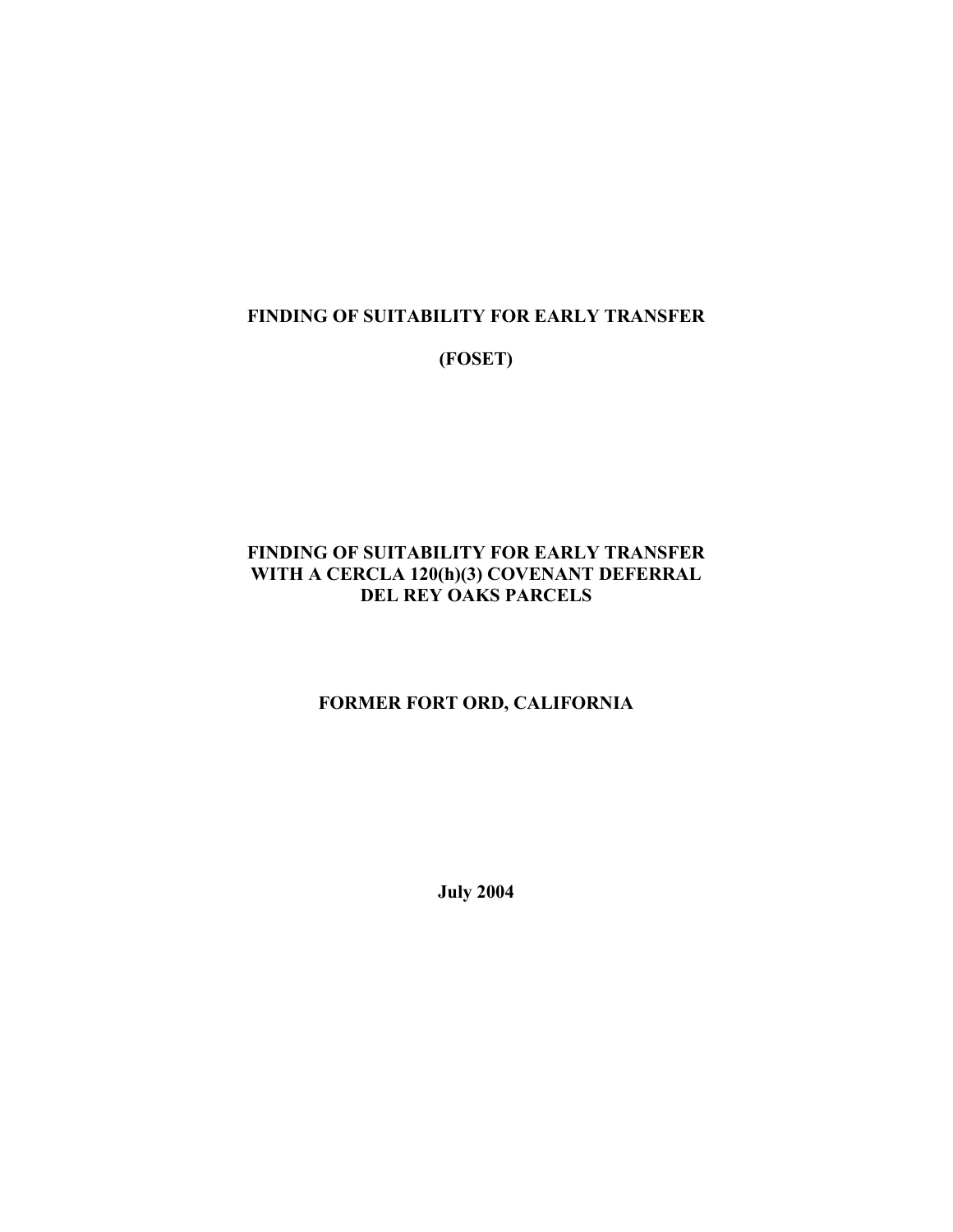### **TABLE OF CONTENTS**

| 1.0 |      |                                                                                           |  |  |  |
|-----|------|-------------------------------------------------------------------------------------------|--|--|--|
| 2.0 |      |                                                                                           |  |  |  |
| 3.0 |      |                                                                                           |  |  |  |
|     | 3.1  |                                                                                           |  |  |  |
|     | 3.2  |                                                                                           |  |  |  |
|     | 3.3  |                                                                                           |  |  |  |
|     |      | Storage, Release, or Disposal of Petroleum Products 4<br>3.3.1                            |  |  |  |
|     |      | <b>Underground and Above-Ground Storage Tanks</b><br>3.3.2<br>(UST/AST)<br>$\overline{4}$ |  |  |  |
|     | 3.4  |                                                                                           |  |  |  |
|     | 3.5  |                                                                                           |  |  |  |
|     | 3.6  |                                                                                           |  |  |  |
|     | 3.7  |                                                                                           |  |  |  |
|     | 3.8  |                                                                                           |  |  |  |
|     | 3.9  |                                                                                           |  |  |  |
|     | 3.10 |                                                                                           |  |  |  |
|     | 3.11 |                                                                                           |  |  |  |
|     | 3.12 |                                                                                           |  |  |  |
| 4.0 |      |                                                                                           |  |  |  |
| 5.0 |      |                                                                                           |  |  |  |
| 6.0 |      | NATIONAL ENVIRONMENTAL POLICY ACT (NEPA) COMPLIANCE                                       |  |  |  |
|     |      |                                                                                           |  |  |  |
| 7.0 |      |                                                                                           |  |  |  |
| 8.0 |      |                                                                                           |  |  |  |

### **TABLE**

### **ATTACHMENTS**

- 2 Environmental Response Obligation Addendum (EROA)
- 3 Site Maps<br>4 Military M
- 4 Military Munitions Terminology<br>5 Public Comments and Responses
- Public Comments and Responses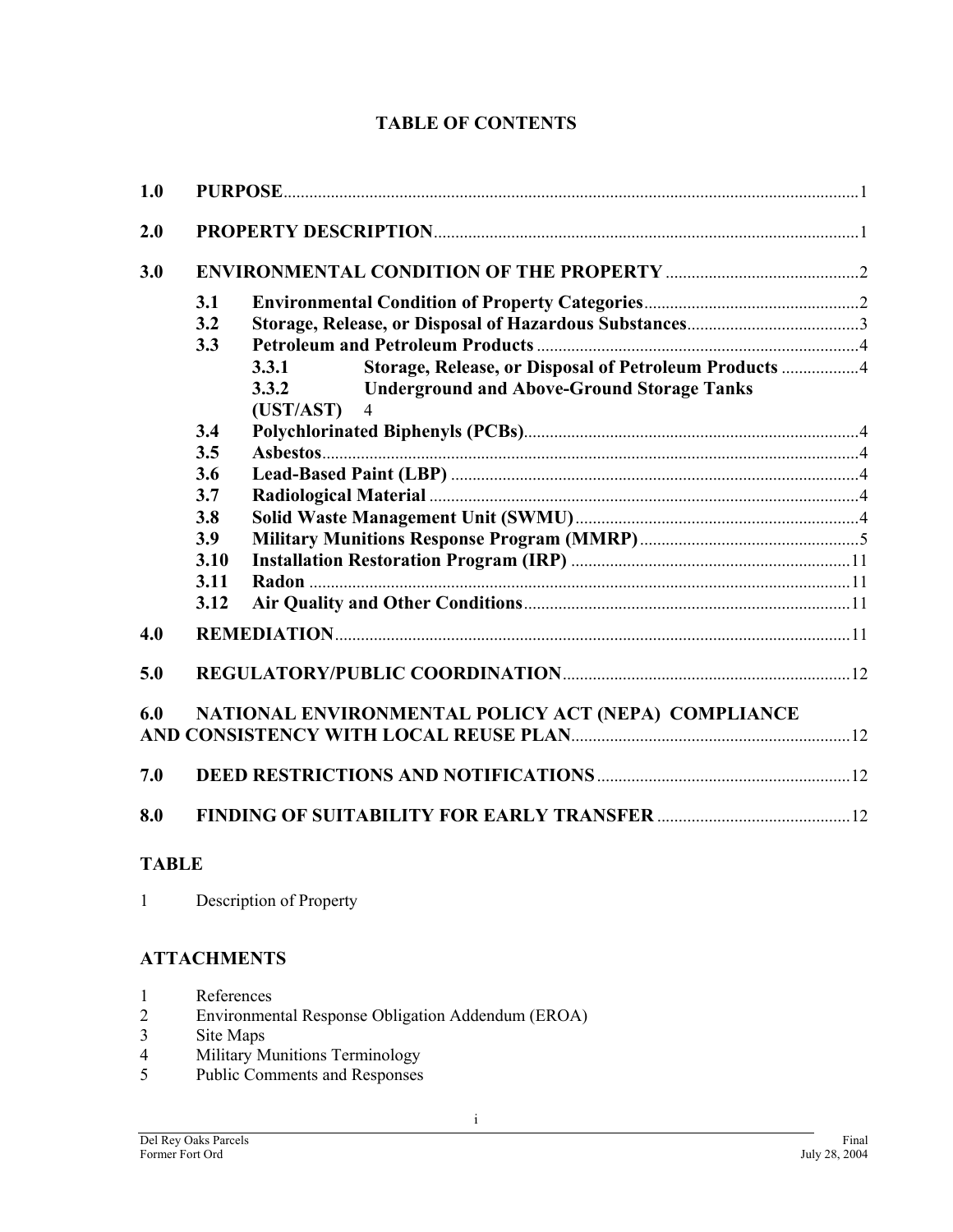#### <span id="page-2-0"></span>**FINDING OF SUITABILITY FOR EARLY TRANSFER (FOSET) WITH CERCLA 120(h)(3) COVENANT DEFERRAL DEL REY OAKS PARCELS FORMER FORT ORD, CALIFORNIA**

#### **July 2004**

### **1.0 PURPOSE**

The purpose of this Finding of Suitability for Early Transfer (FOSET) is to identify environmental factors of concern associated with the proposed property transfer and to demonstrate that the proposed property transfer prior to the completion of all remedial actions, with any appropriately required land use controls, is consistent with the protection of human health and the environment.

If a federal agency proposes to transfer real property, on which hazardous substances have been stored for more than a year, are known to have been released, or have been disposed of, by deed, the Comprehensive Environmental Response, Compensation, and Liability Act (CERCLA) requires a covenant indicating that all remedial action necessary to protect human health and the environment, with respect to any hazardous substances remaining on the property, has been taken prior to transfer of such property by deed. The required covenant may be deferred under certain conditions where it can be shown that the intended reuse of the property is consistent with protection of human health and the environment during the deferral period. The proposed reuse includes a resort hotel and golf course, commercial/retail facilities, offices, and associated infrastructure.

The City of Del Rey Oaks requested the early transfer of the property for the purposes of assisting in the economic recovery of the area and preventing further job and revenue loss by expediting reuse. The property proposed for early transfer is described in Section 2.0.

### **2.0 PROPERTY DESCRIPTION**

The property proposed for early transfer includes six parcels and consists of approximately 324 acres (Plate [1](#page-2-1)- Attachment 3). All six parcels lie in areas of suspect military munitions<sup>1</sup> use. Portions of Parcels E29a and E29b.1 were formerly part of the Impact Area and include portions of three firing ranges (24, 25, and 26). Ranges 24, 25, and 26 were formerly used for antitank training, small arms training, and machine gun training, respectively. Parcels E31a, E31b, E31c and E36 were reportedly used as a backstop for rifle grenades and shoulder launched projectiles in the early 1940's. Four temporary wooden structures (TR2961, TR9242, TR9251, and TR9260) associated with the former firing ranges are located on Parcels E29a and E29b.1 (Plate 1- Attachment 3). The structures include field latrines and storage sheds. Included within Parcel E29a is an approximately 5-acre habitat reserve area that is not included in this transfer.

l

<span id="page-2-1"></span><sup>&</sup>lt;sup>1</sup> Pursuant to Department of Defense and Army policy, terminology describing military munitions and related names, places, actions and conditions has been changed. A description of the new terminology is given in Attachment 4.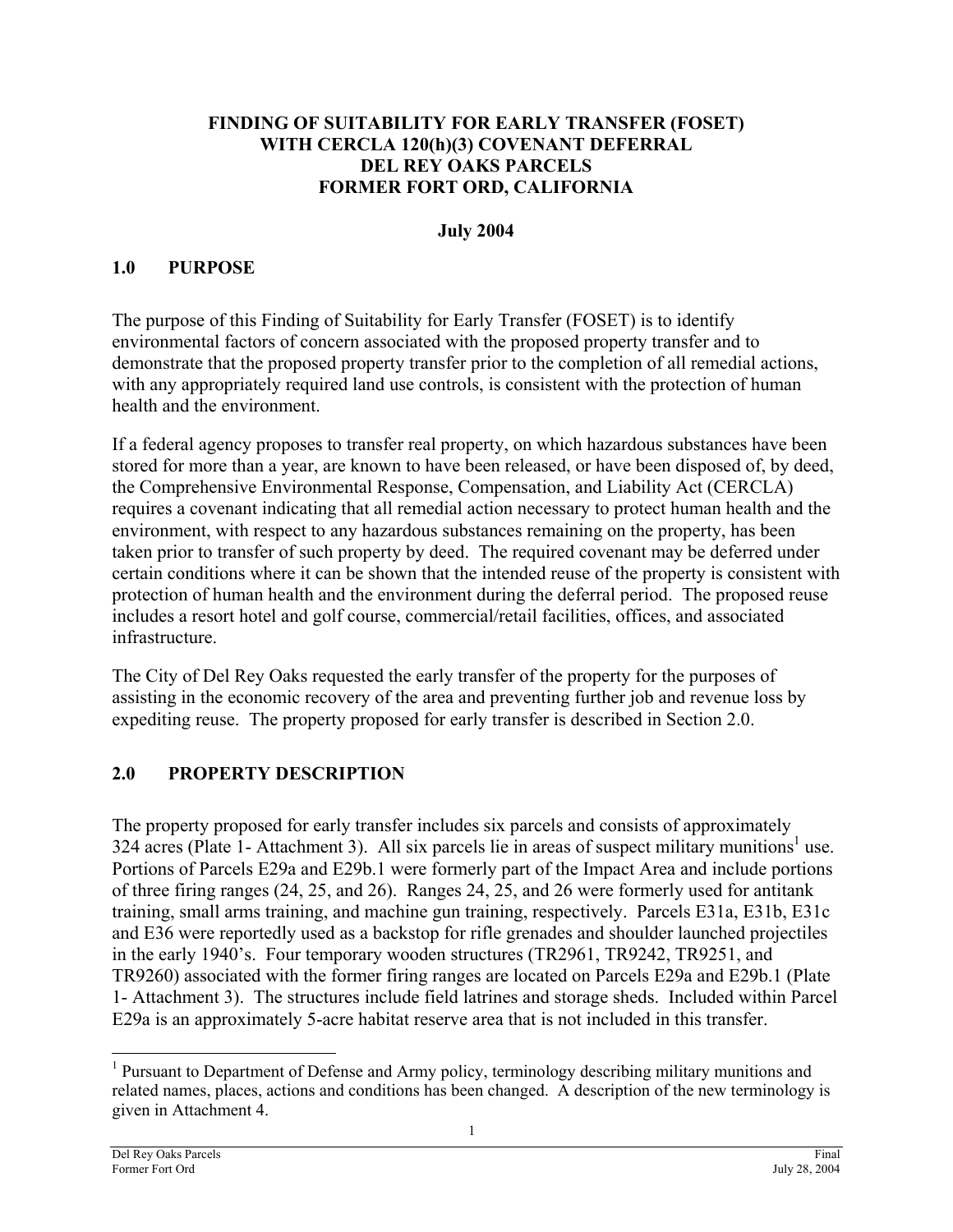<span id="page-3-0"></span>

| Parcel No. | <b>Approximate Area</b> | <b>Description</b> |
|------------|-------------------------|--------------------|
| E29a       | 272 acres               | MRS-DRO.1          |
| E29b.1     | 34 acres                | MRS-DRO.2          |
| E31a       | 5 acres                 | Portion of MRS-43  |
| E31b       | 3 acres                 | Portion of MRS-43  |
| E31c       | 4 acres                 | Portion of MRS-43  |
| E36        | 6 acres                 | Portion of MRS-43  |
|            |                         |                    |

### **3.0 ENVIRONMENTAL CONDITION OF THE PROPERTY**

A determination of the environmental condition of the property was made by the United States Army by reviewing existing environmental and military munitions response-related $2$  documents and conducting visual site inspections (9/99 and 10/00). The documents reviewed are listed in Attachment 1.

The results of this document review indicate that the property is suitable for early transfer to the City of Del Rey Oaks.

### **3.1 Environmental Condition of Property Categories**

The Department of Defense (DOD) Environmental Condition of Property (ECP) Category for the Del Rey Oaks property is as follows:

ECP Category 5: Parcels E29a, E29b.1, E31a, E31b, E31c and E36

The DOD ECP category is defined as follows:

ECP Category 5: Areas where release, disposal and/or migration of hazardous substances has occurred, and removal or remedial actions are underway, but all required remedial actions have not yet been taken.

Although all required remedial actions have not yet been taken the property may be transferred using the early transfer authority under CERCLA 120(h)(3)(C). The early transfer authority authorizes the deferral of the CERCLA covenant, requiring all remedial actions to be completed before Federal property is transferred, which allows the DOD to transfer property before all remedial action has been taken as long as approval is obtained from the regional Environmental Protection Agency (EPA) for NPL sites and concurrence by Governor of the State.

A summary of the ECP Category for the six parcels is provided in Table 1 – Description of Property.

The final CERFA report identifies the property as being within CERFA Qualified Parcel 176 and CERFA Uncontaminated Parcel 229. Parcel 176 was qualified because of the presence of the

l

<span id="page-3-1"></span><sup>&</sup>lt;sup>2</sup> Munitions Response. Response actions, including investigation, removal actions and remedial actions to address the explosives safety, human health, or environmental risks presented by unexploded ordnance (UXO), discarded military munitions (DMM), or munitions constituents (MC).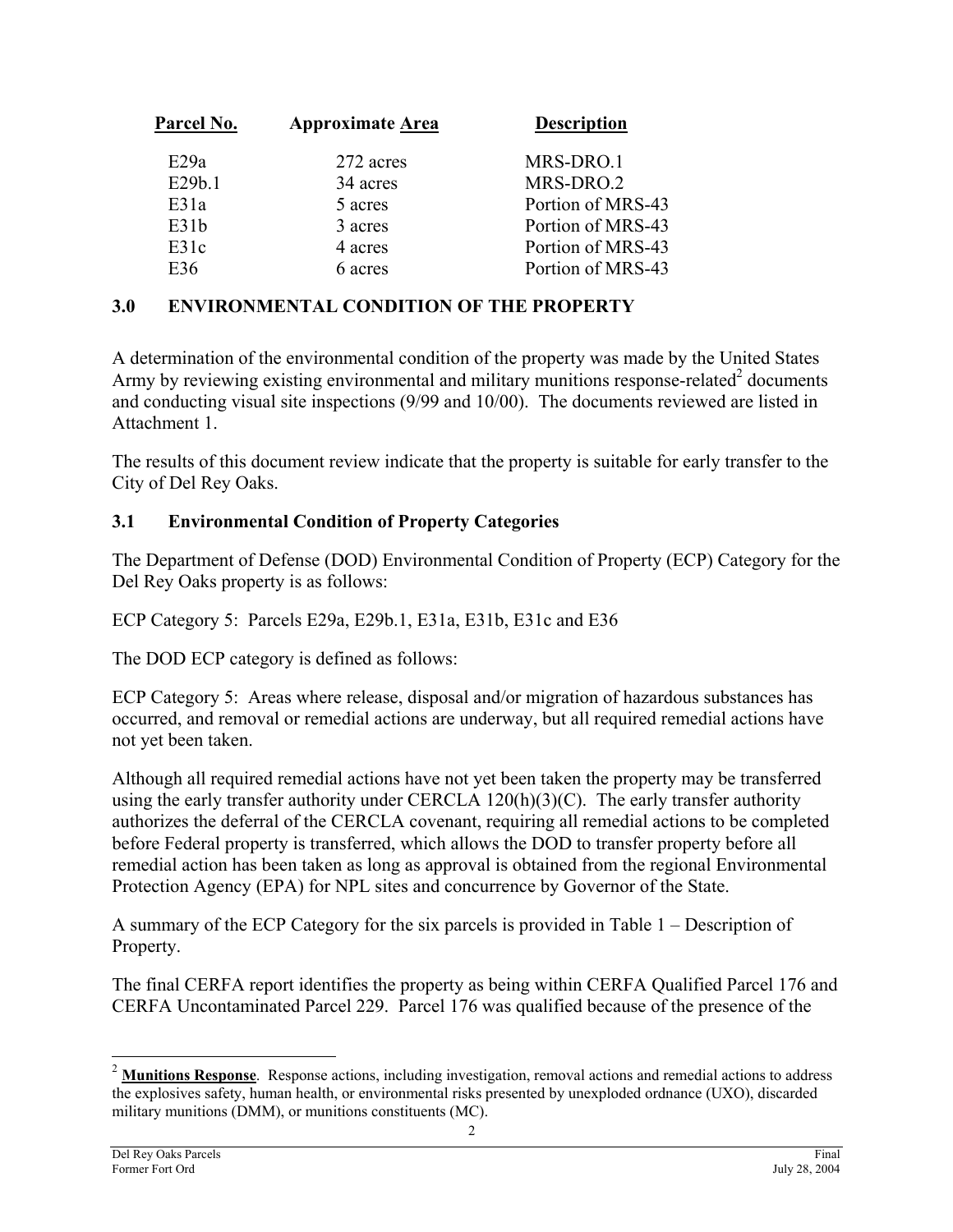<span id="page-4-0"></span>former Impact Area and the confirmed or potential presence of unexploded ordnance  $(UXO)^3$  $(UXO)^3$ . The CERFA report identified areas that were considered to be uncontaminated as defined by CERCLA §120(h)(4) and CERFA, as a parcel in which there is no evidence of current or past storage, release, or disposal of hazardous substances or petroleum products or their derivatives, and for which there is no evidence of the presence of other environmental hazard or safety concerns. California EPA Department of Toxic Substances Control (DTSC) and EPA Region IX concurred that CERFA Parcel 229 was uncontaminated in April 1994. The designation of and concurrence to CERFA Parcel 229 as uncontaminated occurred prior to the identification of Munitions Response Site (MRS)-43.

### **3.2 Storage, Release, or Disposal of Hazardous Substances**

The Army has performed munitions response actions on the Del Rey Oaks parcel pursuant to the Fort Ord Federal Facilities Agreement as discussed in Section 3.9. The parties agree that known or suspected munitions response sites (MRS) and detected anomalies that may be munitions and explosives of concern (MEC) will be investigated, analyzed, and managed in accordance CERCLA and the NCP, with due consideration given to applicable or relevant and appropriate requirements (ARARs).

These munitions response actions found approximately 244 unexploded ordnance (UXO) items, such as 35mm subcaliber practice rockets and 2.36-inch rockets. These UXO were destroyed by detonation. Because these items were actively managed for treatment on a closed range, these UXO items are solid wastes. Additionally, because these UXO were capable of detonation or explosive reaction, they have been identified as characteristic (reactivity) hazardous waste and, therefore, are also hazardous substances.

In conjunction with the munitions response activities on these closed ranges, the Army has concluded that hazardous substances in the form of certain UXO were stored, released, or disposed of in excess of the CERCLA reportable quantities listed in 40 Code of Federal Regulation (CFR) Part 302.4.

A release of lead occurred as the result of the military's use of small arms ammunition on the firing ranges located within Parcel E29a. Soil containing residual lead from spent ammunition that exceeded the risk-based target cleanup levels (TCLs) was excavated and removed under the Fort Ord Installation Restoration Program (IRP). All necessary response actions, with respect to lead, have been taken as described in the *Draft Final Remedial Action Confirmation Report Site 39, Ranges 24, 25, and 26, Basewide Remediation Sites (October 2000)* and summarized in Sections 3.10 and 4.0.

Accordingly, the Army will provide appropriate notice under CERCLA 120(h)(3)(A)(i) of the UXO and lead.

 $\overline{\phantom{a}}$ 

<span id="page-4-1"></span><sup>&</sup>lt;sup>3</sup> **Unexploded Ordnance (UXO)**. Military munitions that (A) have been primed, fuzed, armed, or otherwise prepared for action; (B) have been fired, dropped, launched, projected, or placed in such a manner as to constitute a hazard to operations, installations, personnel, or material; and (C) remain unexploded either by malfunction, design, or any other cause.  $(10 \text{ U.S.C. } 101(e)(5)(\text{A})$  through  $(C))$ )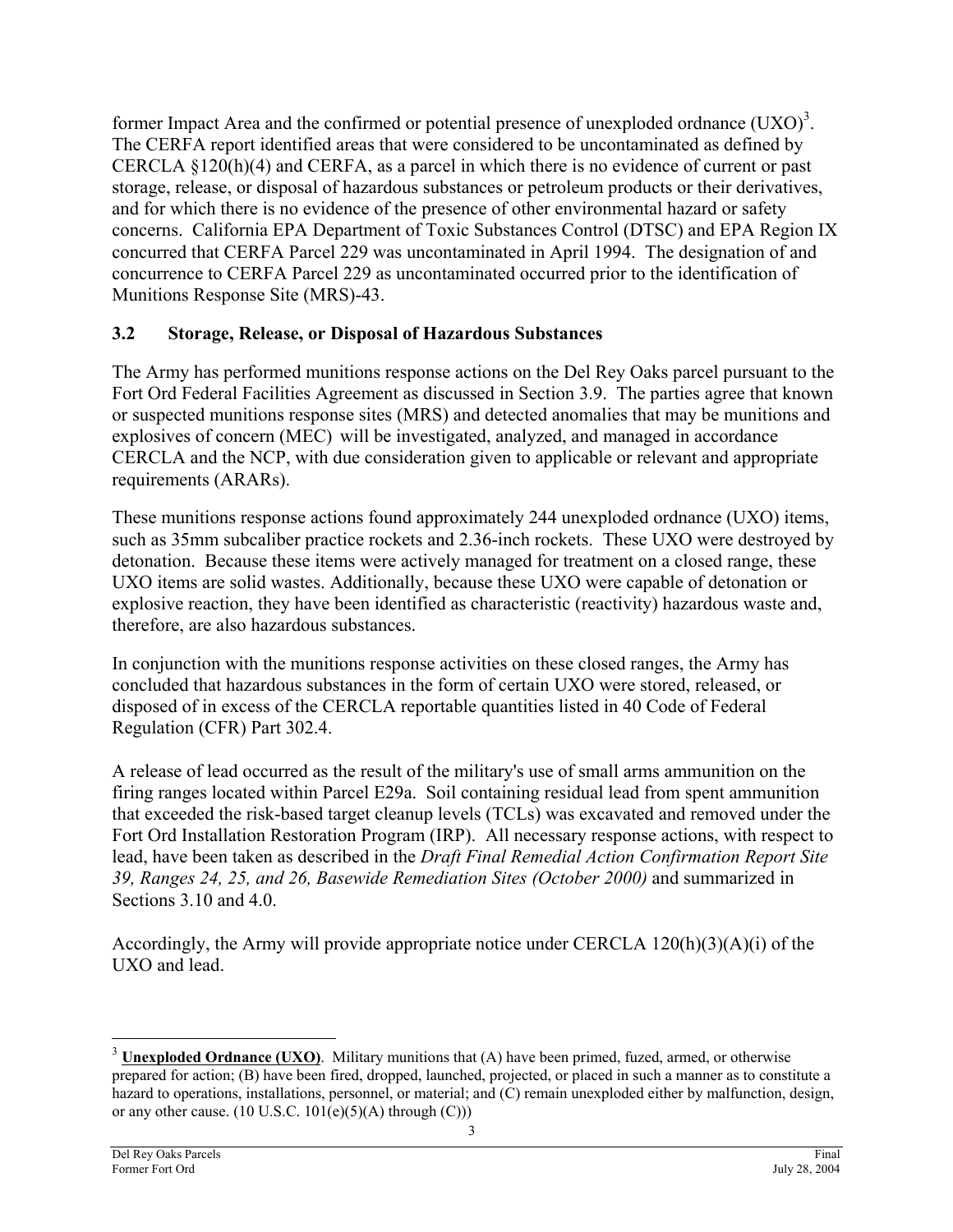### <span id="page-5-0"></span>**3.3 Petroleum and Petroleum Products**

### **3.3.1 Storage, Release, or Disposal of Petroleum Products**

There is no evidence that any petroleum or petroleum products in excess of 55 gallons at one time were stored, released, or disposed on the property. Accordingly, there is no need for any notification of petroleum product storage, release, or disposal.

### **3.3.2 Underground and Above-Ground Storage Tanks (UST/AST)**

Based on a review of UST and AST records there is no evidence that petroleum products were stored in underground or aboveground storage tanks on the property.

### **3.4 Polychlorinated Biphenyls (PCBs)**

There are no PCB containing transformers, florescent light ballast, or other PCB containing equipment located on the property and no evidence of unremediated releases from PCB equipment.

### **3.5 Asbestos**

An asbestos survey was completed in 1993 for the four temporary structures (TR2961, TR9242, TR9251, and TR9260) on the property as part of a facility-wide asbestos survey. The survey showed that TR09251 contained non-friable asbestos-containing materials (ACM [roofing and roof penetration mastic]) rated in good condition at the time of survey, with a recommendation for management with a 2-year (biannual) inspection cycle. The Army does not intend to remove or repair the ACM in the structure, but only disclose its existence and condition. Recommended inspection of ACM present in the structure is the responsibility of the recipient. No asbestos was found in the inspection of TR2961, TR9242 and TR9260. The appropriate ACM notice is provided in Attachment 2-Environmental Response Obligation Addendum.

### **3.6 Lead-Based Paint (LBP)**

All four structures on the property were either constructed prior to 1978 or the dates of construction are unknown and thus are presumed to contain lead-based paint (LBP). In accordance with the Residential Lead-Based Paint Reduction Act of 1992, the Army does not intend to abate the LBP presumed to be present in these structures because they are not intended to be used as residences. No sampling related to LBP in soil has occurred on the property. The appropriate LBP notice is provided in Attachment 2-Environmental Response Obligation Addendum.

### **3.7 Radiological Material**

No radiological surveys were conducted within structures on the property because radioactive commodities were reportedly not used or stored in the structures.

### **3.8 Solid Waste Management Unit (SWMU)**

No former SWMUs are present on the property.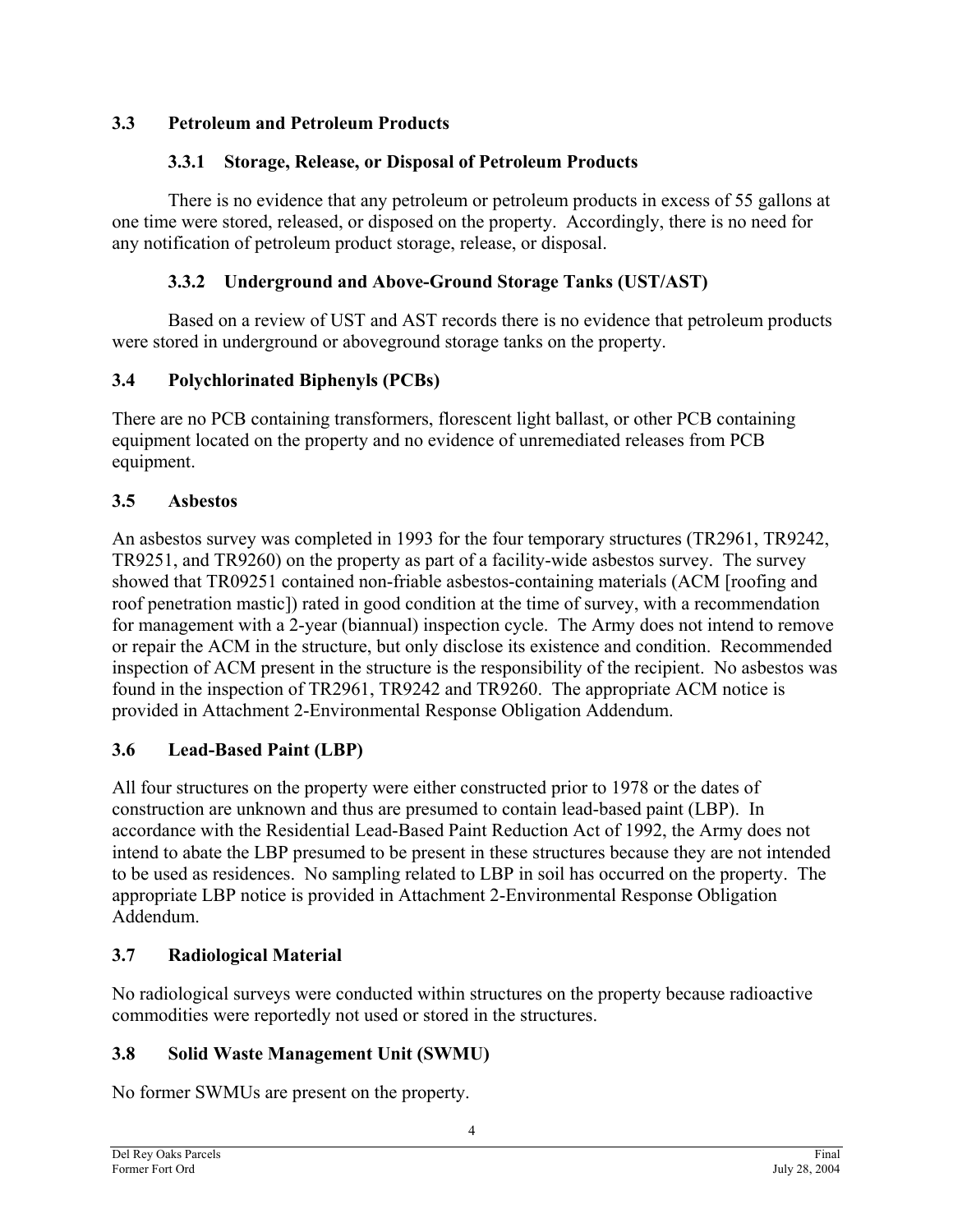### <span id="page-6-0"></span>**3.9 Military Munitions Response Program (MMRP)**

Reviews of existing records and available information, consisting of the Archive Search Report (ASR), ASR Supplement No. 1 and the draft Revised ASR (December 1993, November 1994 and December 1997, respectively), Site 39 Data Summary Work Plan (February 1994), munitions response contractor after-action reports, the Draft Final OE RI/FS Literature Review Report (January 2000), working maps, Fort Ord Training Facilities Maps, and associated interviews from various munitions-related community relations activities, show three potential MRS (MRS-DRO.1, MRS-DRO.2, and MRS-43) within the property.

## **BACKGROUND**

MRS-DRO.1, MRS-DRO.2 and MRS-43 (DRO Group) lie in the southwest corner of the Impact Area. The boundaries of MRS-DRO.1 and MRS-DRO.2 are based upon transfer parcel delineation and not on evidence of munitions use. MRS-DRO.1 and MRS-DRO.2 were identified by the Base Realignment and Closure (BRAC) office as disposal parcels and their boundaries are coincident with Transfer Parcels E29a and E29b.1, respectively. Record searches including those conducted as part of the ASR and the MR RI/FS Literature Review indicated that portions of four firing ranges were present within MRS-DRO.1 and MRS-DRO.2 at the time of base closure. Historical maps and photos indicate that the use and positioning of these ranges changed through time. The boundary for MRS-43, which includes Parcels E31a through E31c and E36, is based on information provided in the draft Revised ASR. The site was identified during interviews with a former Fort Ord Fire Chief. The area reportedly included firing positions for rifle grenades and shoulder launched projectiles and was reportedly active in the 1940s. Use of this area for military munitions-related activities are not known to have occurred after that time. To support early transfer of the DRO Group, a munitions response (removal) has been completed of the entire transfer area, with the exception of the habitat area within Parcel E29a (Plate 1- Attachment 3).

The majority of MRS-DRO.1 and MRS-DRO.2 are outside firing ranges that occur within the Impact Area; however, portions of three firing ranges (24, 25, and 26) were present within MRS-DRO.1 at the time of base closure. At the time of base closure, Range 24 was a sniper range, but past records indicate that 40mm practice projectiles have been found or used on the range. The records and recent field investigations also indicate that this former range was used for antitank 35mm subcaliber training. Historical maps and photos indicate that Range 24 was once labeled an AR Table, which means it was also used for automatic rifle training. At the time of base closure, Range 25 was an offensive overhead firing range (small arms range). Past records indicate that 37mm projectiles were found or used on this former range. Historical maps and photos indicate that Range 25 was also once labeled an AR Table. At the time of base closure, Range 26 was a machine gun transition range. Past records indicate that Range 26 may have also been used for training with 3.5-inch rockets, 37mm projectiles, and mortars. The records and recent field investigations also indicate that this former range was used for 2.36-inch rocket training. One range shown on a 1945 training facilities map is coincident with Range 26 and is labeled "Austin Anti-Tank," which also suggests the use of rockets in this area. Historical maps and photos indicate that Range 26 was once labeled a MG Table, which means this former may have been used for machine gun training.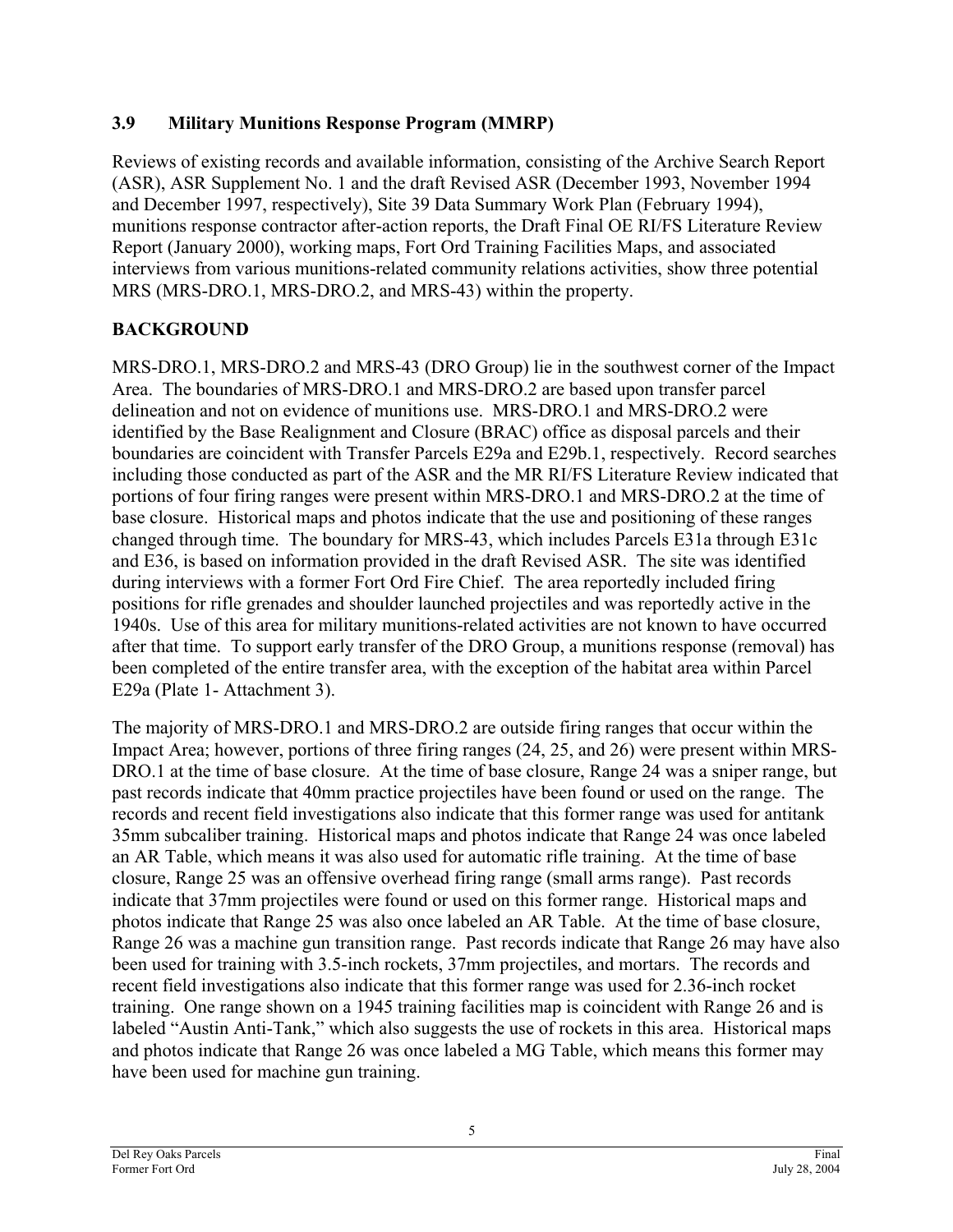MRS-43 was identified during interviews, conducted for the ASR, with a former Fort Ord Fire Chief, who indicated that a portion of the ridge in this parcel was used as a backstop for rifle grenades and shoulder launched projectiles from 1942 to 1944. According to the former Fire Chief, MRS-43 consisted of firing positions (trenches) that were excavated along South Boundary Road. Firing was reportedly from the southeast to the northwest at a diagonal to the hill. Impact occurred just north of a large stand of pine trees and continued up to the first of the last pair of fire breaks. The firing positions were buried when the use was discontinued. The area was control burned in the early 1940's to support this training. The Army's munitions response contractor removed brush in this MRS to support an MEC inspection of this area. Unexploded ordnance (UXO) specialist performed a munitions response (surface and subsurface removal) as a safety measure for brush cutters. During this munitions response, the UXO specialist discovered 37mm black powder fragmentation projectiles at the northwest end of the site. Based on the presence of 37mm fragmentation projectiles sampling was recommended.

### **MUNITIONS AND EXPLOSIVES OF CONCERN (MEC) INVESTIGATION HISTORY**

Information used to characterize the DRO Group was collected during several separate field activities, including road and trail clearances, firebreak clearances, grid sampling in the Impact Area, SiteStats/GridStats sampling, site-specific grid sampling, a supplemental geophysical investigation, and removals performed during site preparation in support of the remediation of spent small arms ammunition and lead contaminated soil. A removal action was performed to a depth of four feet over 100 percent of the road surface within selected portions of the Impact Area to facilitate travel within the Impact Area during field activities. Many of the roads were informally named for tracking purposes. Canister, Flechette, and Napalm roads are within MRS-DRO.1. One UXO item was found within the DRO Group during MR actions in the roads and trails. No munitions debris<sup>4</sup> was encountered within the area of the DRO Group during this removal effort. A 30-foot wide firebreak comprised of 47 contiguous 30x100-foot grids along the eastern boundary of MRS-DRO.1 and MRS-DRO.2 was subjected to a removal action to a depth of four feet over 100 percent of each grid. During munitions response actions, 29 MEC items were found and removed from the firebreak area of the DRO Group. Of these 4 were UXO (35mm subcaliber practice rockets) and 25 were determined to be munitions debris items. Grid sampling was conducted within specific areas of the DRO Group as part of the characterization of MEC in the Impact Area. Forty-one 100 x 100-foot grids were randomly distributed behind and between the range fans around the perimeter of the Impact Area. These grids were subjected to a removal action to a depth of four feet over 100 percent of each grid (100 percent grid sampling is the survey of the entire grid area and all anomalies encountered are investigated). A total of eight of the 100x100-foot grids are located within the DRO Group. No MEC or munitions debris was recovered from these sample grids in the DRO Group. A total of thirty-four 100x200-foot grids were sampled using the SiteStats/GridStats software procedures in MRS-DRO.1, and eighteen 100x200-foot grids were sampled in MRS-43 to characterize the sites. The program statistically selects random sampling locations within sampling grids in order to collect representative data for the site. Further description of the SiteStats/GridStats program is presented in the Engineering Evaluation/Cost Analysis-Phase 2, Former Fort Ord, Monterey County, California, dated April 1998. Several UXO as well as munitions debris items were

l

<span id="page-7-0"></span><sup>&</sup>lt;sup>4</sup> **Munitions Debris**. Remnants of munitions (e.g., fragments, penetrators, projectiles, shell casings, links, fins) remaining after munitions use, demilitarization, or disposal.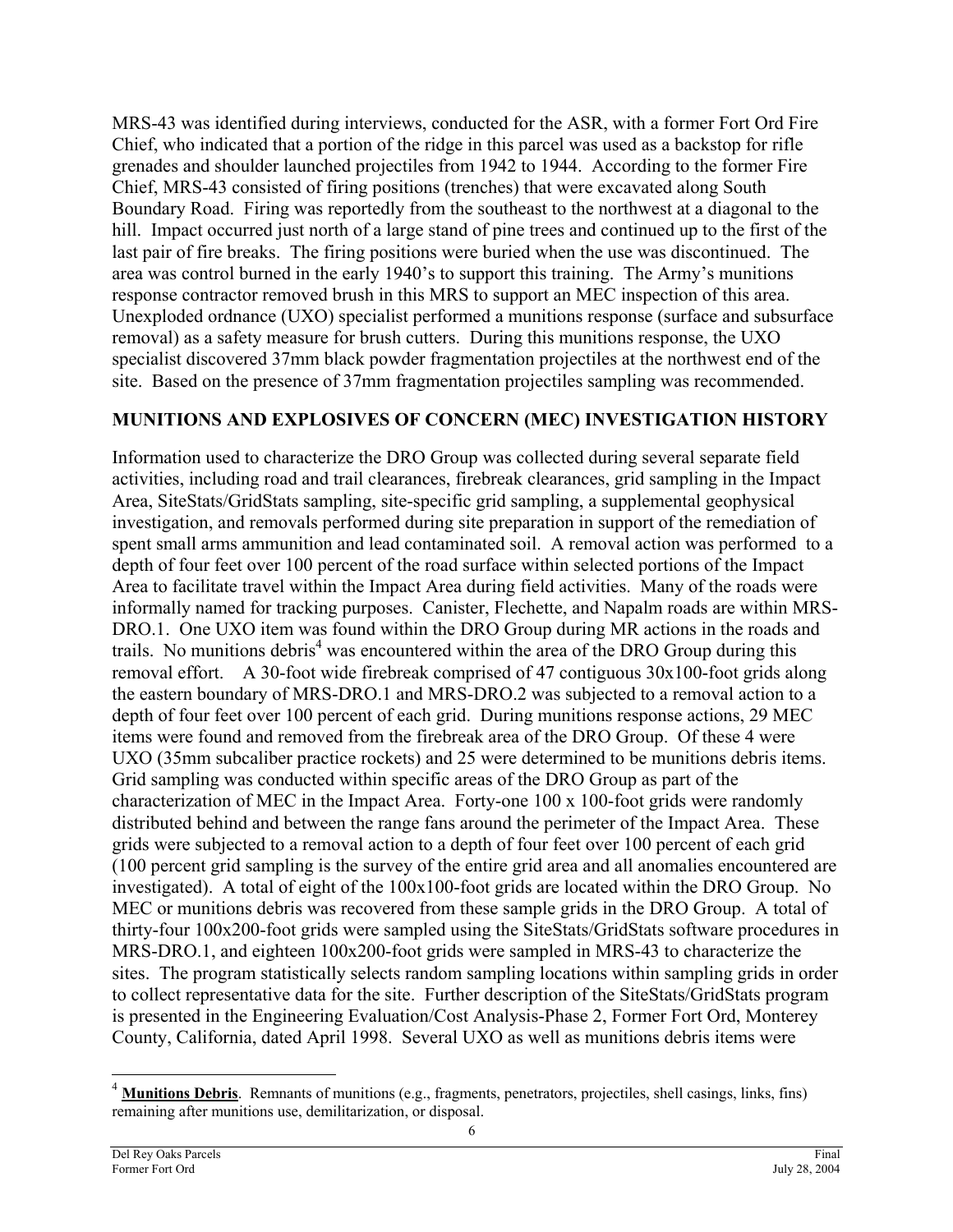found during the SiteStats/GridStats sampling effort. MEC was cleaned up from portions of MRS-DRO.1 during site preparation in support of remediation of spent small arms target areas and staging areas in Ranges 24, 25, and 26. A total of 60, 100 x 100-foot grids and portions of 7 additional grids were cleaned up in the vicinity of Range 24. Areas cleaned up near Range 25 included a staging area for crews and equipment, access and egress routes, and the area to be remediated. A total of 29 100 x 100-foot grids and portions of 4 additional grids were cleaned up in the vicinity of Range 26. During the remediation activities, 60 UXO and 974 munitions debris items were found.

On the basis of the sampling and removal results, it was determined that the DRO Group characterization was inadequate and additional sampling was necessary (*USA, 2000*). A total of 169, 100x100-foot grids were distributed throughout the DRO Group and 100 percent grid sampling was performed. Of the 169 grids, 2, which were located in a habitat area in MRS-DRO.1, were not investigated. Additionally, the seven SiteStats/GridStats grids completed at MRS-43 were re-evaluated (sampled).

Based on the results of the previous sampling and removal actions and the 100 percent grid sampling, three MRS were delineated within the DRO Group. Results of the sampling activities identified the presence of MEC and munitions debris in selected areas of the DRO Group. Areas of concern were identified at each of the three MRS. These areas were identified for removal action based on the presence of an imminent and substantial endangerment at the site. After the 100 percent grid sampling and the removals were complete, each sample grid was resurveyed using digital geophysical equipment. A total of 233 UXO items and 3,534 munitions debris items were found and removed in the DRO Group during the 100 percent grid sampling, removal action and follow-up geophysical investigation (*USA, 2001*).

After operations ended, three areas within the DRO Group were identified as requiring additional munitions response work: the easternmost portion of MRS-DRO.1 and MRS-DRO.2, the Range 26 berm, and an area to the west of the Range 26 berm comprised of 9-grids. These areas were identified because: (1) the digital geophysical investigation that was to be completed over transfer parcels E29a and E29b.1 stopped short of the parcel boundaries at the eastern MRS boundary; and (2) it was believed that MEC potentially remained in the subsurface of the Range 26 berm and adjacent 9-grid area.

Supplemental munitions response work was performed at MRS-DRO.1 and MRS-DRO.2 to complete the work required for the early land transfer of the DRO parcels. This supplemental work in MRS-DRO.1 and MRS-DRO.2 had three major objectives: (1) complete the geophysical investigation of transfer parcels E29a and E29b.1, by mapping and investigating their approximately 30-foot-wide eastern edge; (2) excavate, map, and investigate the Range 26 berm; and (3) clean up machine gun links from the 9-grid area adjacent to the western slope of the Range 26 berm in preparation for the ensuing geophysical mapping and investigation of the area.

## **EASTERN BOUNDARY GEOPHYSICAL INVESTIGATION**

An analog MEC removal using analog equipment (i.e., Schonstedt magnetometer) was first performed on the eastern boundary of the MRS-DRO.1 and MRS-DRO.2 to prepare the area for the subsequent digital geophysical survey. During this analog MEC removal, 10 UXO items were discovered. Of these, eight (five 35mm subcaliber practice rockets and three 2.36-inch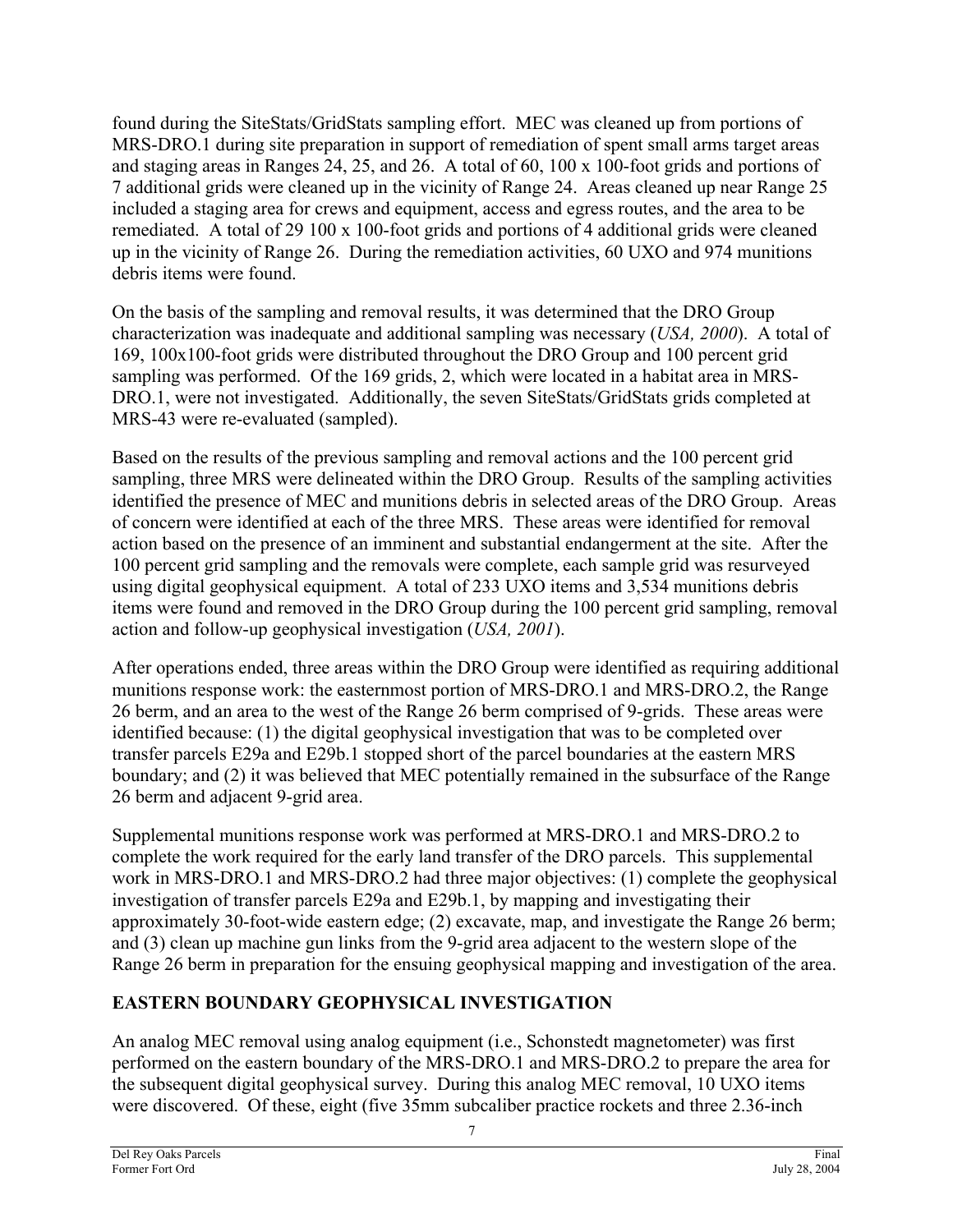rockets) were determined to be UXO and two (two 2.36-inch practice rockets) were determined to be munitions debris. All item were removed. The work area was then investigated using digital geophysical equipment (i.e., EM61-MK2s) to detect and locate potential subsurface MEC. All anomalies detected were investigated and resolved. During the digital geophysical investigation no UXO was found; however, over 71 lbs of munitions debris and 181 lbs of rangerelated debris were found and removed

With the exception of one grid, all 103 operating grids in the eastern boundary investigation area passed the quality control/quality assurance (QC/QA) inspections. The grid failure resulted from the finding of the aluminum body of an illumination signal in grid A20116 during the QC inspection. This finding, along with the munitions debris encountered during QC on the Range 26 berm, led to a corrective action mandating that UXO dig teams use digital geophysical equipment along with analog equipment to recheck excavations to ensure that excavated areas are satisfactorily cleared. During the QC survey, an expended 2.36-inch practice rocket (munitions debris) was found outside the work area in grid A2G1F7; because the item was found outside the work area, it did not constitute a failure.

## **RANGE 26 BERM EXCAVATION**

A scraper removed the top 5 feet (approximately) of soil from the Range 26 berm and deposited the soil over adjacent areas to the north and east of the berm. UXO teams visually inspected the just-scraped areas of the berm and the adjacent areas as the berm material was being deposited. The Range 26 berm supplemental work area (comprised of the berm [11 grids] and the adjacent areas where the berm material was deposited [22 grids]) was then investigated using digital geophysical equipment to detect and locate potential subsurface MEC. All anomalies detected were investigated and resolved. Anomaly excavations produced one UXO item (37mm projectile) in grid A2GlB5 (one of the grids where the excavated soil from the berm was deposited) and 7,941 lbs of range-related debris.

During the anomaly excavations, layers of machine gun links were found below the surface indicating that the level of the scraped berm did not match the contour of the preexisting terrain in some areas. Because the Range 26 Berm has not been completely excavated additional measures (i.e., construction support, a land use covenant, operation and maintenance agreement and an excavation and digging ordinance) will be implemented and are discussed below.

During QC, MEC-like material was found at anomaly excavations in 10 grids. It was initially believed that the UXO dig teams needed to recheck the excavations more thoroughly. It was later determined, however, that the metallic clutter in the berm material covering the areas adjacent to the berm prevented the analog equipment (used to recheck the initial anomaly excavations) from detecting larger anomalies when near the clutter. These findings led to a corrective action mandating that UXO dig teams use digital geophysical equipment along with analog equipment to recheck excavations in order to ensure that anomaly excavations are satisfactorily cleared.

Although all 33 grids passed the digital QC survey, an expended practice hand grenade and an expended 37mm projectile (munitions debris) were found in two separate grids. It was concluded that the metallic clutter in the area prevented the detection of the anomalies.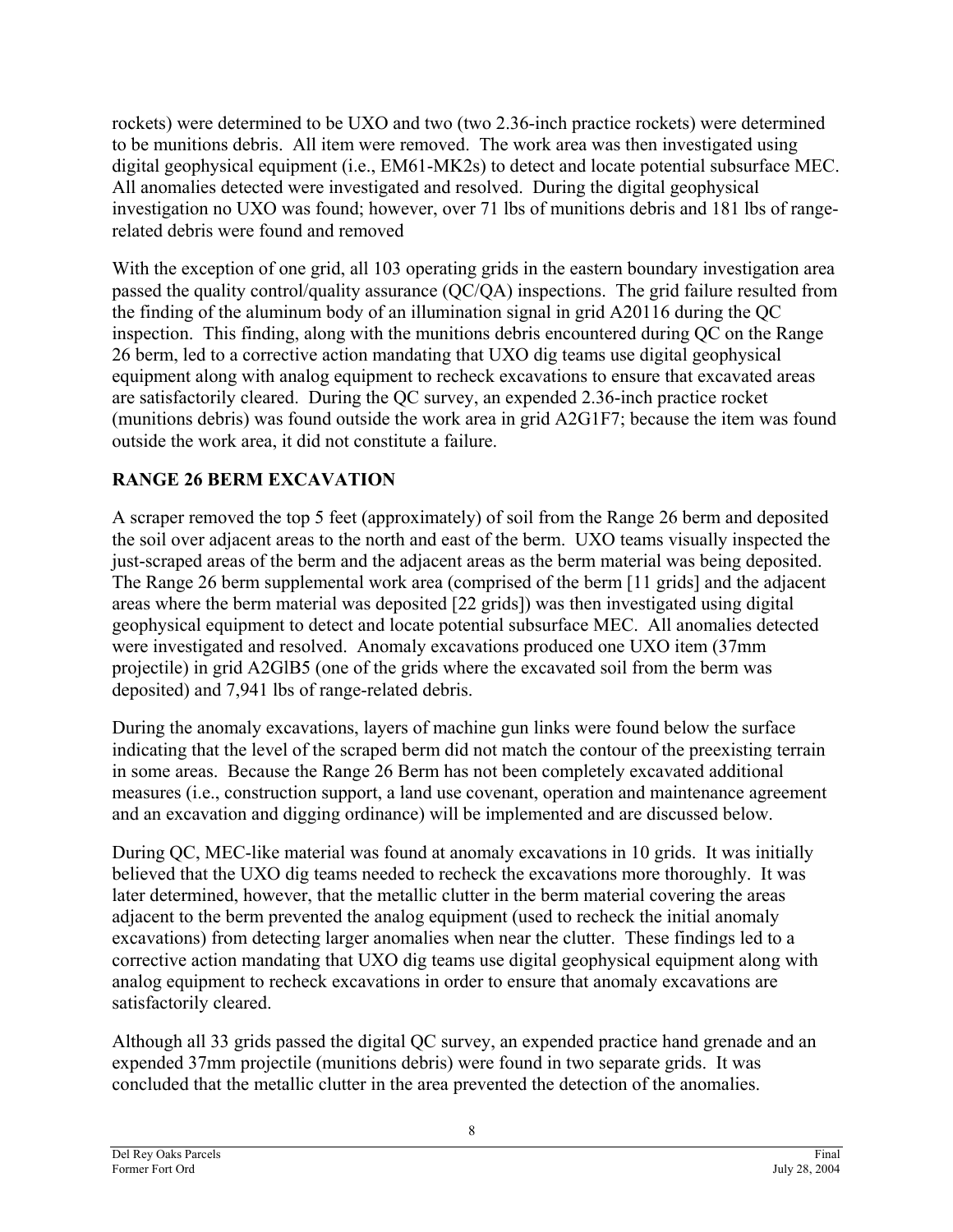With the exception of one grid, all 33 grids passed the analog QC inspection. The one grid failure resulted from the finding of a 10-inch, square, concrete block with 6-inch, by ½-inch steel bolts at a location where there was no indication that an anomaly was ever selected or reacquired.

Because of the metallic clutter in the area, an analog QA inspection could not be performed. During the digital QA survey, an approximately 1-inch by 8-inch cylindrical ferrous metal item was found. As a corrective measure, all anomalies in the grid selected by USACE QA were checked again and resolved.

## **MACHINE GUN LINK AREA**

Earth moving equipment removed the top 1-foot of soil from the 9-grid area, and the soil was deposited and stockpiled in the southeast corner of the work area. Areas containing deeper concentrations of machine gun links were excavated again until the concentration of links were no longer apparent. During the excavation operations, machine gun links were found at the northern boundary of the original 9-grid area and the scope of operations was therefore extended 60 feet north into the three grids adjacent to the northern boundary of the 9-grid area. The machine gun link area was thereafter referred to as the 12-grid area or 12-grid machine gun link area.

The approximately 2½-acre machine gun link area was then geophysically investigated using the EM61-MK2s to detect and locate potential subsurface MEC. All anomalies detected were investigated and resolved. Anomaly excavations produced only a single munitions debris item, 3 lbs of munitions debris, and 2,740 lbs of range-related debris. No UXO items were found.

Because of the metallic clutter, the QC and analog QA inspections could not be performed on the 12 grids. Instead, QC/QA in the 12-grid area consisted of visually inspecting the anomaly excavations and checking the spoils from the excavated soil as the soil was being sifted. These activities satisfied the functional requirements of QC/QA.

After the anomaly excavations were inspected, the stockpiled soil in the southeast corner of the work area was sifted, inspected, and returned to the scraped areas. The southeast corner was then scraped and sifted, and the corner was subjected to a digital geophysical survey and the anomaly reacquisition and excavation processes.

## **FINDINGS AND RECOMMENDATIONS**

The U.S. Army has completed MR operations on the transfer parcels. The area has been given a careful search and has been cleared of all dangerous and/or explosive material reasonably possible to detect. Based on the results of the MR operations, no further MR actions are recommended within the area proposed for early transfer.

The use and/or occupancy of the property may be limited or restricted, as necessary, under the following scenarios: (1) to provide the required minimum separation distance employed during intrusive MR actions that may occur on or adjacent to the property; and (2) if Army implemented prescribed burns are necessary for the purpose of MR actions in adjacent areas. If MEC is found which necessitates immediate in-place disposal because it is unsafe to move, a minimum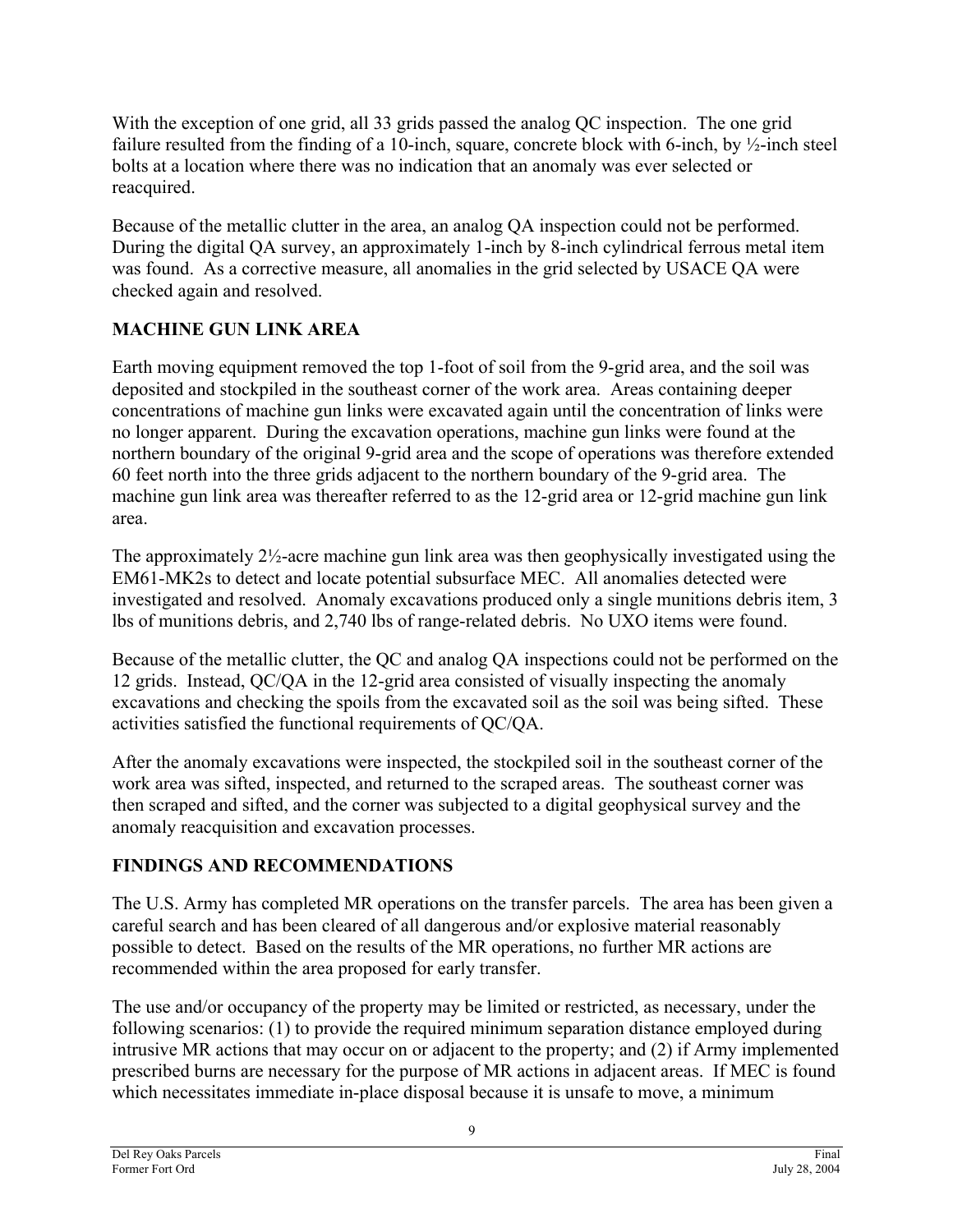separation distance of 200 feet will be used for the detonation. A buffer of 200 feet will be cleaned up between Parcels E29a and E29b.1 and the habitat area to the east of these parcels prior to the transfer of the property.

A portion of Parcels E29a and E29b.1 (within 11 grids in the Range 26 berm area) will be transferred with restrictions in accordance with AR 405-90, Appendix D-4(b). The berm area includes 11 MR grids, identified as requiring construction support during intrusive work operations that exceed a depth of 4 feet. The Army will provide construction support during soil excavation or movement at depths exceeding 4 feet, within the 11 grid area. Additional information on construction support activities is provided in Section 5.0 of Attachment 2. All intrusive operations in this area (exceeding a depth of 4 feet) shall be in accordance with Engineer Manual (EM) 1110-1-4009, Engineer Regulation (ER) 1110-1-8153, Engineer Pamphlet (EP) 1110-1-18, and EP 75-1-2 (6-1.b.(1); 6-5). Machine gun links found in this area indicate that the excavated level of the berm, in some areas, does not match the surrounding undisturbed terrain. The specific location of each of the 11 grids is delineated in the OE-15DRO.1-2 After-Action Report (*Parsons, 2003*) and shown on Plate 3-Attachment 3 of the FOSET (for informational purposes only).

The Army's assessment indicated that the remaining portions of Parcels E29a, E29b.1, and Parcels E31a, E31b, E31c, and E36, can be transferred with no restriction on land use. However, the Army has agreed to enter into a land use covenant and agreement ("Covenant") with the DTSC, and agreed to by the City of Del Rey Oaks, pursuant to California Civil Code Section 1471(c). The EPA also believes that any proposals for the residential reuse of this parcel should be subject to regulatory review. The Covenant will place additional use restrictions on all of the transferring property and will be signed prior to transfer. The Army and the DTSC agree that the use of the property will be restricted as set forth in the Covenant and described in Section 8.0 of the FOSET.

As agreed to by the DTSC, the Fort Ord Reuse Authority (FORA) and the Redevelopment Agency of Del Rey Oaks, in the Agreement, Del Rey Oaks Former Fort Ord Resort Property (Agreement), the City of Del Rey Oaks will provide on-site expert MEC construction support on all of the property.

Because the Army cannot guarantee that all MEC has been removed, the Army recommends reasonable and prudent precautions be taken when conducting intrusive operations on transferred property and will, at its expense, provide construction worker MEC recognition training.

Pursuant to an agreement with the DTSC, the City of Del Rey Oaks has adopted a City Ordinance (Chapter 15.48), which addresses the potential explosives safety risks posed by MEC, particularly UXO, by requiring permits for certain excavation activities. The City of Del Rey Oaks has designated all real property within the City's land use jurisdiction which was formerly part of Fort Ord and identified as a possible location of UXO as an "Ordnance Remediation District" ("District").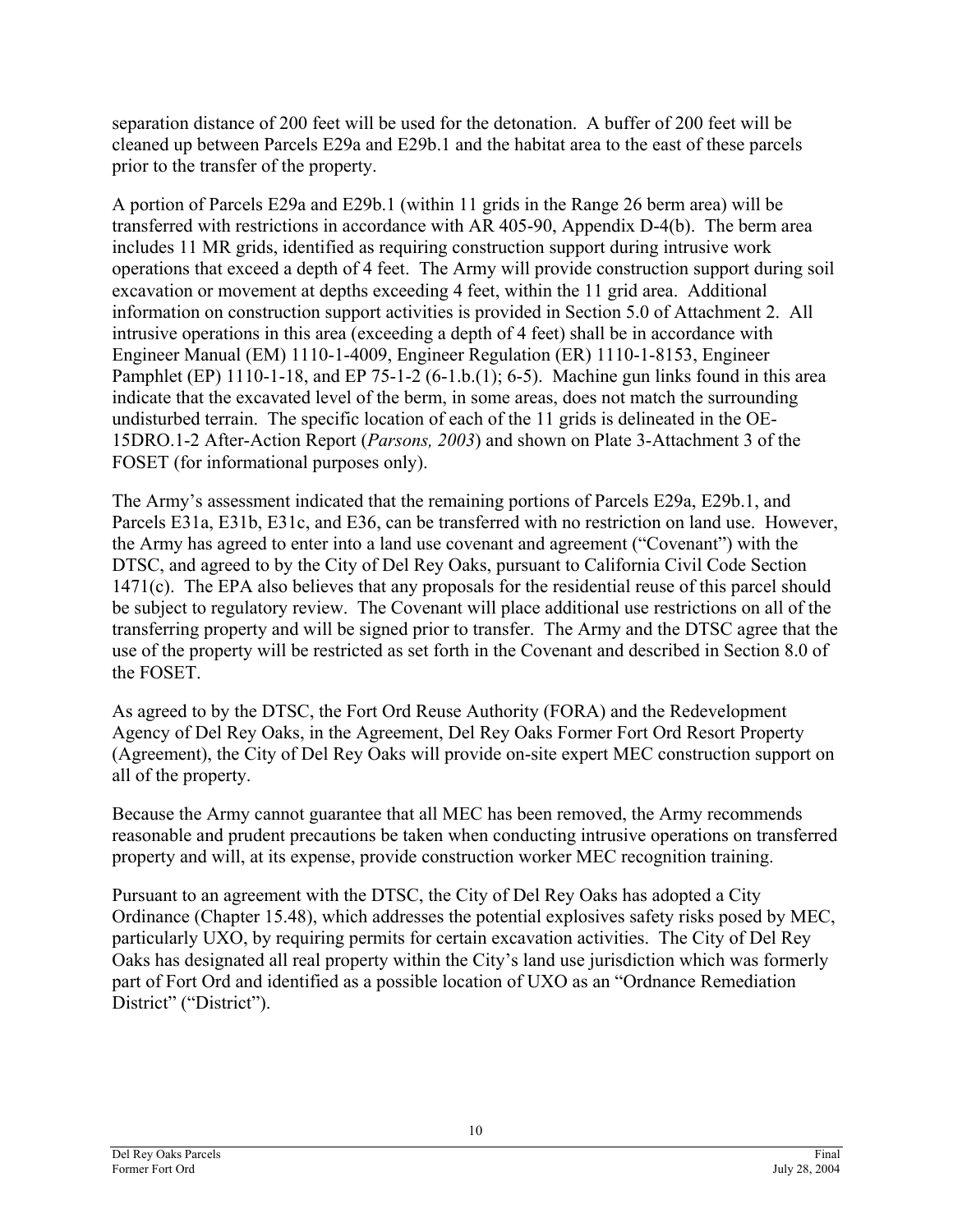## <span id="page-12-0"></span>**3.10 Installation Restoration Program (IRP)**

A portion of one IRP site (IRP Site 39, the Inland Firing Ranges) is within the property. IRP Site 39 was characterized as a Remedial Investigation (RI) site based on the results of site investigations. Portions of three former firing ranges, Ranges 24, 25, and 26, lie within Parcel E29a. Based on the results of sampling and characterization activities conducted at Ranges 24, 25, and 26, it was determined that remediation was warranted at Ranges 24 and 25 only. The selected remedial action for small arms ranges within Site 39 was presented in the Fort Ord Basewide Record of Decision (ROD). The selected remedial action at Ranges 24 and 25 included the excavation and removal of soil containing accumulated spent ammunition and residual lead required to meet the Remedial Action Objectives (RAOs) outlined in the ROD. The RI Sites ROD was signed by the Army, DTSC and the EPA in January 1997. The reuse scenario evaluated in the ROD included a natural resource management area with restricted public access for Parcels E29a and E29b.1. However, due to a change in land use planning, the proposed reuse of these parcels will include development with mixed use. Because a quantitative RAO had not been developed for a development and mixed use scenario, a Post-Remediation Heath Risk Assessment (PRHRA) and Post-Remediation Ecological Risk Assessment (PRERA) were performed evaluating the potential human health and ecological risks and hazards associated with exposure to residual munition constituents (lead) remaining in soil following remedial activities. On the basis of a conservative evaluation of potential risks and hazards under post-remediation conditions, impacts on human health are considered unlikely. Additionally, significant risks to ecological receptors exposed to residual concentrations of chemicals of potential concern (lead) remaining in soil at Ranges 24, 25, and 26 are not expected and no further action was recommended. The EPA and DTSC concurred that the area is protective of human health and environment in letters dated September 7, 2000 and July 11, 2003, respectively.

## **3.11 Radon**

No radon levels at or above 4 picocuries per liter (pCi/L) were detected on the property during a 1990 survey at Fort Ord.

## **3.12 Air Quality and Other Conditions**

Clean Air Act General Conformity Rule requirements were satisfied by a Record of Non-Applicability based upon an exemption for property transfers or leases where the proposed action will be a transfer of ownership, interest and title in the land, facilities, and associated real and personal property as soon as it meets the requirements under the Comprehensive Environmental Response, Compensation, and Liability Act (CERCLA) either by deed or deferred covenant.

## **4.0 REMEDIATION**

The remediation of Ranges 24 and 25 (portion of IRP Site 39) was conducted as agreed to in the Fort Ord Record of Decision (ROD), Basewide Remedial Investigation Sites (January 13, 1997). All necessary investigations and risk assessments have been completed related to munitions constituents and other contamination on the property. The Army is currently conducting an RI/FS for military munitions response at the former Fort Ord as the Army agreed to do in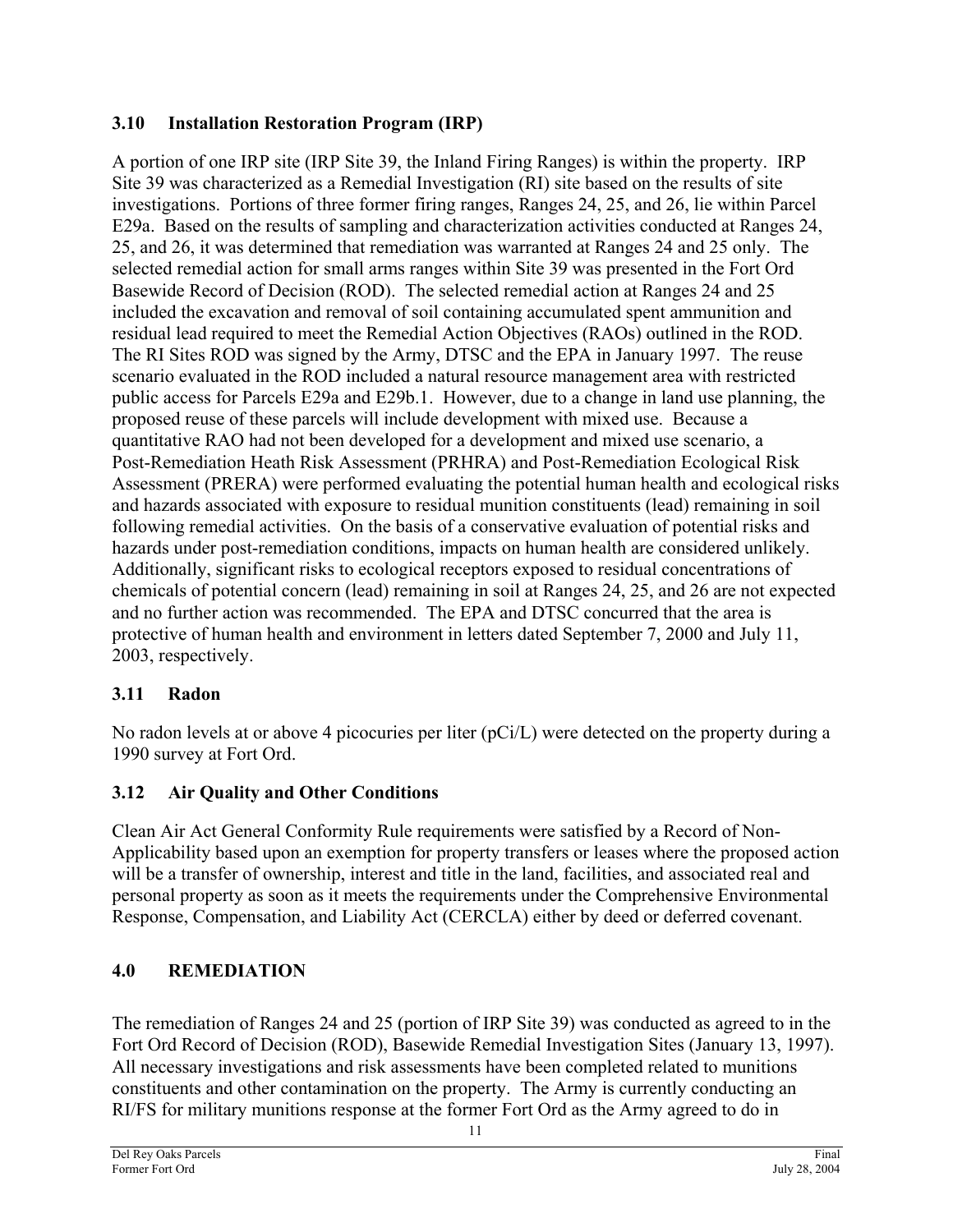<span id="page-13-0"></span>November 1998. MR actions have been completed at MRS-DRO.1, MRS-DRO.2 and MRS-43. These sites will undergo additional evaluation in the MR RI/FS. In the event the results of the MR RI/FS indicate that further response action is necessary, the Army reserves the right to carry out those actions.

## **5.0 REGULATORY/PUBLIC COORDINATION**

The EPA Region IX, the DTSC, and the public were notified of the initiation of the FOSET. Regulatory/public comments received during the FOSET development were reviewed and incorporated as appropriate. The comment period for the FOSET was from July 1, 2003 through July 31, 2003. Public comments and responses are provided in Attachment 5.

### **6.0 NATIONAL ENVIRONMENTAL POLICY ACT (NEPA) COMPLIANCE AND CONSISTENCY WITH LOCAL REUSE PLAN**

The environmental impacts associated with the disposal and reuse of the Property have been analyzed in accordance with the National Environmental Policy Act (NEPA). The results of this analysis have been documented in the "Final Environmental Impact Statement Fort Ord Disposal and Reuse," June 1993, associated Record of Decision December 1993, and "Supplemental Environmental Impact Statement Fort Ord Disposal and Reuse," June 1996. The environmental effects of the activities anticipated under the proposed transfer were determined not to be significant. In addition, the proposed transfer is consistent with the intended reuse of the property set forth in the Fort Ord Reuse Plan.

## **7.0 DEED RESTRICTIONS AND NOTIFICATIONS**

The environmental documents listed in Attachment 1 were evaluated to identify environmental factors which may warrant constraints on certain activities in order to ensure that it is protective of human health and the environment. Such constraints are generally embodied as restrictions in the deed or as specific notifications in the deed or other documents supporting the transaction. The factors that require either deed restrictions or specific notifications are identified in Attachment 2 (Environmental Response Obligation Addendum [EROA]).

## **8.0 FINDING OF SUITABILITY FOR EARLY TRANSFER**

The proposal to transfer this property has been adequately assessed and evaluated for (a) the presence of hazardous substances and contamination on the property, (b) environmental impacts anticipated from the intended use of the property, (c) the presence of munitions and explosives of concern on the property, and (d) the adequacy of use restrictions and notifications to ensure that it is protective of human health and the environment.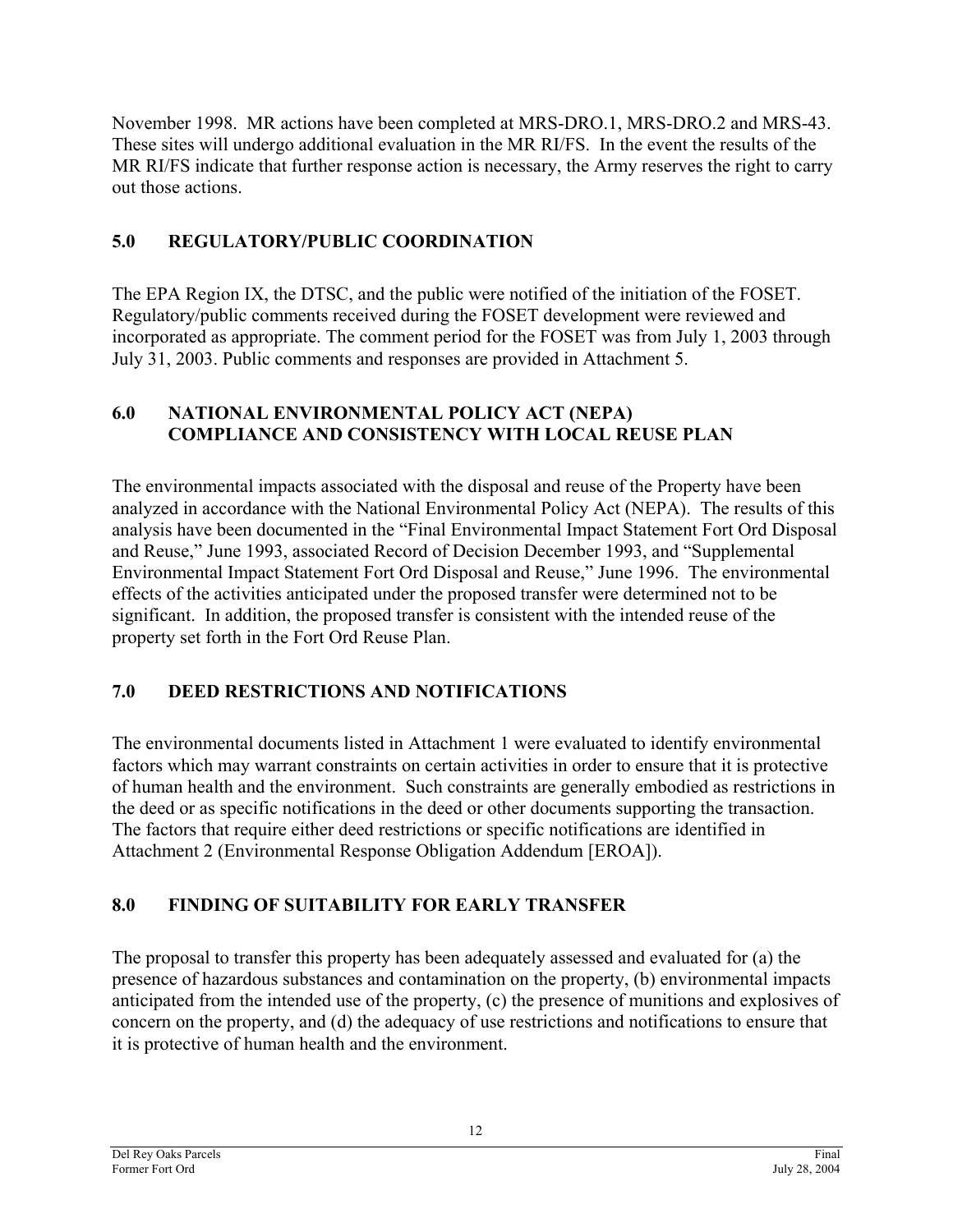The Army is conducting an MR RI/FS for at the former Fort Ord. In the event the results of the MR RI/FS indicate that further response action is necessary, the Army reserves the right to carry out those actions.

The Army's assessment indicated that, with the exception of an 11 grid area within Parcel E29a, the property could be transferred with no restriction on land use. However, the Army has agreed to enter into a Covenant with the DTSC and agreed to by the City of Del Rey Oaks placing additional use restrictions on all of the transferring property. In accordance with California Health and Safety Code Section 25232(b) (1), the property is restricted from the following use: residential, day care center for children (except day care centers that meet certain requirements to prevent contact with soil), a school for persons under 21 years of age, and hospital for humans. The EPA also believes that any proposals for the residential reuse of this parcel should be subject to regulatory review. Provided the restrictions of the Covenant, to be entered into by the Army and the State of California, are adhered to, future use of this property does not present a current or future risk to human health or the environment, subject to inclusion and compliance with the appropriate notices, disclosures, and restrictions as addressed in the EROA. However, the Covenant provides that the Owner may apply for a variance to change the allowed land use on all or part of the property to include residential. This application shall be accompanied by a description, subject to DTSC approval, with an opportunity to comment by, EPA and the Army, detailing the work to be performed to assure that all or part of the property is suitable for residential use.

Should this property be considered for the proposed acquisition and/or construction of school properties utilizing State funding, a separate environmental review process in compliance with the California Education Code 17210 et. Seq will need to be completed and approved by DTSC.

CERCLA  $120(h)(3)(A)(ii)(I)$  requires that a covenant indicating that all remedial action necessary to protect human health and the environment with respect to any hazardous substances remaining on the property has been taken prior to transfer by deed. The deferral of the covenant for this property has been adequately assessed and evaluated to assure that: (a) the transfer will not delay environmental response actions, (b) the reuse of the property will not pose a risk to human health or the environment, and (c) the federal government's obligation to perform all necessary response actions will not be affected by the early transfer of this property. The property, therefore, is suitable for early transfer.

The Army will submit to the designated representative of the EPA Administrator, for approval, and the Governor of the State of California, for concurrence, a request that the required covenant of CERCLA  $120(h)(3)(A)(ii)(I)$  be deferred for this property. The covenant required by CERCLA  $120(h)(3)(A)(ii)(II)$  will be included in the Deed to ensure protection of human health and the environment, to ensure that environmental investigations and remedial activities will not be disrupted, and to insure that any additional response action that is the result of Army actions and uses, found to be necessary after the date of transfer will be accomplished by the Army. A clause will be included in the Deed granting the United States, State of California and EPA access to the property upon reasonable notice in any case where a remedial action, response action, or corrective action is found to be necessary that is the result of Army actions and uses. The Transferee will receive a warranty authorized under CERCLA 120(h)(3)(C)(iii) when all response actions have been taken in accordance with the provisions of the Federal Facilities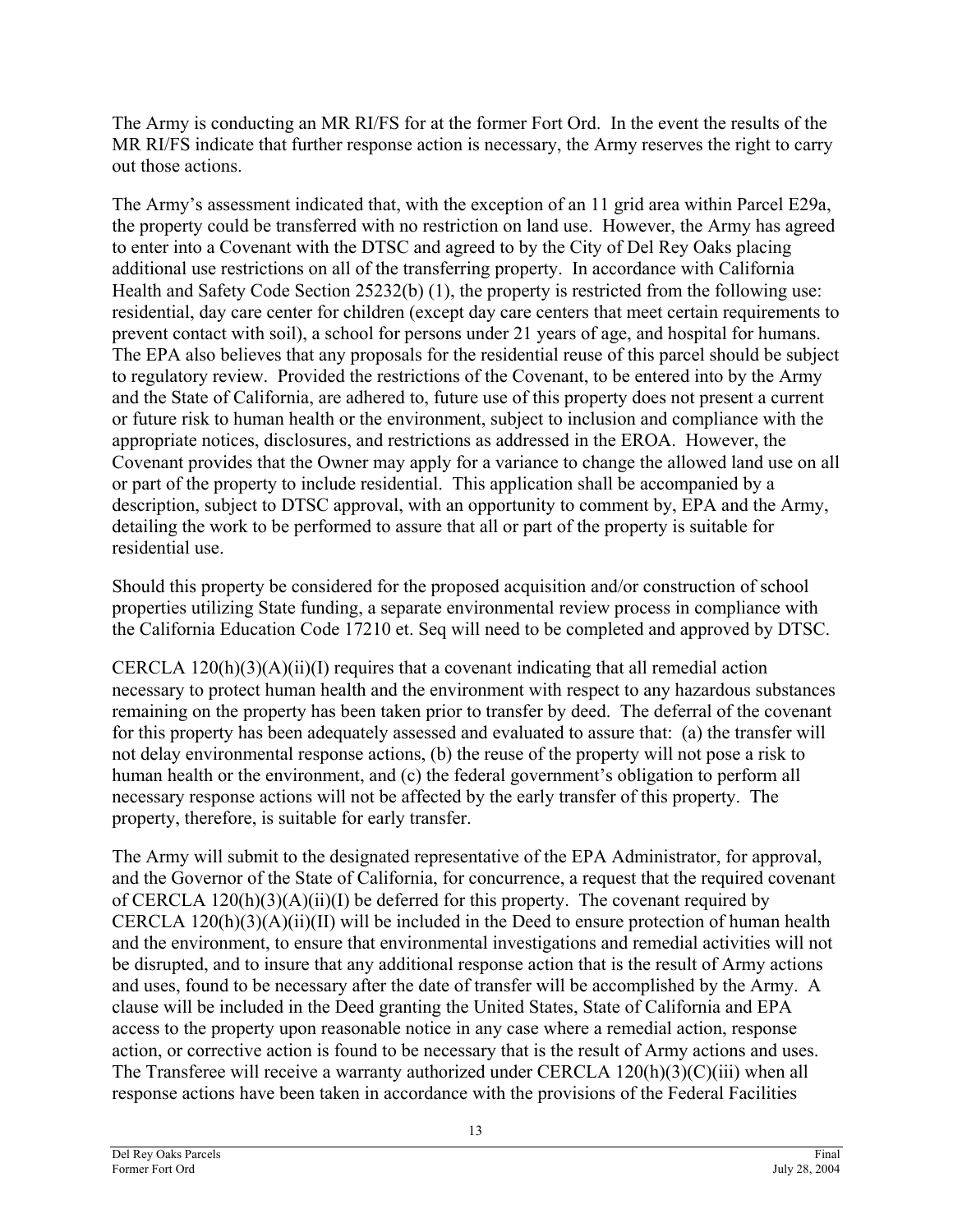Agreement entered into by the EPA Region IX and the State of California. Transfer of property cannot occur until after the request for the covenant deferral is approved by the delegated representative of the EPA Administrator with the concurrence of the Governor of the State of California or his designated representative.

lagmon

Raymond J. Fatz Deputy Assistant Secretary of the Army Environment, Safety, and Occupational Health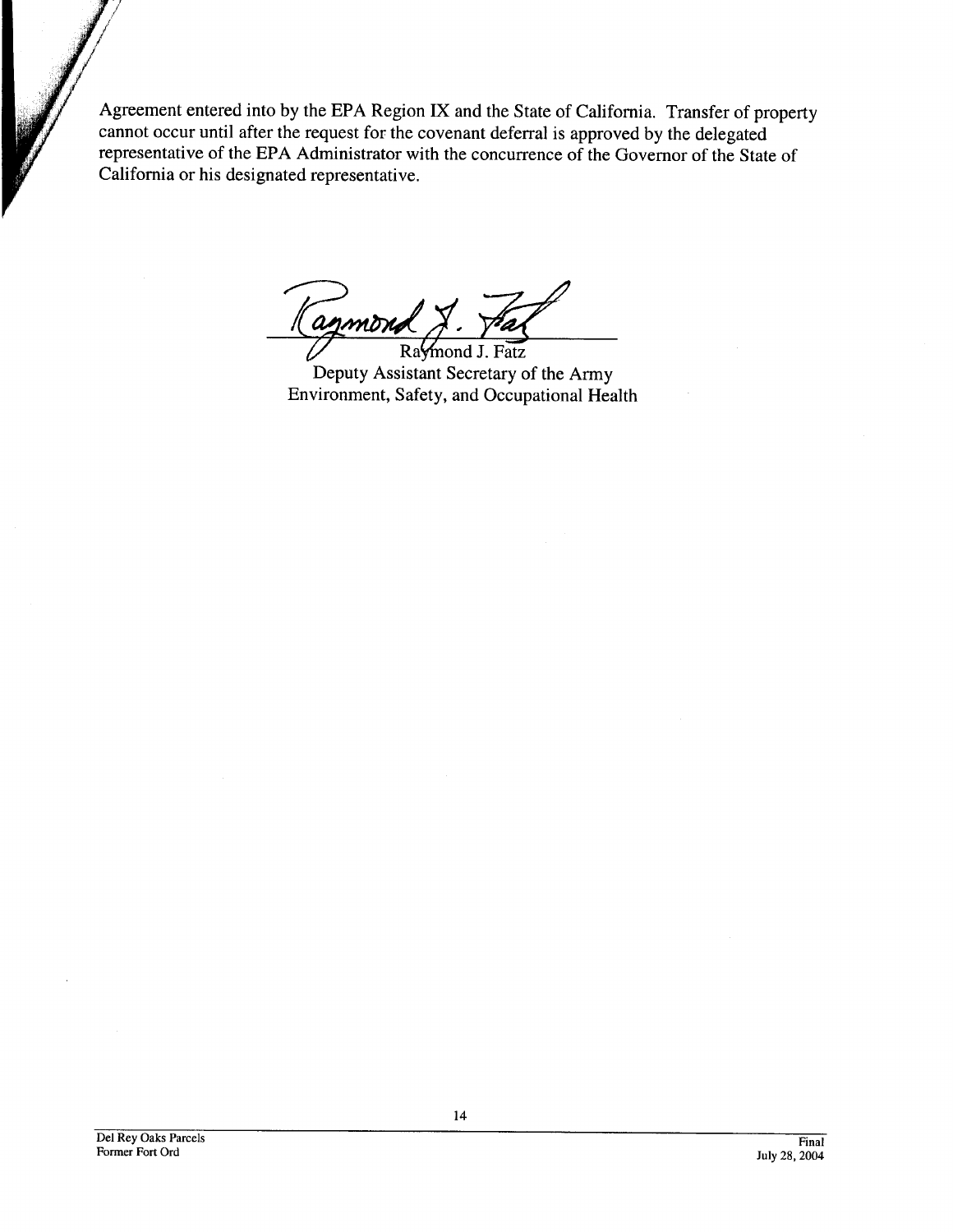| <b>Property Description</b>                                                                                                                                                                                                                                                                                   | Parcel                                                              | <b>Condition</b> | <b>Remedial Actions</b>                                                                                                                                                                                                                                                                                                                                                                                                                                                                                                                                                                                                                                                                                                                                           |
|---------------------------------------------------------------------------------------------------------------------------------------------------------------------------------------------------------------------------------------------------------------------------------------------------------------|---------------------------------------------------------------------|------------------|-------------------------------------------------------------------------------------------------------------------------------------------------------------------------------------------------------------------------------------------------------------------------------------------------------------------------------------------------------------------------------------------------------------------------------------------------------------------------------------------------------------------------------------------------------------------------------------------------------------------------------------------------------------------------------------------------------------------------------------------------------------------|
|                                                                                                                                                                                                                                                                                                               | <b>Designation</b>                                                  | Category         |                                                                                                                                                                                                                                                                                                                                                                                                                                                                                                                                                                                                                                                                                                                                                                   |
| 272 acre parcel.<br>Includes the location<br>of three former firing<br>ranges associated with<br>the Impact Area<br>(Ranges 24, 25 and<br>26). Two structures<br>(latrines and storage)<br>sheds) are located on<br>the parcel. The parcel<br>includes a habitat area<br>that is not part of the<br>transfer. | Parcel E29a.<br><b>CERFA</b><br>Qualified<br>Parcel 176<br>(UXO).   | 5                | RI Site 39: Remediation complete;<br>Excavation to remove spent<br>ammunition and lead impacted soil<br>associated with the use of Ranges 24<br>and 25.<br>100% of the 272-acre parcel has<br>undergone a geophysical<br>investigation and removal of all<br>geophysical anomalies to a depth of 4<br>feet. No further action related to the<br>investigation of munitions is<br>recommended. However, additional<br>construction support is<br>recommended, as described in<br>Section 3.9, if movement of soil<br>occurs four or more feet below<br>ground surface within the berm area<br>(firing line) of Range 26. This area<br>will undergo further evaluation in the<br>Munitions Response (MR) Remedial<br>Investigation/Feasibility Study<br>$(RI/FS)$ . |
| 34 acre parcel. One<br>structure (latrine) is<br>on the parcel.                                                                                                                                                                                                                                               | Parcel E29b.1.<br><b>CERFA</b><br>Qualified<br>Parcel 176<br>(UXO). | 5                | 100% of the 34-acre parcel has<br>undergone a geophysical<br>investigation and removal of all<br>geophysical anomalies to a depth of 4<br>feet. No further action related to the<br>investigation of munitions is<br>recommended. However, additional<br>construction support is<br>recommended, as described in<br>Section 3.9, if movement of soil<br>occurs four or more feet below<br>ground surface within the berm area<br>(firing line) of Range 26. This area<br>will undergo further evaluation in the<br>MR RI/FS.                                                                                                                                                                                                                                      |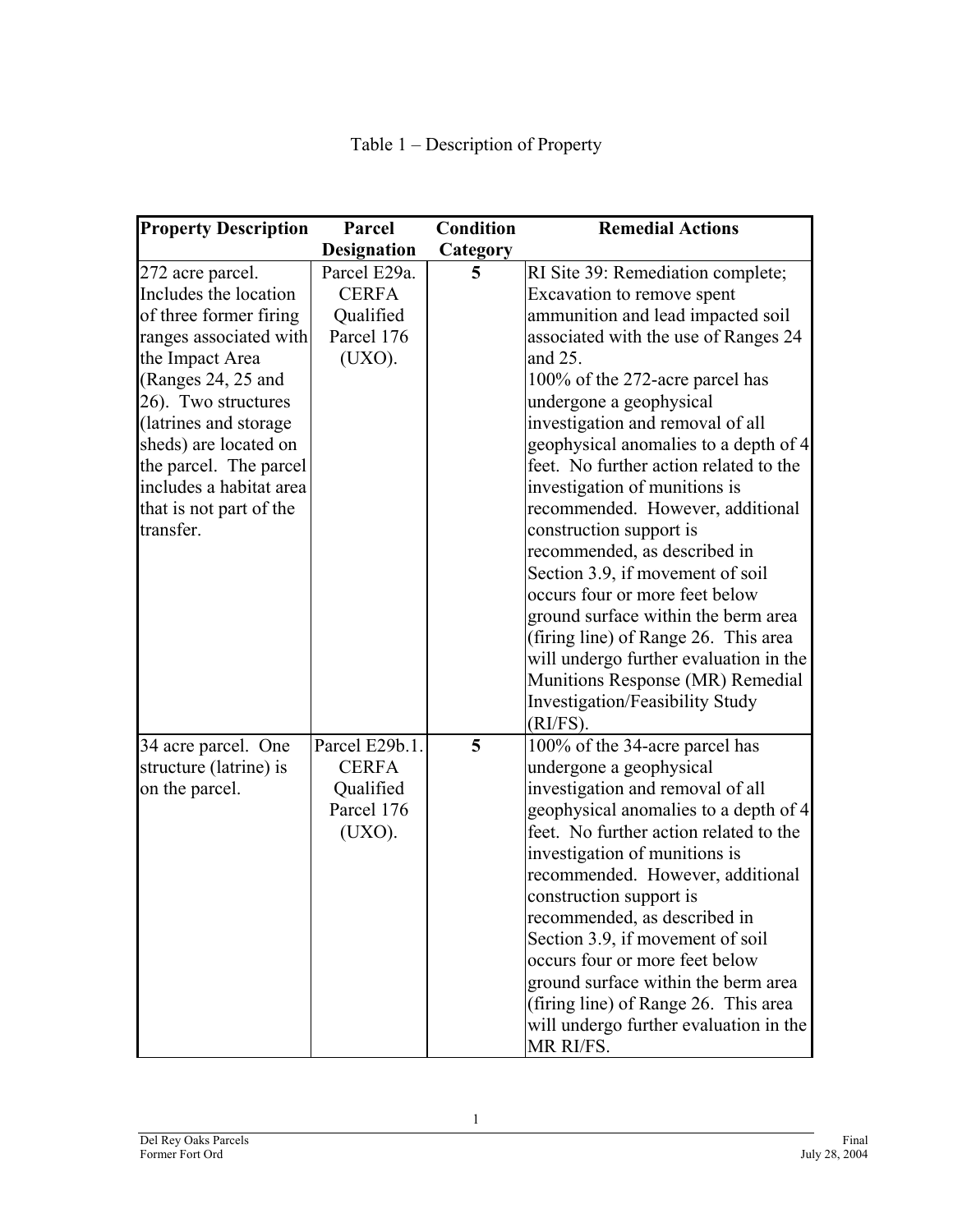| <b>Property Description</b>                                                                                                                                                                                                                                                             | Parcel                                      | <b>Condition</b> | <b>Remedial Actions</b>                                                                                                                                                                                                                                                                           |
|-----------------------------------------------------------------------------------------------------------------------------------------------------------------------------------------------------------------------------------------------------------------------------------------|---------------------------------------------|------------------|---------------------------------------------------------------------------------------------------------------------------------------------------------------------------------------------------------------------------------------------------------------------------------------------------|
|                                                                                                                                                                                                                                                                                         | <b>Designation</b>                          | Category         |                                                                                                                                                                                                                                                                                                   |
| 5 acre parcel located<br>to the south of the<br>Impact Area includes<br>an area that was<br>formerly used as a<br>backstop for rifle<br>grenades and shoulder<br>launched projectiles<br>in the early 1940s<br>(MRS-43). No<br>buildings or structures<br>are located on the<br>parcel. | Parcel E31a.<br><b>CERFA</b><br>Parcel 229. | 5                | 100% of the 5-acre parcel has<br>undergone a geophysical<br>investigation and removal of all<br>geophysical anomalies to a depth of 4<br>feet. No further action related to the<br>investigation of munitions is<br>recommended. This area will<br>undergo further evaluation in the MR<br>RI/FS. |
| 3 acre parcel located<br>to the south of the<br>Impact Area includes<br>an area that was<br>formerly used as a<br>backstop for rifle<br>grenades and shoulder<br>launched projectiles<br>in the early 1940s<br>(MRS-43). No<br>buildings or structures<br>are located on the<br>parcel. | Parcel E31b.<br><b>CERFA</b><br>Parcel 229. | 5                | 100% of the 3-acre parcel has<br>undergone a geophysical<br>investigation and removal of all<br>geophysical anomalies to a depth of 4<br>feet. No further action related to the<br>investigation of munitions is<br>recommended. This area will<br>undergo further evaluation in the MR<br>RI/FS. |
| 4 acre parcel located<br>to the south of the<br>Impact Area includes<br>an area that was<br>formerly used as a<br>backstop for rifle<br>grenades and shoulder<br>launched projectiles<br>in the early 1940s<br>(MRS-43). No<br>buildings or structures<br>are located on the<br>parcel. | Parcel E31c.<br><b>CERFA</b><br>Parcel 229. | 5                | 100% of the 4-acre parcel has<br>undergone a geophysical<br>investigation and removal of all<br>geophysical anomalies to a depth of 4<br>feet. No further action related to the<br>investigation of munitions is<br>recommended. This area will<br>undergo further evaluation in the MR<br>RI/FS. |
| 6 acre parcel located<br>to the south of the<br>Impact Area includes<br>an area that was                                                                                                                                                                                                | Parcel E36.<br><b>CERFA</b><br>Parcel 229.  | 5                | 100% of the 6-acre parcel has<br>undergone a geophysical<br>investigation and removal of all<br>geophysical anomalies to a depth of 4                                                                                                                                                             |

2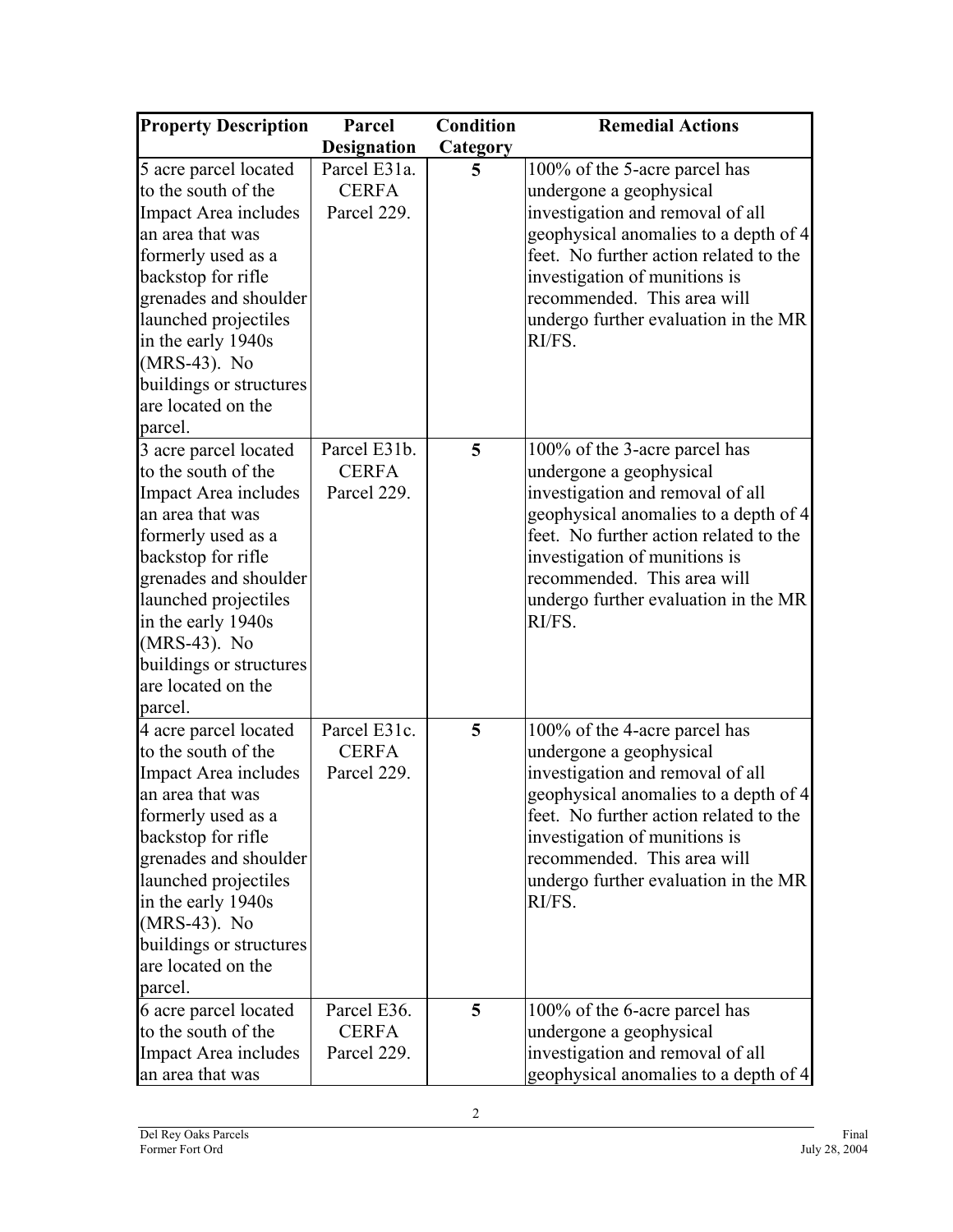| <b>Property Description</b> | Parcel             | <b>Condition</b> | <b>Remedial Actions</b>                |
|-----------------------------|--------------------|------------------|----------------------------------------|
|                             | <b>Designation</b> | Category         |                                        |
| formerly used as a          |                    |                  | feet. No further action related to the |
| backstop for rifle          |                    |                  | investigation of munitions is          |
| grenades and shoulder       |                    |                  | recommended. This area will            |
| launched projectiles        |                    |                  | undergo further evaluation in the MR   |
| in the early 1940s          |                    |                  | RI/FS.                                 |
| (MRS-43). No                |                    |                  |                                        |
| buildings or structures     |                    |                  |                                        |
| are located on the          |                    |                  |                                        |
| parcel.                     |                    |                  |                                        |

**Category 5:** Areas where release, disposal, and/or migration of hazardous substances has occurred, and removal or remedial actions are underway, but all required remedial actions have not yet been taken.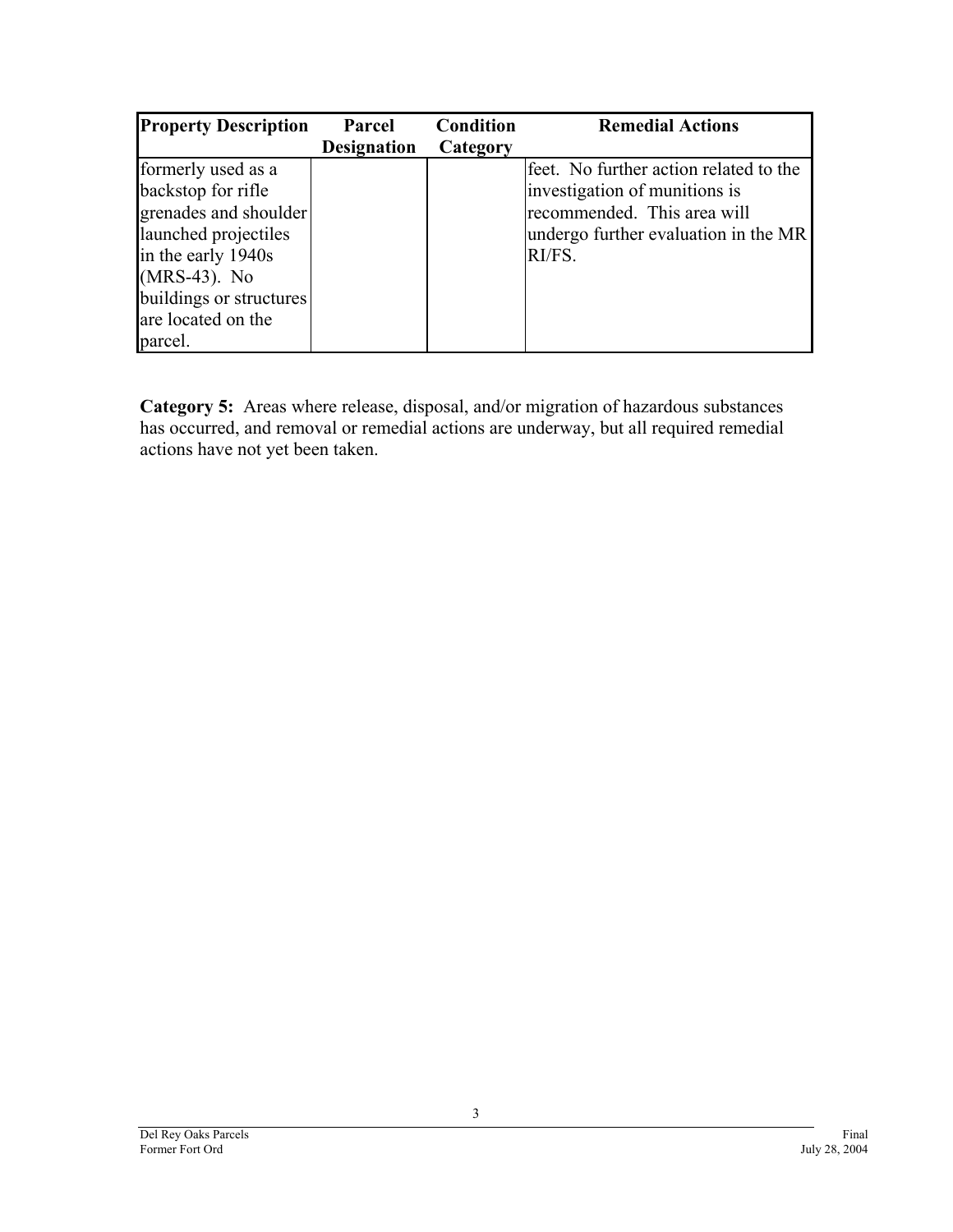**ATTACHMENT 1** 

**REFERENCES**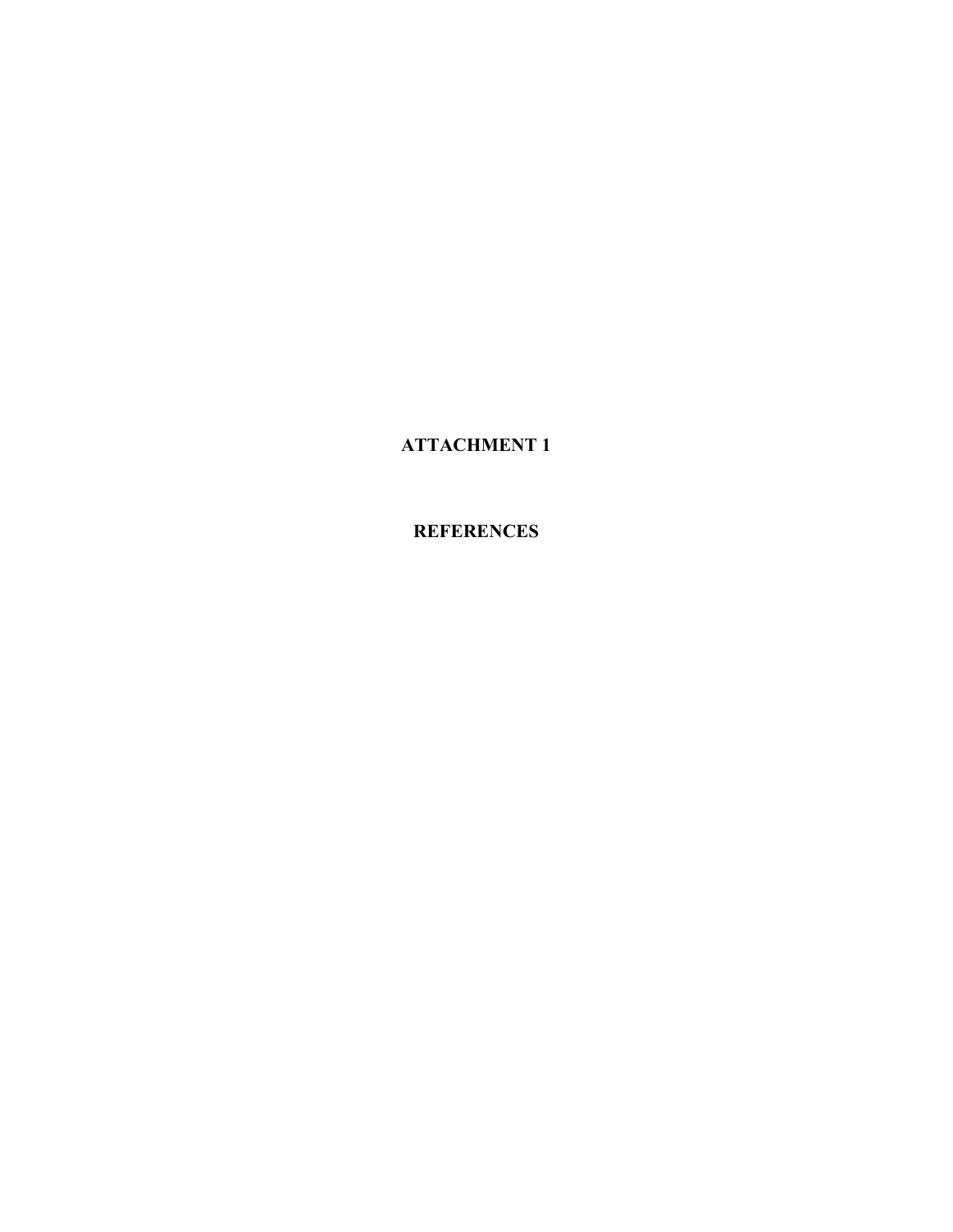Asbestos Survey Report, Fort Ord Installation (April 26, 1993),

Final Community Environmental Response Facilitation Act (CERFA) Report (April 1994),

Final Environmental Impact Statement Fort Ord Disposal and Reuse (June 1993),

Supplemental Environmental Impact Statement Fort Ord Disposal and Reuse (June 1996),

U.S. Environmental Protection Agency (EPA) Region IX's concurrence to the CERFA Report (19 April 1994),

Draft Final Data Summary and Work Plan, Site 39 – Inland Ranges, Fort Ord, California (May 17, 1994),

Basewide Remedial Investigation/Feasibility Study, Fort Ord, California, Volume II – Remedial Investigation Site 39 (October 19, 1995),

Record of Decision Basewide Remedial Investigation Sites, Fort Ord, California (January 13, 1997),

Final Engineering Evaluation/Cost Analysis (EE/CA) – Phase 1 (September 1997),

Penetration of Projectiles into Earth, An Analysis of UXO Clearance Depths at Fort Ord, (September 10, 1997),

Ordnance and Explosives Remedial Investigation/Feasibility Study (OE RI/FS) Literature Review Report (January 2000),

Archives Search Reports (December 1993, November 1994, and December 1997),

Final EE/CA – Phase 2, Former Fort Ord, Monterey County, California (April 1998),

Final Action Memorandum, Phase 2 EE/CA, Ordnance and Explosives Sites, Former Fort Ord, Monterey County, California (June 28, 1999),

Notice of Intent, Removal Action at Site OE-15DRO.1, Former Fort Ord, California (November 18, 1999),

Notice of Intent, Removal Action at Sites OE-15DRO.2 and OE-43, Former Fort Ord, California (March 6, 2000),

Draft Final Remedial Action Confirmation Report Site 39, Ranges 24, 25, and 26 and Post-Remediation Risk Assessment Site 39, Ranges 24, 25, and 26, Basewide Remediation Sites, (October 2000),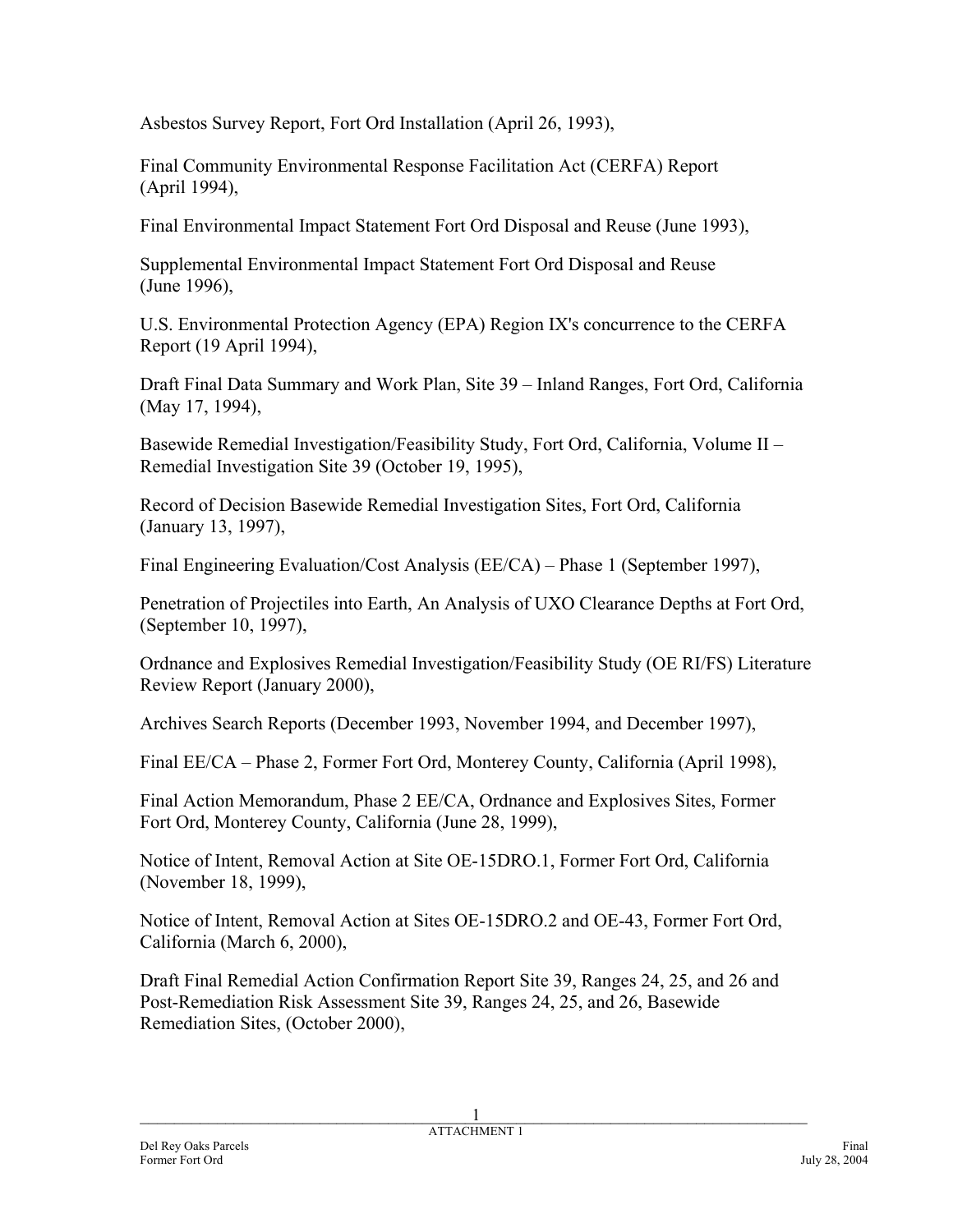Final After Action Report, Geophysical Sampling, Investigation & Removal, Inland Range Contract, Former Fort Ord, California, Site Del Rey Oaks Group, Volumes 1 through 15 (April 2001),

Final OE-15DRO.1-2 After-Action Report, Geophysical Investigation of Eastern Boundary, Deconstruction of Range 26 Berm, and Clearance of Machine Gun Links from 12 Grid Area, Former Fort Ord, Monterey, California (August 2003),

Various remedial investigation/feasibility study documents, records of decision, remedial action reports, and subsequent approval memoranda.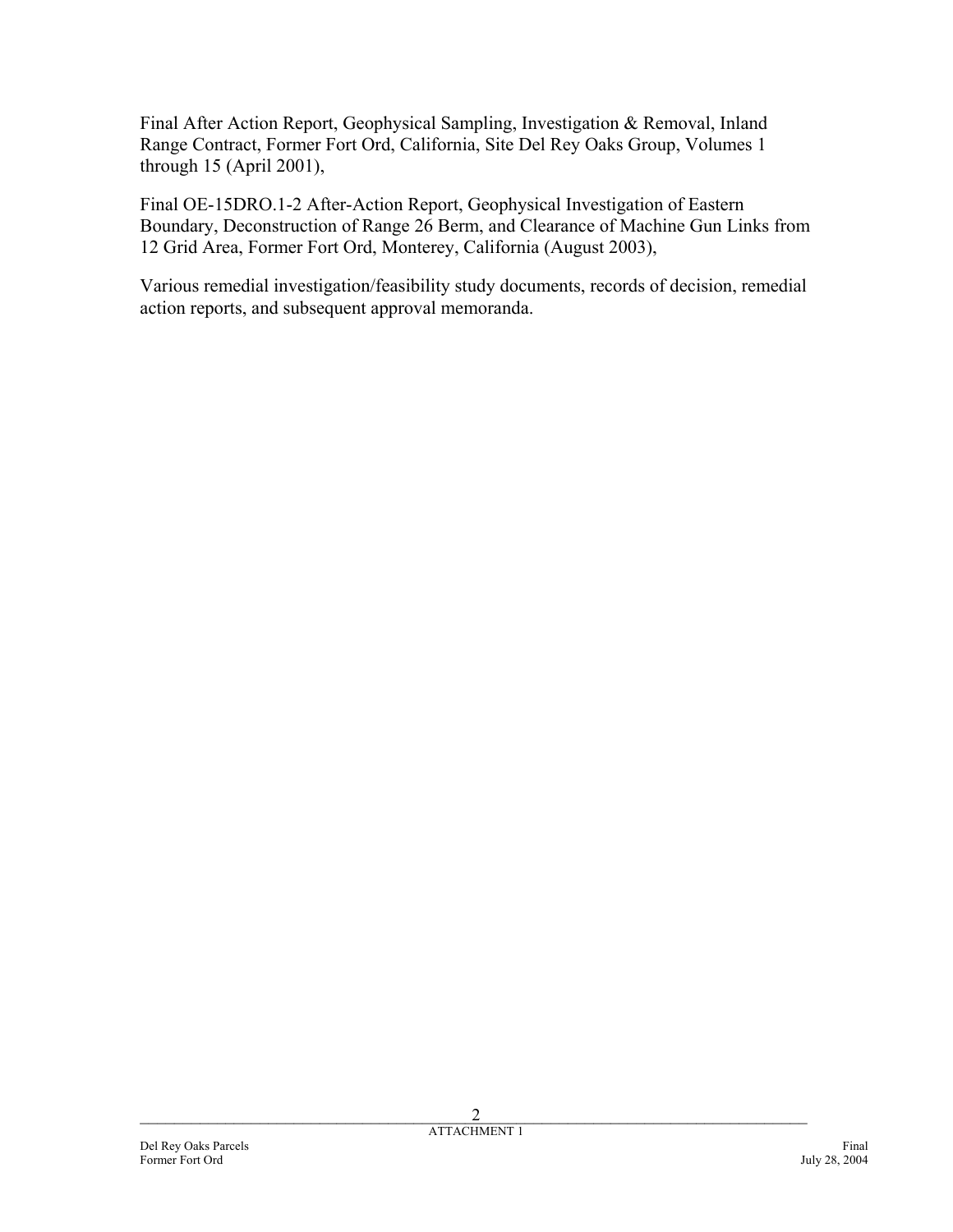## **ATTACHMENT 2**

### **ENVIRONMENTAL RESPONSE OBLIGATION ADDENDUM (EROA)**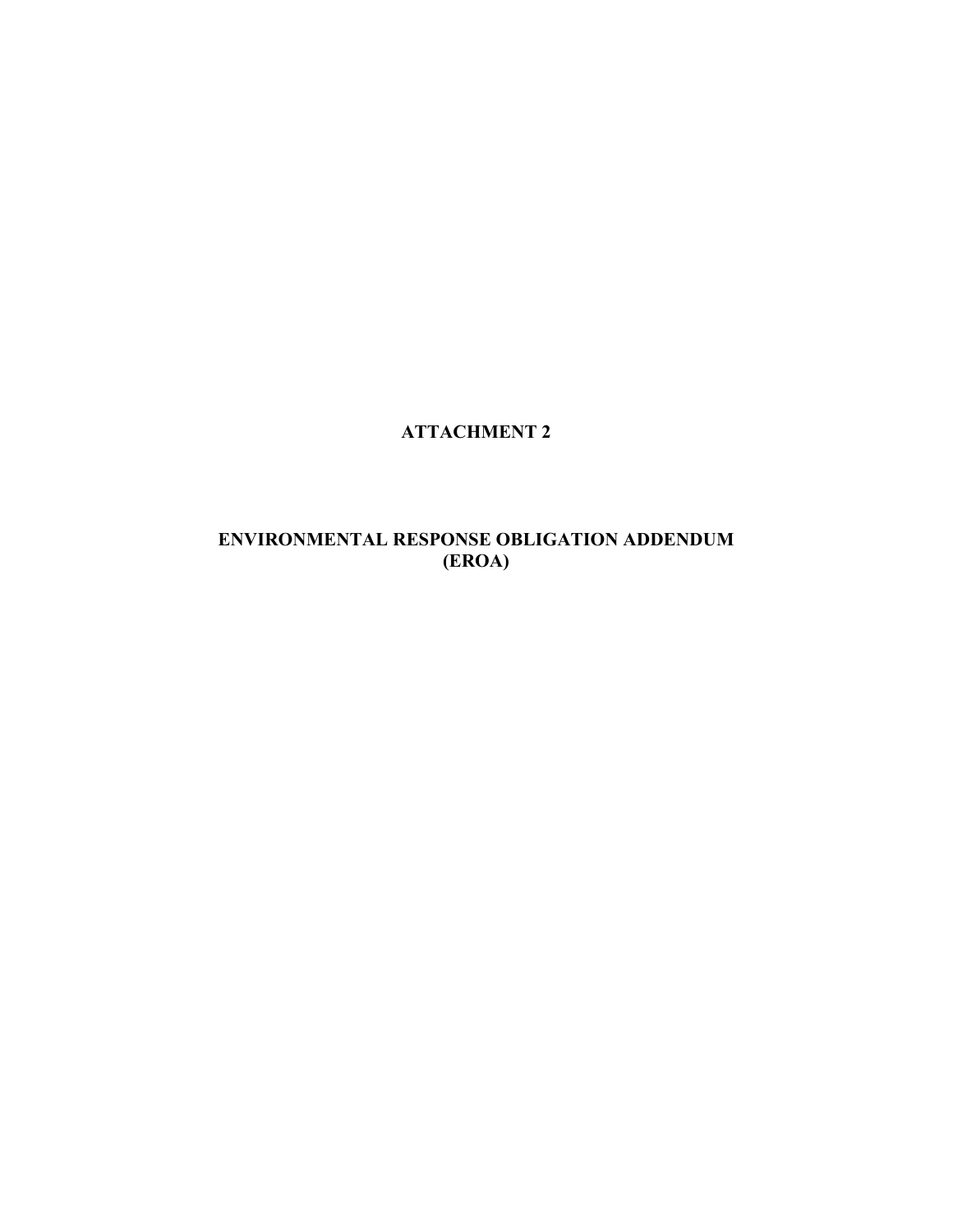### **ENVIRONMENTAL RESPONSE OBLIGATION ADDENDUM**

INTRODUCTION: This addendum identifies the assurance required in the deed or contract. The following table lists the notices required to be included in the deed or contract.

| <b>PARCEL</b> | <b>LBP</b>     | <b>ACM</b>     | <b>MEC</b>    |  |
|---------------|----------------|----------------|---------------|--|
| <b>NUMBER</b> | <b>NOTICE</b>  | <b>NOTICE</b>  | <b>NOTICE</b> |  |
| E29a          | <b>YES</b>     | <b>YES</b>     | <b>YES</b>    |  |
| E29b.1        | <b>YES</b>     | N <sub>O</sub> | <b>YES</b>    |  |
| E31a          | NO             | N <sub>O</sub> | <b>YES</b>    |  |
| E31b          | N <sub>O</sub> | N <sub>O</sub> | <b>YES</b>    |  |
| E31c          | N <sub>O</sub> | N <sub>O</sub> | <b>YES</b>    |  |
| E36           | NO             | NO             | <b>YES</b>    |  |

#### **DEED ASSURANCES:**

### **1.0 NOTICE OF THE PRESENCE OF ASBESTOS AND COVENANT**

- a. The Grantee is hereby informed and does acknowledge that non-friable asbestos or asbestos-containing material (ACM) have been found on Parcel E29a, as described in the referenced asbestos survey. The interior asbestos does not present a "release or threat of release into the environment" as defined by CERCLA.
- b. The Grantee covenants and agrees that its use and occupancy of Parcel E29a will be in compliance with all applicable laws relating to asbestos; and that the Grantor assumes no liability for future remediation of asbestos or damages for personal injury, illness, disability, or death, to the Grantee, its successors or assigns, sublessees, or to any other person, including members of the general public, arising from or incident to the purchase, transportation, removal, handling, use, disposition, or other activity causing or leading to contact of any kind whatsoever with asbestos on Parcel E29a, whether the Grantee, its successors or assigns have properly warned or failed to properly warn the individual(s) injured. The Grantee agrees to be responsible for any future remediation of asbestos found to be necessary on Parcel E29a as a result of the Grantee's activities.
- c. Unprotected or unregulated exposures to asbestos in product manufacturing, shipyard, and building construction workplaces have been associated with asbestos-related diseases. Both the Occupational Safety and Health Administration (OSHA) and the Environmental Protection Agency (EPA) regulate asbestos because of the potential hazards associated with exposure to airborne asbestos fibers. Both OSHA and EPA have determined that such exposure increases the risk of asbestos-related diseases, which include certain cancers and which can result in disability or death.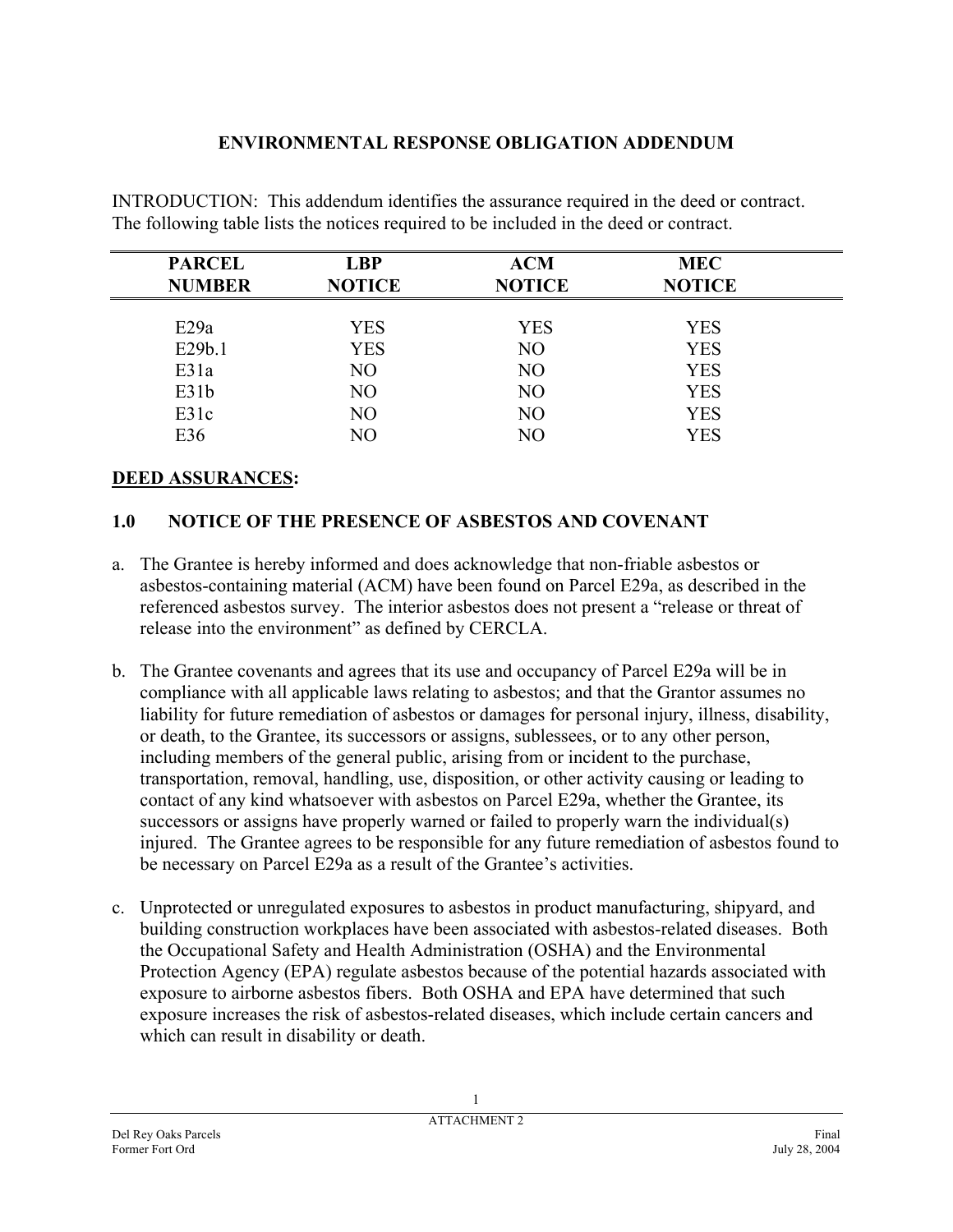- d. The Grantee acknowledges that it has inspected Parcel E29a as to its asbestos content and condition and any hazardous or environmental conditions relating thereto. The Grantee shall be deemed to have relied solely on its own judgment in assessing the overall condition of all or any portion of Parcel E29a, including, without limitation, any asbestos hazards or concerns.
- e. No warranties, either express or implied, are given with regard to the condition of Parcel E29a, including, without limitation, whether Parcel E29a does or does not contain asbestos or is or is not safe for a particular purpose. The failure of the Grantor to inspect, or to be fully informed as to the condition of all or any portion of the Property offered, will not constitute grounds for any claim or demand against the United States.
- f. The Grantee further agrees to indemnify and hold harmless the Army, its officers, agents and employees, from and against all suits, claims, demands or actions, liabilities, judgments, costs and attorneys' fees arising out of, or in any manner predicated upon, exposure to asbestos on any portion of Parcel E29a after this conveyance of Parcel E29a to the Grantee or any future remediation or abatement of asbestos or the need therefore. The Grantee's obligation hereunder shall apply whenever the United States incurs costs or liabilities for actions giving rise to liability under this section.

## **2.0 NOTICE OF THE PRESENCE OF LEAD-BASED PAINT AND COVENANT**

- a. The Grantee is hereby informed and does acknowledge that all buildings on Parcels E29a and E29b.1, which were constructed or rehabilitated prior to 1978, are presumed to contain leadbased paint. Lead from paint, paint chips, and dust can pose health hazards if not managed properly. Every purchaser of any interest in Residential Real Property on which a residential dwelling was built prior to 1978 is notified that such property may present exposure to lead from lead-based paint that may place young children at risk of developing lead poisoning. Lead poisoning in young children may produce permanent neurological damage, including learning disabilities, reduced intelligence quotient, behavioral problems, and impaired memory. Lead poisoning also poses a particular risk to pregnant women. The seller of any interest in residential real property is required to provide the buyer with any information on lead-based paint hazards from risk assessments or inspections in the seller's possession and notify the buyer of any known lead-based paint hazards. "Residential Real Property" means dwelling units, common areas, building exterior surfaces, and any surrounding land, including outbuildings, fences and play equipment affixed to the land, available for use by residents and child occupied buildings visited regularly by the same child 6 years of age or under on at least two different days within any week including day-care centers, pre-school and kindergarten classrooms but not including land used for agricultural, commercial, industrial, or other nonresidential purposes, and not including paint on the pavement of parking lots, garages, or roadways.
- b. Buildings constructed prior to 1978 are assumed to contain lead-based paint. Buildings constructed after 1977 are assumed to be free of lead-based paint. No other surveys or studies

Del Rey Oaks Parcels Final Former Fort Ord July 28, 2004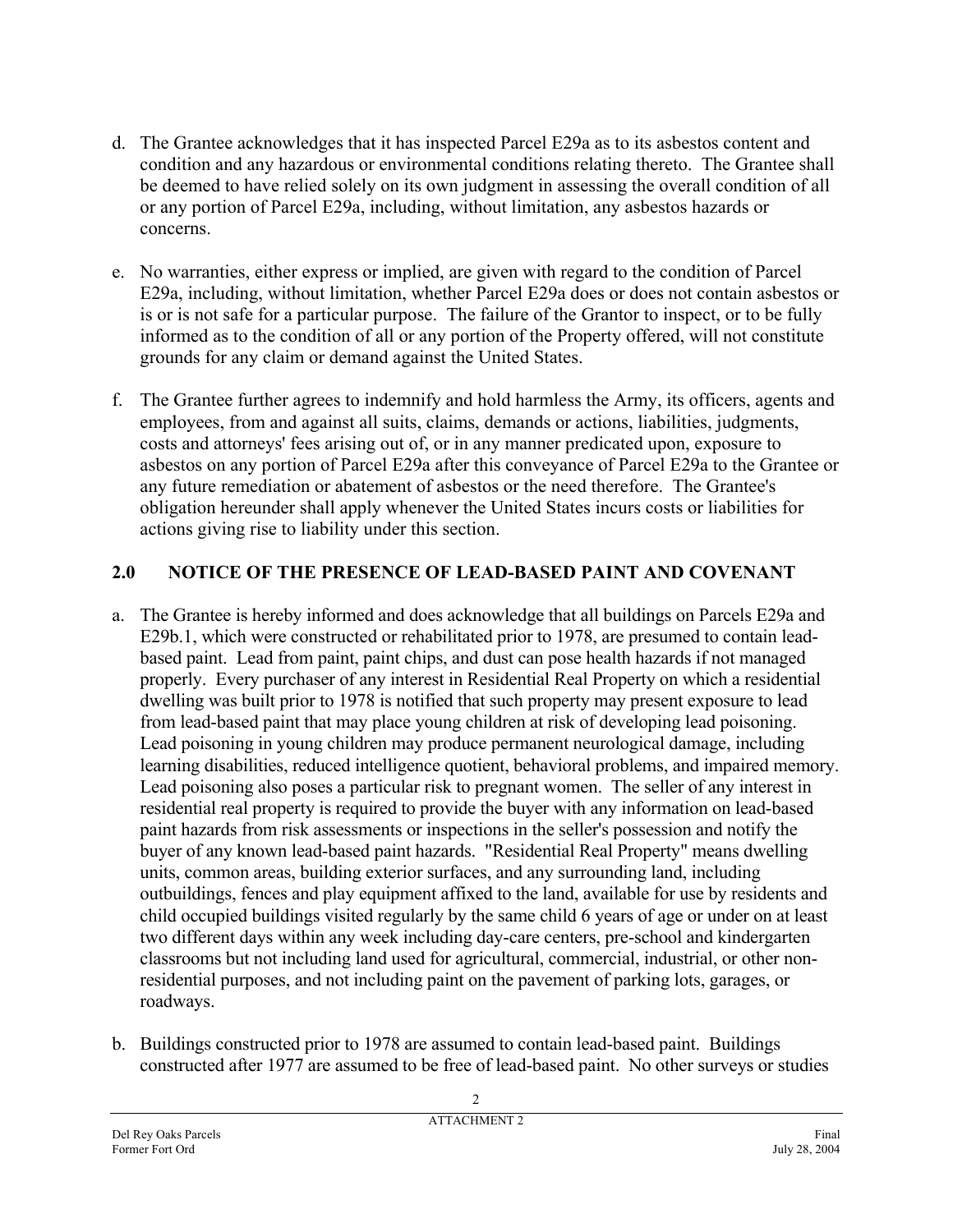assessing the possible presence of lead-based paint in former or existing buildings on Parcels E29a and E29b.1 were performed by the Grantor. All purchasers must receive the federally approved pamphlet on lead poisoning prevention. The Grantee hereby acknowledges receipt of all of the information described in this Subparagraph.

- c. The grantee acknowledges that it has received the opportunity to conduct its own risk assessment or inspection for the presence of lead-based paint and/or lead-based paint hazards prior to execution of the Deed.
- d. The Grantee covenants and agrees that it shall not permit the occupancy or use of any buildings or structures on Parcels E29a and E29b.1 as Residential Real Property, as defined in Subparagraph a, above, without complying with this section and all applicable federal, state, and local laws and regulations pertaining to lead-based paint and/or lead-based paint hazards. Prior to permitting the occupancy of Parcels E29a and E29b.1 where their use subsequent to this conveyance is intended for residential habitation, the Grantee specifically agrees to perform, at its sole expense, the Army's abatement requirements under Title X of the Housing and Community Development Act of 1992 (Residential Lead-Based Paint Hazard Reduction Act of 1992) (hereinafter Title X).

The Grantee shall, after consideration of the guidelines and regulations established pursuant to Title X: (1) Perform a reevaluation of the Risk Assessment if more than 12 months have elapsed since the date of the last Risk Assessment; (2) Comply with the joint HUD and EPA Disclosure Rule (24 CFR 35, Subpart H, 40 CFR 745, Subpart F), when applicable, by disclosing to prospective purchasers the known presence of lead-based paint and/or lead-based paint hazards as determined by previous risk assessments; (3) Abate lead dust and lead-based paint hazards in pre-1960 residential real property, as defined in Subparagraph a, above, in accordance with the procedures in 24 CFR 35; (4) Abate soil-lead hazards in pre-1978 residential real property, as defined in paragraph A, above, in accordance with the procedures in 24 CFR 35; (5) Abate lead-soil hazards following demolition and redevelopment of structures in areas that will be developed as residential real property; (6) Comply with the EPA lead-based paint work standards when conducting lead-based paint activities (40 CFR 745, Subpart L); (7) Perform the activities described in this Subparagraph within 12 months of the date of the lead-based paint risk assessment and prior to occupancy or use of the residential real property; and (8) Send a copy of the clearance documentation to the Grantor.

In complying with these requirements, the Grantee covenants and agrees to be responsible for any abatement or remediation of lead-based paint or lead-based paint hazards on Parcels E29a and E29b.1 found to be necessary as a result of the subsequent use of Parcels E29a and E29b.1 for residential purposes. The Grantee covenants and agrees to comply with solid or hazardous waste laws that may apply to any waste that may be generated during the course of lead-based paint abatement activities.

e. The Grantee further agrees to indemnify and hold harmless the Army, its officers, agents and employees, from and against all suits, claims, demands, or actions, liabilities, judgments, costs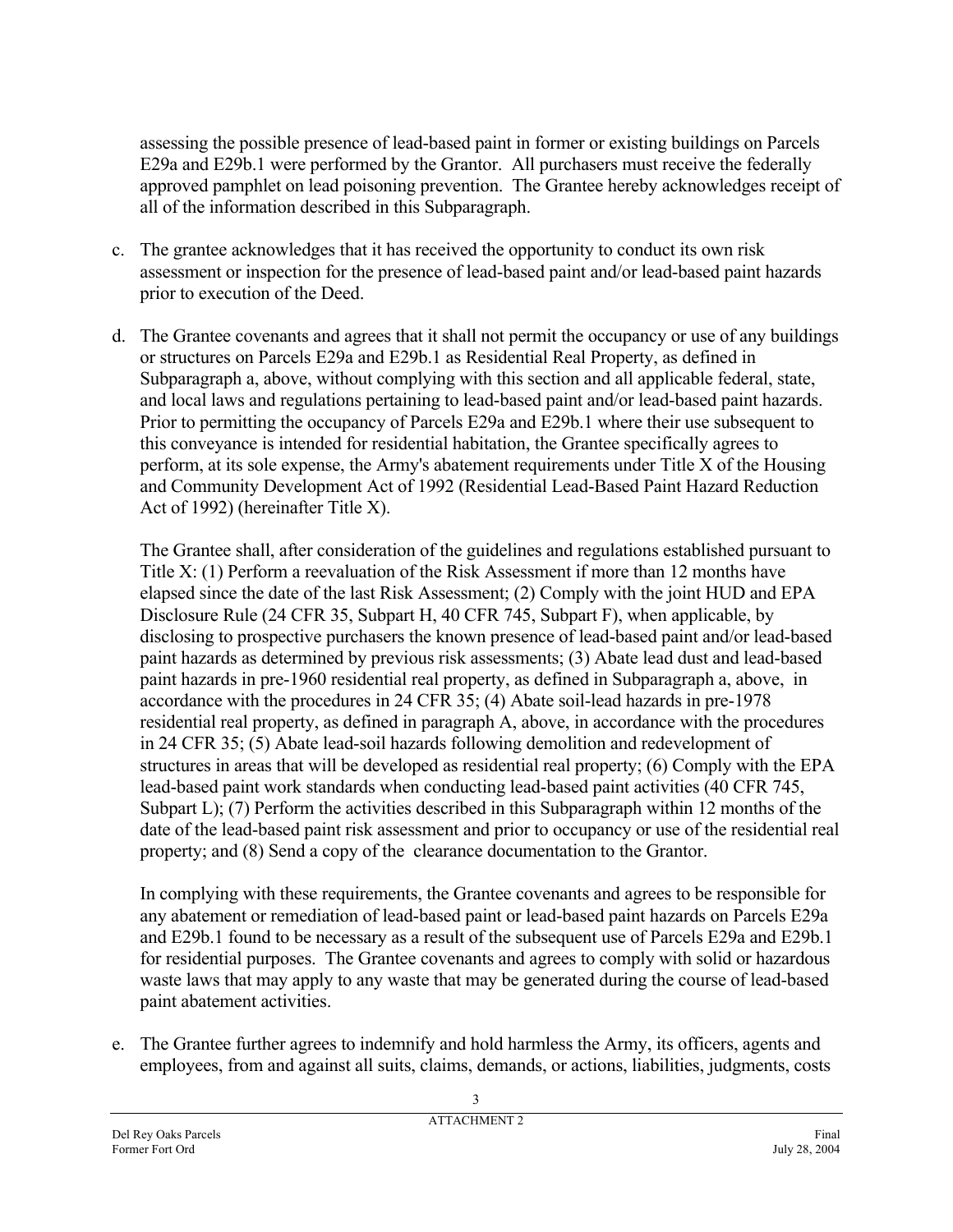and attorney's fees arising out of, or in a manner predicated upon personal injury, death or property damage resulting from, related to, caused by or arising out of lead-based paint or leadbased paint hazards on Parcels E29a and E29b.1 if used for residential purposes.

f. The covenants, restrictions, and requirements of this Section shall be binding upon the Grantee, its successors and assigns and all future owners and shall be deemed to run with the land. The Grantee on behalf of itself, its successors and assigns covenants that it will include and make legally binding, this Section in all subsequent transfers, leases, or conveyance documents."

### **3.0 NOTICE OF THE POTENTIAL FOR THE PRESENCE OF MUNITIONS AND EXPLOSIVES OF CONCERN (MEC)**

The Grantor hereby notifies the Grantee that munitions response (MR) actions (investigations) identified MRS-DRO.1, MRS-DRO.2 and MRS-43, as described on Plate 2- Attachment 3 of the FOSET, as areas of former military munitions use. The three munitions response sites (MRS) have undergone investigations including sampling and removal of munitions and explosives of concern (MEC) over all of the early transfer area. However, there is a potential for MEC to be present. In the event the Grantee, its successors, or assigns, should discover any MEC on the Property, they shall not attempt to disturb, remove or destroy it, but shall immediately do the following: (1) notify the Presidio of Monterey Police Department via telephone at (831) 242- 7851 and (2) complete Section A of the Munitions and Explosives of Concern Incident Reporting Form, fax the form to the Presidio of Monterey Police Department at (831) 242-7740. Competent Grantee or Grantor designated unexploded ordnance (UXO) personnel will promptly be dispatched to dispose of such MEC properly at no expense to the Grantee. The Grantee hereby acknowledges receipt of the "Ordnance and Explosives Safety Alert" pamphlet and the MEC Incident Reporting Form.

The Grantor has completed an investigation for military munitions on the Property. The area has been searched and all MEC detected has been removed. Based on the results of the removal operations, no further MR actions are recommended within the Property. However, a portion of Parcels E29a and E29b.1 (within 11 grids in the Range 26 berm area) will be transferred with restrictions in accordance with AR 405-90, Appendix D-4(b). The berm area includes 11 MEC removal grids, identified as requiring construction support during intrusive work operations that exceed a depth of 4 feet. The Army will provide construction support within the 11 grid area during soil excavation or movement at depths exceeding 4 feet. Additional information on construction support activities is provided in Section 5.0 of Attachment 2. All intrusive operations in this area (exceeding a depth of 4 feet) shall be in accordance with Engineer Manual (EM) 1110-1-4009, Engineer Regulation (ER) 1110-1-8153, Engineer Pamphlet (EP) 1110-1-18, and EP 75-1-2. Machine gun links found in this area indicate that the excavated level of the berm, in some areas, does not match the surrounding undisturbed terrain. The specific location of each of the 11 grids is delineated in the OE-15DRO.1-2 After-Action Report (*Parsons, 2003*) and shown on Plate 3-Attachment 3 of the FOSET (for informational purposes only). The use and/or occupancy of the Property may be limited or restricted, as necessary, under the following scenarios: (1) to provide the required minimum separation distance employed during intrusive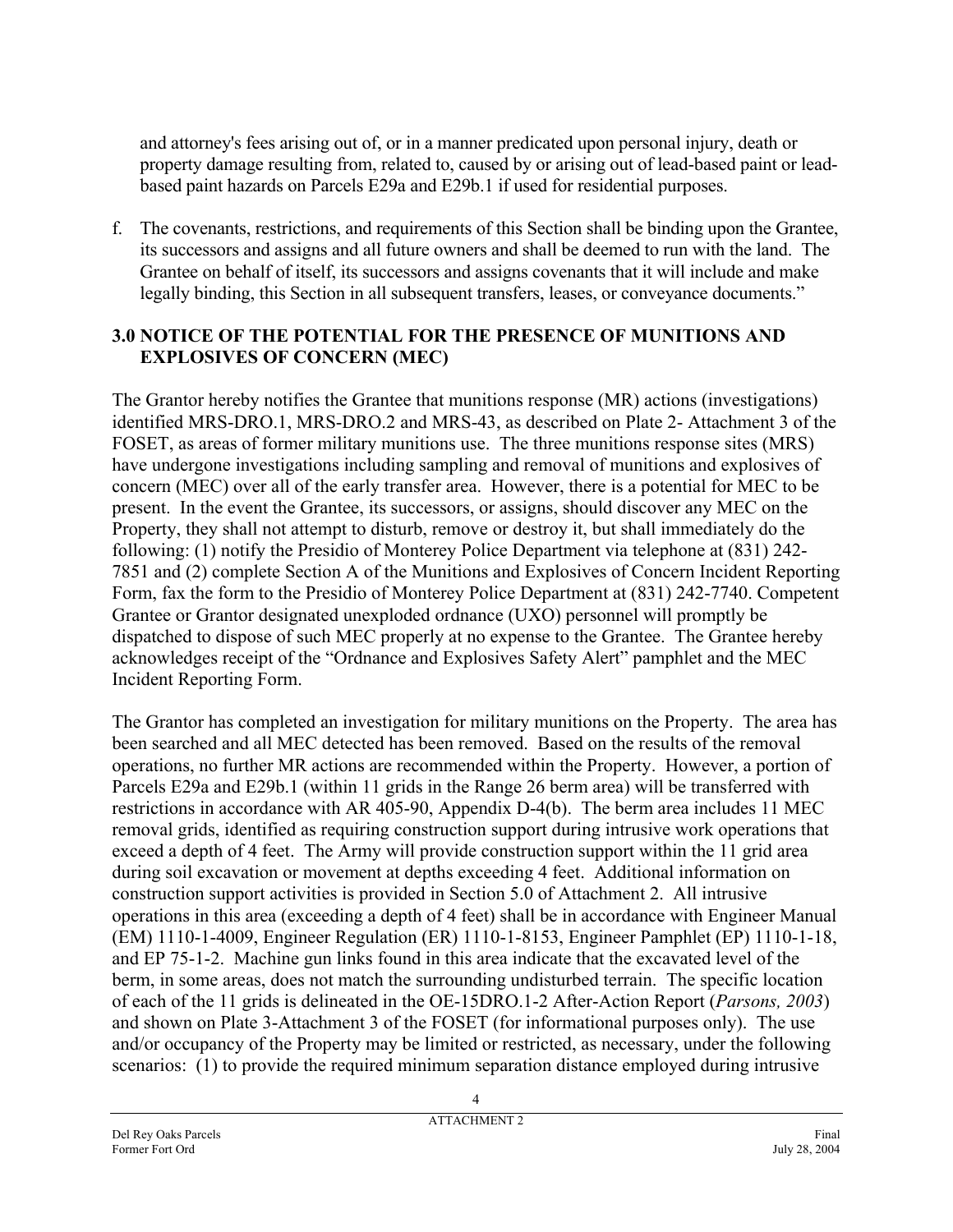MEC response actions that may occur on or adjacent to the Property; and (2) if Army implemented prescribed burns are necessary for the purpose of MEC removal in adjacent areas. If MEC is found that necessitates immediate in-place disposal because it is unsafe to move, a minimum separation distance of 200 feet will be used for the detonation. A buffer of 200 feet will be cleaned up between Parcels E29a and E29b.1 and the habitat area to the east of these parcels prior to the transfer of the Property.

The Grantor's assessment indicated that the remaining portions of Parcels E29a, E29b.1, and Parcels E31a, E31b, E31c, and E36, can be transferred with no restriction on land use. However, the Army has agreed to enter into a land use covenant and agreement ("Covenant") with the California Department of Toxic Substances Control (DTSC), and agreed to by the City of Del Rey Oaks, pursuant to California Civil Code Section 1471(c). The Covenant will place additional use restrictions on all of the transferring property and will be signed prior to transfer. The Army and the DTSC agree that the use of the property will be restricted as set forth in the Covenant and described in Section 8.0 of the FOSET.

As agreed to by the DTSC, the Fort Ord Reuse Authority (FORA) and the Redevelopment Agency of Del Rey Oaks in the Agreement, Del Rey Oaks Former Fort Ord Resort Property (Agreement), the City of Del Rey Oaks will provide on-site expert MEC construction support on all of the Property.

Because the Grantor cannot guarantee that all MEC has been removed, the Grantor recommends reasonable and prudent precautions be taken when conducting intrusive operations on the Property and will, at its expense, provide construction worker MEC recognition training.

Pursuant to an agreement with the DTSC, the City of Del Rey Oaks has adopted a City Ordinance (Chapter 15.48), which addresses the potential explosives safety risk posed by MEC, particularly UXO, by requiring permits for certain excavation activities. The City of Del Rey Oaks has designated all real property within the City's land use jurisdiction which was formerly part of Fort Ord and identified as a possible location of UXO as an "Ordnance Remediation District" ("District").

### **4.0 NOTICE OF THE PRESENCE OF THREATENED AND ENDANGERED SPECIES**

Rare, Threatened and Endangered Species Management

a. The property contains habitat occupied and/or potentially occupied by several sensitive wildlife and plant species, some of which are listed or proposed for listing as threatened or endangered under the Endangered Species Act (ESA). Applicable laws and regulations restrict activities that involve the potential loss of populations and habitats of listed species. To fulfill GRANTOR'S commitment in the Fort Ord Disposal and Reuse Environmental Impact Statement Record of Decision, made in accordance with the National Environmental Policy Act of 1969, 42 U.S.C 4321 et seq., this deed requires the conservation in perpetuity of these sensitive wildlife and plant species and their habitats consistent with the U.S. Fish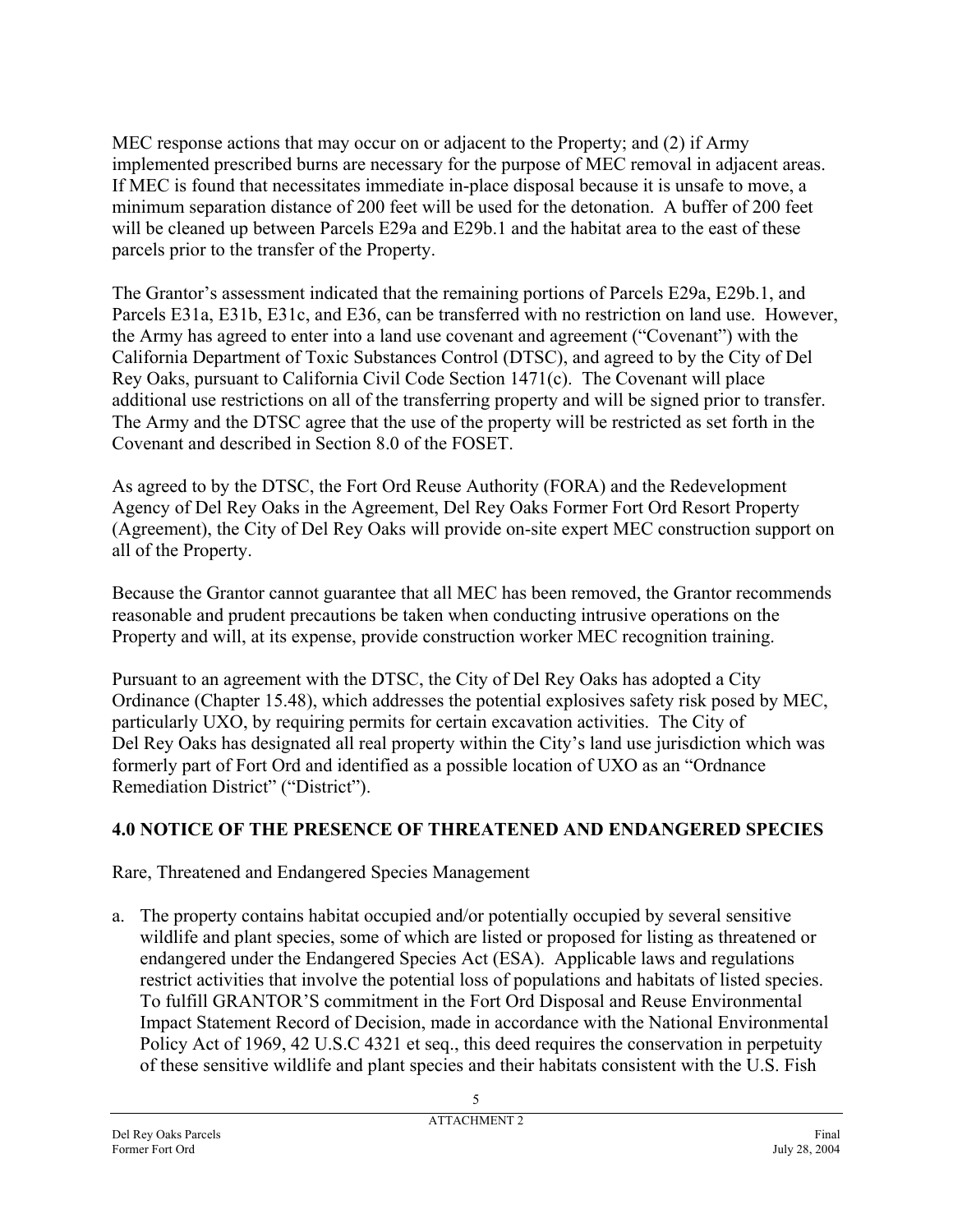and Wildlife Service Biological Opinions for disposal of the former Fort Ord lands issued pursuant to Section 7 of the ESA on March 30, 1999 and October 22, 2002 respectively. By requiring GRANTEE, and its successors and assigns to comply with the Installation-Wide Multispecies Habitat Management Plan (HMP), GRANTOR intends to fulfill its responsibilities under Section 7 of the ESA and to minimize future conflicts between species protection and economic development of portions of the Property.

- b. GRANTEE acknowledges that it has received a copy of the HMP dated April 1997. The HMP, which is incorporated herein by reference, provides a basewide framework for disposal of lands within former Fort Ord wherein development and potential loss of species and/or habitat is anticipated to occur in certain areas of the former Fort Ord (the HMP Development Areas) while permanent species and habitat conservation is guaranteed within other areas of the former Fort Ord (i.e., the HMP Reserve and Corridor parcels). Disposal of former Fort Ord lands in accordance with and subject to the restrictions of the HMP is intended to satisfy the Army's responsibilities under Section 7 of the ESA.
- c. The following parcels of land within the Property hereby conveyed or otherwise transferred to GRANTEE are subject to the specific use restrictions and/or conservation, management, monitoring, and reporting requirements identified for the parcel in the HMP:
	- 1) Development with Reserve Areas or Development with Restrictions. Parcels E31a, E31b, and E31c; and
	- 2) Borderland Development Areas Along Natural Resource Management Area (NRMA) Interface. Parcels E29a and E29b.1.
- d. Any boundary modifications to the Development with Reserve Areas or Development with Restrictions parcels or the Borderland Development Areas Along NRMA Interface must be approved in writing by the U. S. Fish and Wildlife Service (USFWS) and must maintain the viability of the HMP for permanent species and habitat conservation.
- e. The HMP describes existing habitat and the likely presence of sensitive wildlife and plant species that are treated as target species in the HMP. Some of the target species are currently listed or proposed for listing as threatened or endangered under the ESA. The HMP establishes general conservation and management requirement applicable to the property to conserve the HMP species. These requirements are intended to meet mitigation obligations applicable to the property resulting from the Army disposal and development reuse actions. Under the HMP, all target species are treated as if listed under the ESA and are subject to avoidance, protection, conservations and restoration requirements. GRANTEE shall be responsible for implementing and funding each of the following requirements set forth in the HMP as applicable to the property:
	- 1) GRANTEE shall implement all avoidance, protection, conservation and restoration requirements identified in the HMP as applicable to the Property and shall cooperate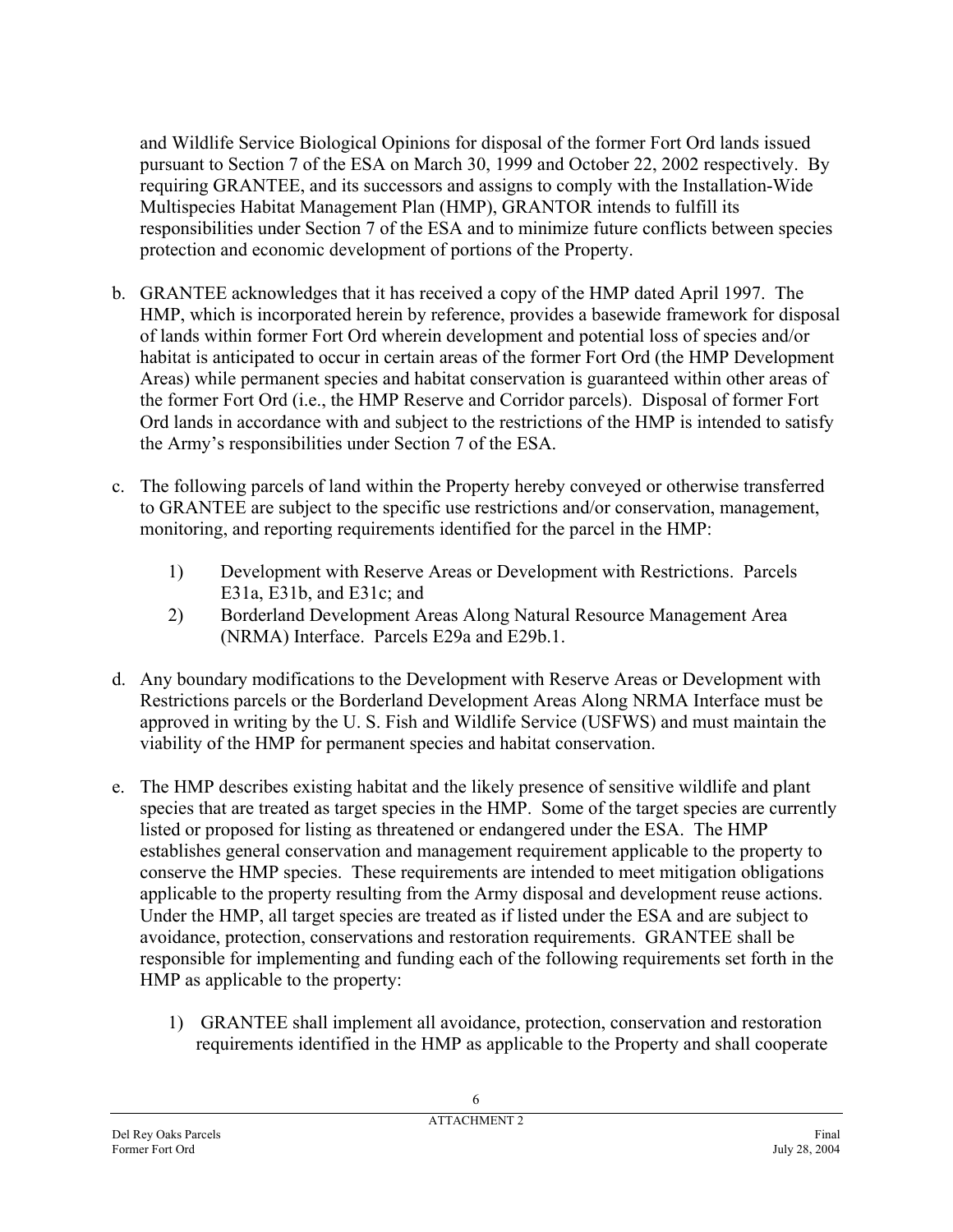with adjacent property owners in implementing mitigation requirements identified in the HMP for adjacent sensitive habitat areas.

- 2) GRANTEE shall protect and conserve the HMP target species and their habitats within the Property, and, other than those actions required to fulfill a habitat restoration requirement applicable to the Property, shall not remove any vegetation, cut any trees, disturb any soil, or undertake any other actions that would impair the conservation of the species or their habitats. GRANTEE shall accomplish the Resource Conservation Requirements and Management Requirements identified in Chapter 4 of the HMP as applicable to any portion of the Property.
- 3) GRANTEE shall manage, through an agency or entity approved by USFWS, each HMP parcel, or portion thereof, within the Property that is required in the HMP to be managed for the conservation of the HMP species and their habitats, in accordance with the provisions of the HMP.
- 4) GRANTEE shall either directly, or indirectly through its USFWS approved habitat manager, implement the management guidelines applicable to the parcel through the development of a site-specific management plan. The site-specific habitat management plan must be developed and submitted to USFWS (and, for non-Federal recipients, California Department of Fish and Game (CDFG) as well) for approval within six months from the date the recipient obtains title to the parcel. Upon approval by USFWS (and, as appropriate, CDFG) the recipient shall implement the plan. Such plans may thereafter be modified through the Coordinated Resource Management and Planning (CRMP) process or with the concurrence of USFWS (and, as appropriate, CDFG) as new information or changed conditions indicate the need for adaptive management changes. The six-month deadline for development and submission of a site-specific management plan may be extended by mutual agreement of USFWS, CDFG (if appropriate), and the recipient.
- 5) GRANTEE shall restrict access to the Property in accordance with the HMP, but shall allow access to the Property, upon reasonable notice of not less than 48 hours, by USFWS, and its designated agents, for the purpose of monitoring GRANTEE'S compliance with, and for such other purposes as are identified in the HMP.
- 6) GRANTEE shall comply with all monitoring and reporting requirements set forth in the HMP that are applicable to the Property, and shall provide an annual monitoring report, as provided for in the HMP, to the Bureau of Land Management (BLM) on or before November 1 of each year, or such other date as may be hereafter agreed to by USFWS and BLM.
- 7) GRANTEE shall not transfer, assign, or otherwise convey any portion of, or interest in, the Property subject to the habitat conservation, management or other requirements of the HMP, without the prior written consent of GRANTOR, acting by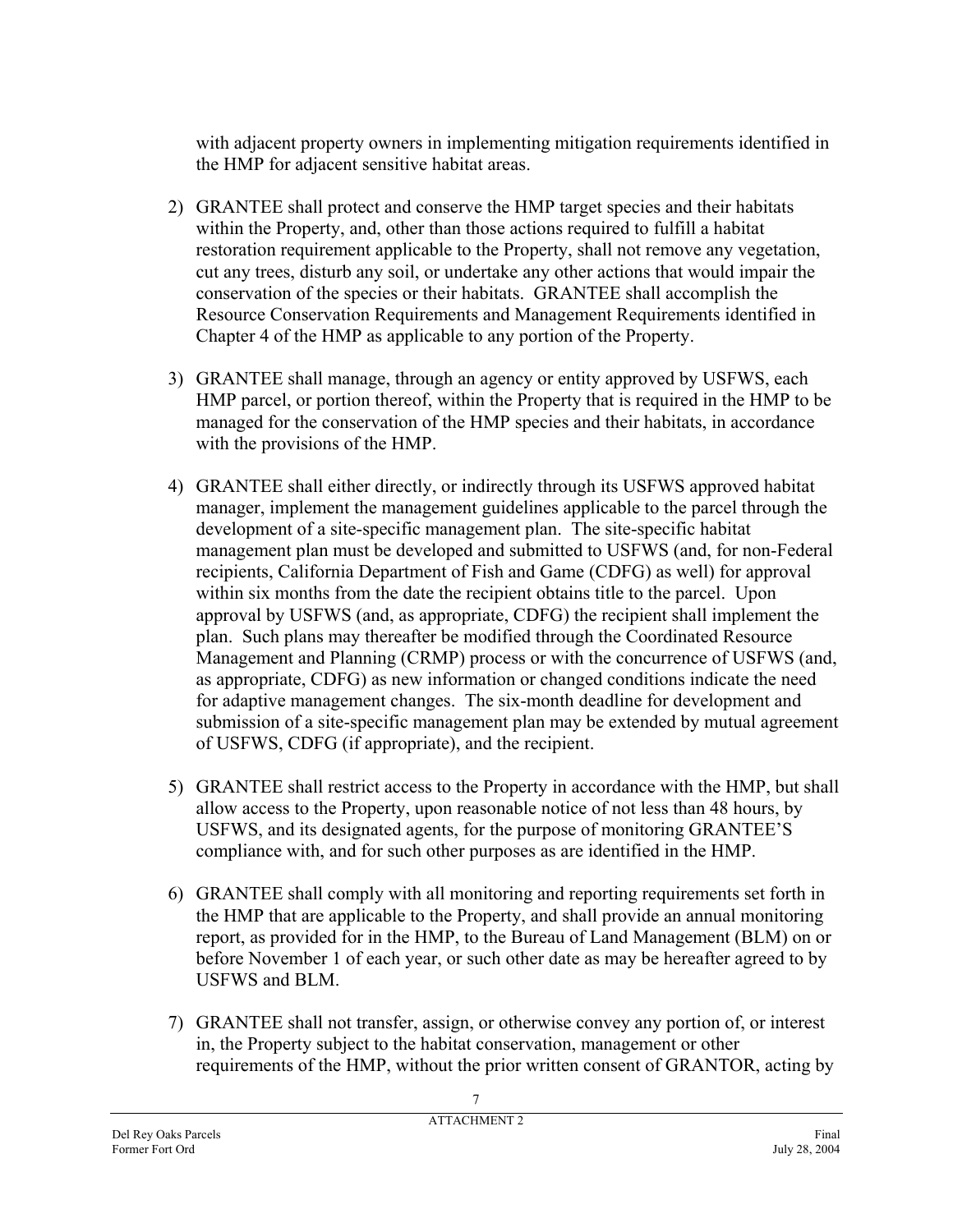and through the USFWS (or designated successor agency), which consent shall not be unreasonable withheld. GRANTEE covenants for itself, its successors and assigns, that it shall include and otherwise make legally binding the provisions of the HMP in any deed, lease, right of entry, or other legal instrument by which GRANTEE divests itself of any interest in all or a portion of the Property. The covenants, conditions, restrictions and requirements of this deed and the provisions of the HMP shall run with the land. The covenants, conditions, restrictions and requirements of this deed and the HMP benefit the lands retained by the GRANTOR that formerly comprised Fort Ord, as well as the public generally. Management responsibility for the Property may only be transferred as a condition of the transfer of the Property, with the consent of the USFWS. USFWS may require the establishment of a perpetual trust fund to pay for the management of the Property as a condition of transfer of management responsibility from GRANTEE.

- 8) This conveyance is made subject to the following ENFORCEMENT PROVISIONS
	- a. GRANTOR hereby reserves a reversionary interest in all of the Property. If GRANTOR (or its assigns), acting through the USFWS or a designated successor agency, determines that those parcels identified in Paragraph c. above or any other portion of the Property subject to a restriction or other requirement of the HMP is not being conserved and/or managed in accordance with the provisions of the HMP, then GRANTOR may, in its discretion, exercise a right to reenter the Property, or any portion thereof, in which case, the Property, or those portions thereof as to which the right of reentry is exercised, shall revert to GRANTOR. In the event that GRANTOR exercises its right of reentry as to all or portions of the Property, GRANTEE shall execute any and all documents that GRANTOR deems necessary to perfect or provide recordable notice of the reversion and for the complete transfer and reversion of all right, title and interest in the Property or portions thereof. Subject to applicable federal law, GRANTEE shall be liable for all costs and fees incurred by GRANTOR in perfecting the reversion and transfer of title. Any and all improvements on the Property or those portions thereof reverting back to GRANTOR shall become the property of GRANTOR and GRANTEE shall not be entitled to any payment therefore.
	- b. In addition to the right of reentry reserved in paragraph a. above, if GRANTOR (or its assigns), acting through the USFWS or a successor designated agency, determines that GRANTEE is violating or threatens to violate the provisions of paragraph 8 of this deed or the provisions of the HMP, GRANTOR shall provide written notice to GRANTEE of such violation and demand corrective action sufficient to cure the violation, and where the violation involves injury to the Property resulting from any use or activity inconsistent with the provisions of paragraph 8 of this deed or the provisions of the HMP, to restore the portion of the Property so injured. If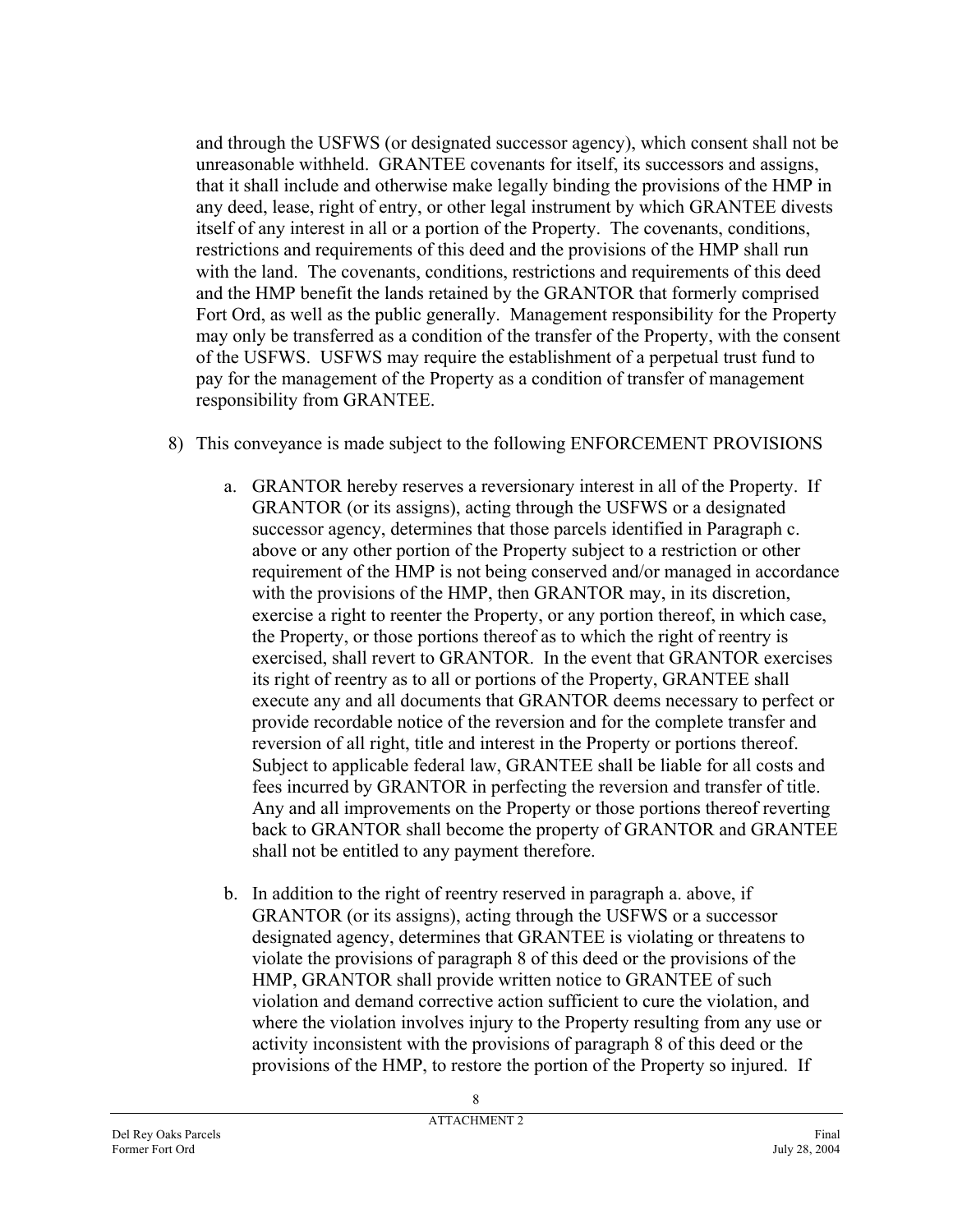GRANTEE fails to cure a violation within sixty (60) days after receipt of notice thereof from GRANTOR, or under circumstances where the violation cannot reasonable be cured within a sixty (60) day period, or fails to continue to diligently cure such violation until finally cured, GRANTOR may bring an action at law or in equity in a court of competent jurisdiction to enforce the covenants, conditions, reservations and restrictions of this deed and the provisions of the HMP, to enjoin the violation, by temporary or permanent injunction, to recover any damages to which it may be entitled for violation of the covenants, conditions, reservations and restrictions of this deed or the provisions of the HMP, or injury to any conservation value protected by this deed or the HMP, and to require the restoration of the Property to the condition that existed prior to such injury. If GRANTOR, in its good faith and reasonable discretion, determines that circumstances require immediate action to prevent or mitigate significant damage to the species and habitat conservation values of the Property, GRANTOR may pursue its remedies under this paragraph without prior notice to GRANTEE or without waiting for the period provided for the cure to expire. GRANTOR'S rights under this paragraph apply equally in the event of either actual or threatened violations of covenants, conditions, reservations and restrictions of this deed or the provisions of the HMP, and GRANTEE acknowledges that GRANTOR'S remedies at law for any of said violations are inadequate and GRANTOR shall be entitled to the injunctive relief described in this paragraph, both prohibitive and mandatory, in addition to such other relief to which GRANTOR may be entitled, including specific performance of the covenants, conditions, reservations and restrictions of this deed and the provisions of the HMP.

- c. Enforcement of the covenants, conditions, reservations and restrictions in this deed and the provisions of the HMP shall be at the discretion of GRANTOR, and any forbearance by GRANTOR to exercise its rights under this deed and the HMP in the event of any such breach or violation of any provision of this deed or the HMP by GRANTEE shall not be deemed or construed to be a waiver by GRANTOR of such provision or of any subsequent breach or violation of the same or any other provision of this deed or the HMP or of any of GRANTOR'S rights under this deed or the HMP. No delay or omission by GRANTOR in the exercise of any right or remedy upon any breach or violation by GRANTEE shall impair such right or remedy or be construed as a waiver.
- d. In addition to satisfying Army's responsibilities under Section 7 of the ESA, GRANTEE'S compliance with the covenants, conditions, reservations and restrictions contained in this deed and with the provisions of the HMP are intended to satisfy mitigation obligations included in any future incidental take permit issued by USFWS pursuant to Section 10(a) (1) (B) of the Endangered Species Act which authorizes the incidental take of a target HMP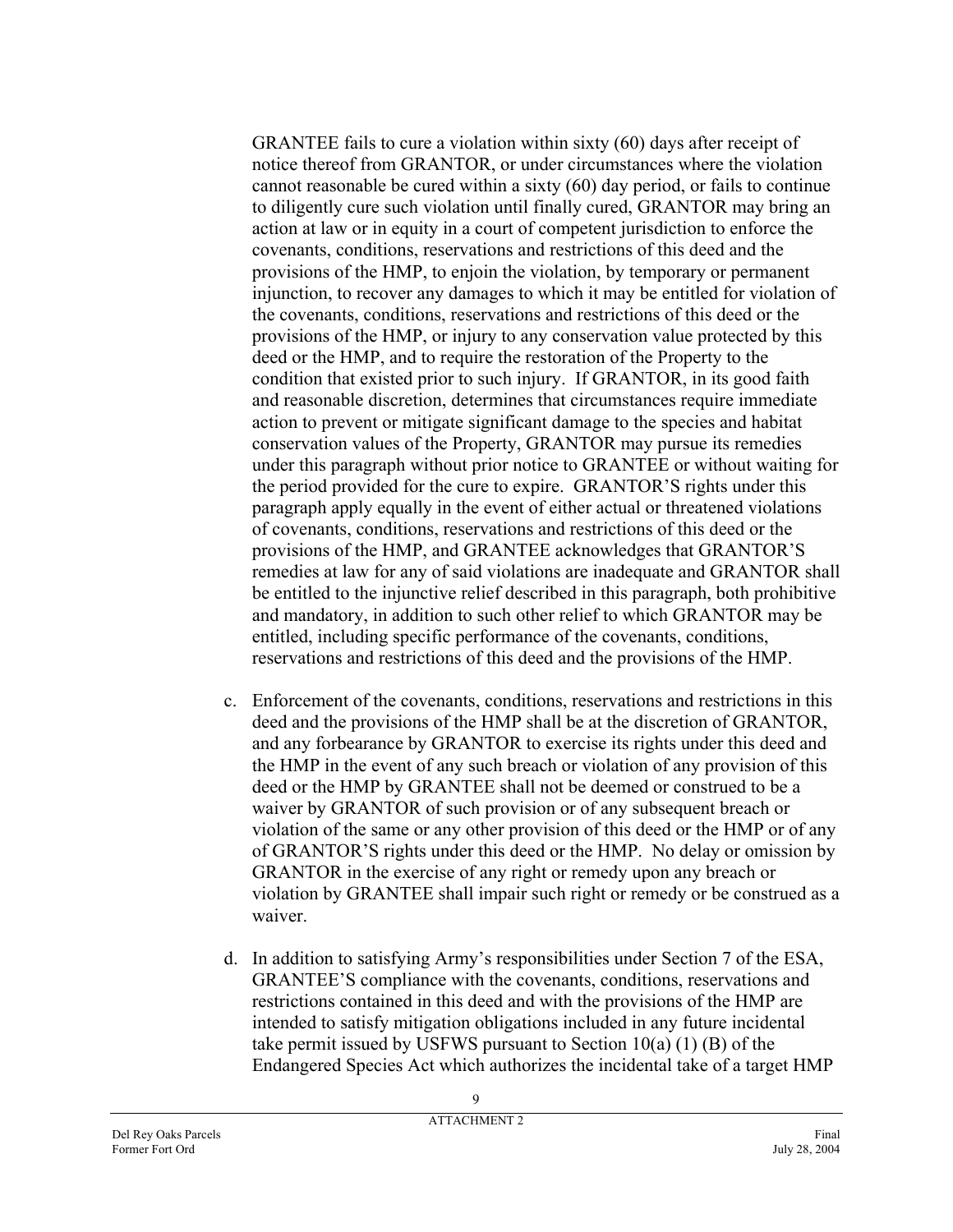species on the Property. GRANTEE acknowledges that neither this deed nor the HMP authorizes the incidental take of any species listed under the ESA. Authorization to incidentally take any target HMP wildlife species must be obtained by GRANTEE separately, or through participation in a broader habitat conservation plan and Section  $10(a)(1)(B)$  permit based on the HMP and approved by USFWS.

### **5.0 GRANTOR RESERVATION OF ACCESS**

The Grantor reserves a right of access to any and all portions of the Property for environmental investigation and remediation, or other corrective action. This reservation includes the right of access to and use of, to the extent permitted by law, available utilities at reasonable cost to the Grantor. These rights shall be exercisable in any case in which a remedial action, response action or corrective action is found to be necessary after the date of conveyance of the Property, or such access is necessary to carry out a remedial action, response action or corrective action on adjoining property. Pursuant to this reservation, the United States and its officers, agents, employees, contractors, and subcontractors shall have the right (upon reasonable notice to the Grantee, or the then owner and any authorized occupant of the Property) to enter upon the herein described tracts of land and conduct investigations and surveys, to include drillings, test-pitting, borings, data and/or record compilation, and other activities related to environmental investigation, and to carry out remedial or removal actions as required or necessary under applicable authorities, including but not limited to monitoring wells, pumping wells, and treatment. The Grantee agrees that notwithstanding any other provisions of the Deed, the Grantor assumes no liability to the Grantee, the then owner, or any other person, should the Grantor's exercise of its rights hereunder interfere with the Grantee's use of the Property.

### **CONTRACTUAL ASSURANCES**

### **PROJECTED SCHEDULE OF MR REMEDIAL INVESTIGATION/FEASIBILITY STUDY (RI/FS)**

| MR Agreement  | April   | 2000    |
|---------------|---------|---------|
| Track 2 RI/FS | August  | 2004    |
| Proposed Plan | October | 2004    |
| Track 2 ROD   | March   | $2005*$ |
|               |         |         |

\*It is anticipated that the parcels identified in this early transfer will meet the requirements for inclusion in the Track 2 ROD plug-in process. Track 2 areas are those where MEC was found and removal actions have been completed.

### **6.0 CONSTRUCTION SUPPORT**

10 FORA, the DTSC, and the City of Del Rey Oaks have agreed that construction support will be required during all intrusive work operations on the Property and the City of Del Rey Oaks will provide on-site expert MEC construction support on all of the Property. The Army will only provide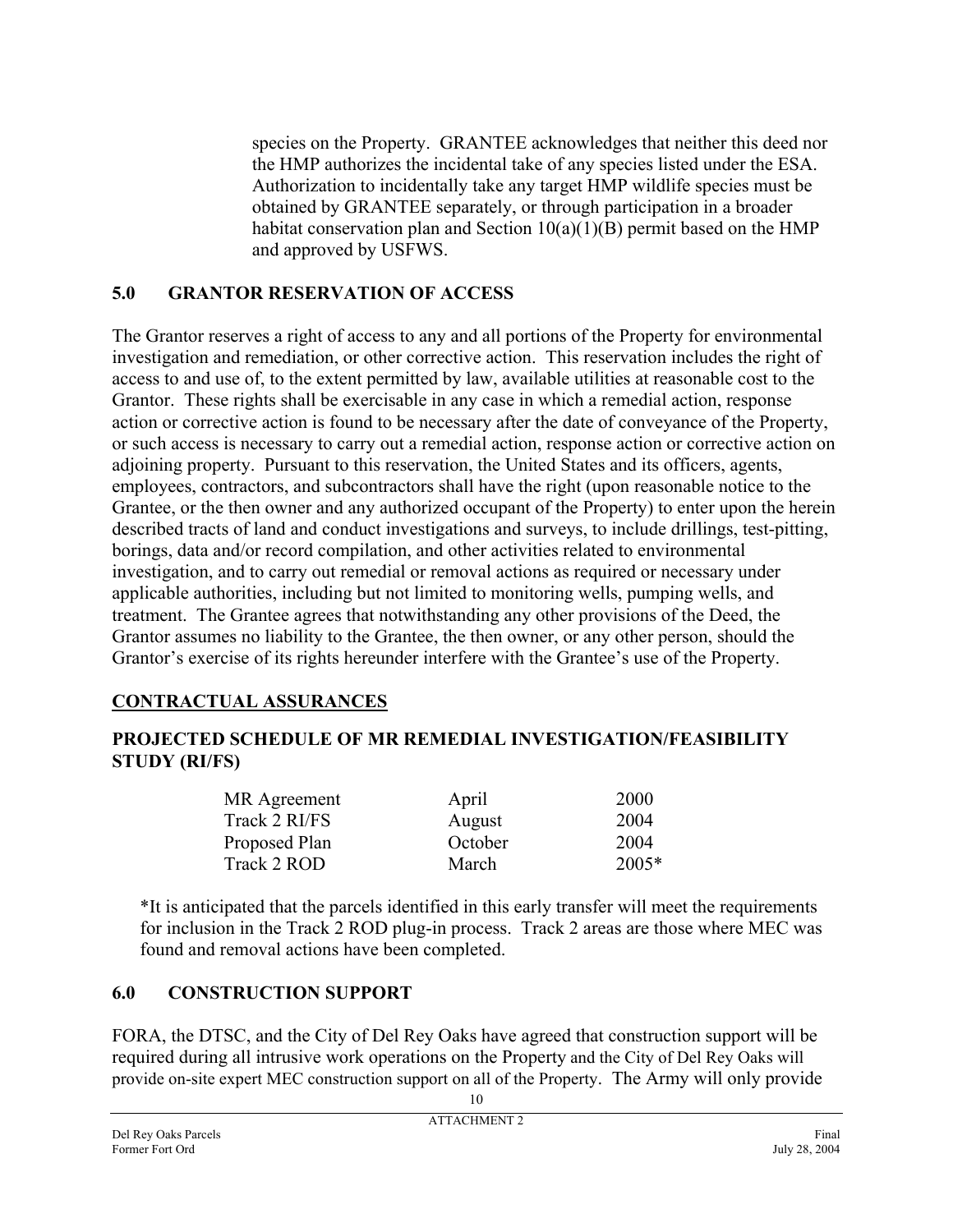construction support for all intrusive activities exceeding a depth of 4 feet within the "Range 26 Berm" (11 grid area), which is delineated in the OE-15DRO.1-2 After Action Report and shown on Plate 3-Attachment 3 of the FOSET. All construction support activities will be in compliance with Engineer Pamphlet (EP) 75-1-2, Engineer Regulation (ER) 1110-1-8153, EP 1110-1-18, and Engineer Manual (EM) 1110-1-4009.

## **7.0 DEFERRED WARRANTY**

Once a remedy is in place, as selected in the pending Record of Decision applicable to the parcels in the Property, the Army, with the concurrence of EPA Region IX and DTSC, shall execute and deliver to the Grantee, or its successor and assigns, an appropriate document, containing a warranty that all response actions necessary to protect human health and the environment with respect to any substances remaining on the property on the date of transfer have been taken, as required by law. This warranty shall be in a form that is recordable in the Office of the Recorder, Monterey County, California.

## **8.0 LONG TERM MEC RISK MANAGEMENT**

Unless modified by the MR RI/FS, long-term risk management measures that will be implemented for former MRS-DRO.1, MRS-DRO.2 and MRS-43 include: (1) annual notification and invitation by the Grantee to the annual public education meeting; (2) recurring reviews by the Grantor to determine if the response actions taken at an MRS continue to be adequate; (3) a Covenant to be entered into between the Army and the State of California, placing restrictions on all of the transferring property; (4) an ordinance adopted by the City of Del Rey Oaks requiring a permit for ground disturbing activities (in addition to those contained in the current Building Code); (5) an Agreement between the State of California, FORA, and the City of Del Rey Oaks, which will include continuous community MEC education and awareness programs, construction worker MEC recognition training, construction support, and the installation of perimeter fencing prior to the commencement of construction; and (6) a close-out report documenting that the recurring reviews and response actions have effectively addressed the risks posed at the MRS.

## **9.0 BUDGETING FOR RESPONSE ACTIONS**

The Army has submitted and will continue to submit through its established budget channels to the Director of the Office of Management and Budget a request for funds that adequately addresses schedules for investigation and completion of all response actions required. Expenditure of any Federal funds for such investigations or response actions is subject to congressional authorization and appropriation of funds for that purpose. The Army will submit its funding request for the projects needed to meet the schedule of necessary response actions as follows:

a. The projects for the necessary RI/FS will be identified to and coordinated with the BRAC Cleanup Team (BCT).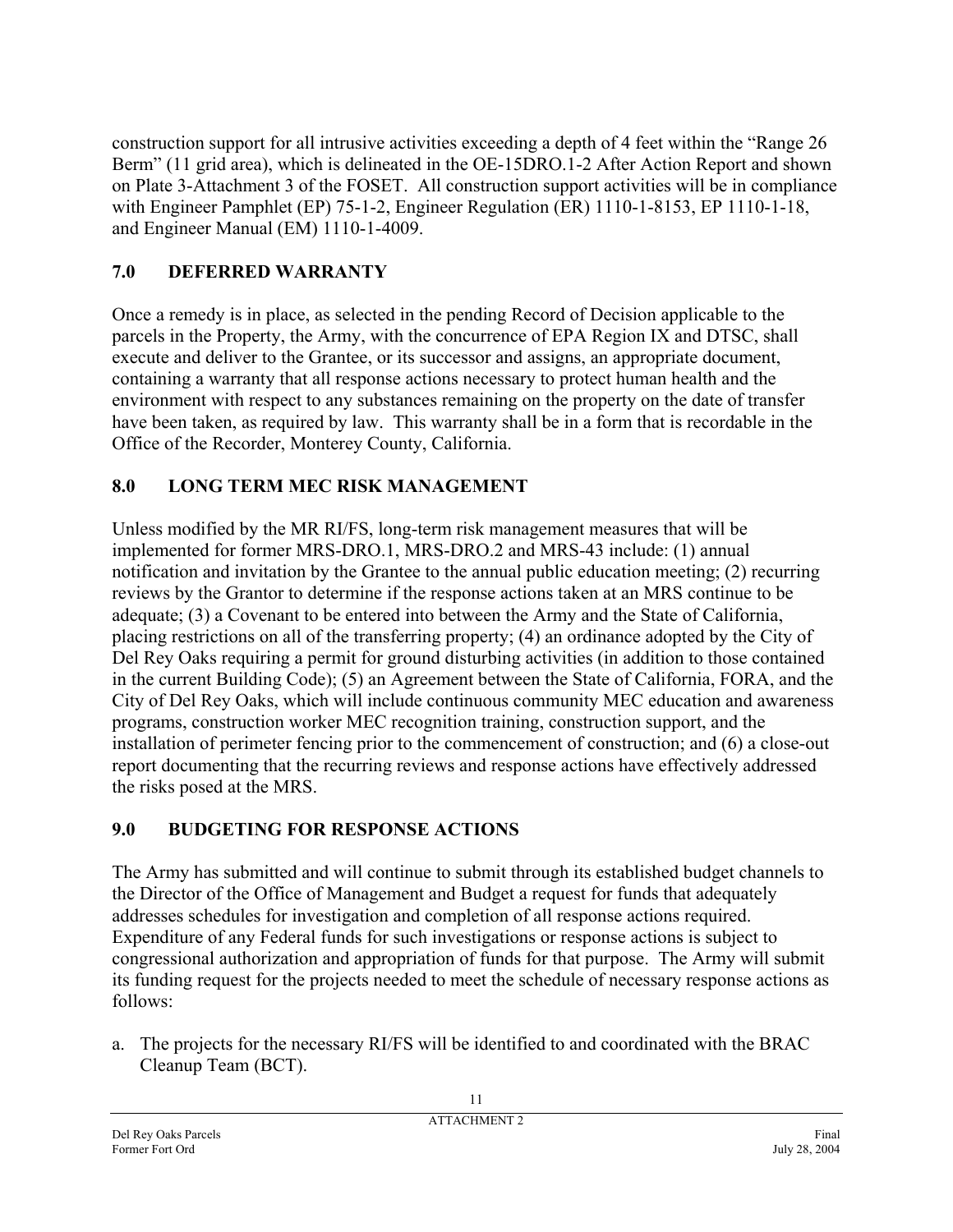- b. After coordination with the BCT, the projects will be submitted through the BRAC Field Office - Hampton to Headquarters Department of the Army (HQDA) for funding validation and approval.
- c. All correspondence regarding these projects will recite that these projects are being undertaken on property being transferred pursuant to CERCLA  $\S$ 120(h)(3)(C) and that once validated, approved, and funded, the funding may not be withdrawn without the consent of the Assistant Secretary of the Army for Installations and Environment.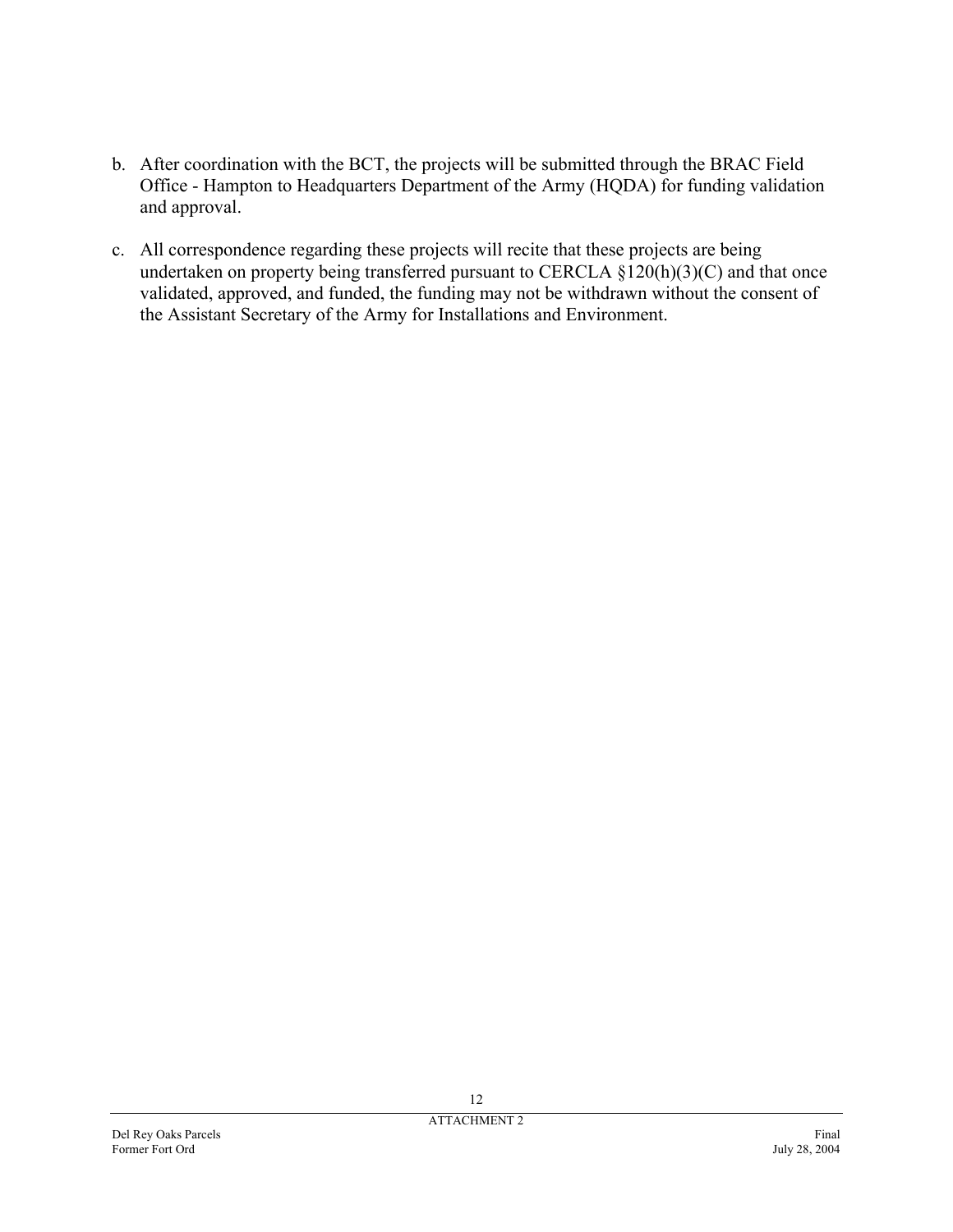## **ATTACHMENT 3**

### **SITE MAPS**

### **Site Maps**

Plate(s)

- 1 Location Map
- 2 MRS Locations
- 3 Area Requiring Army Construction Support

13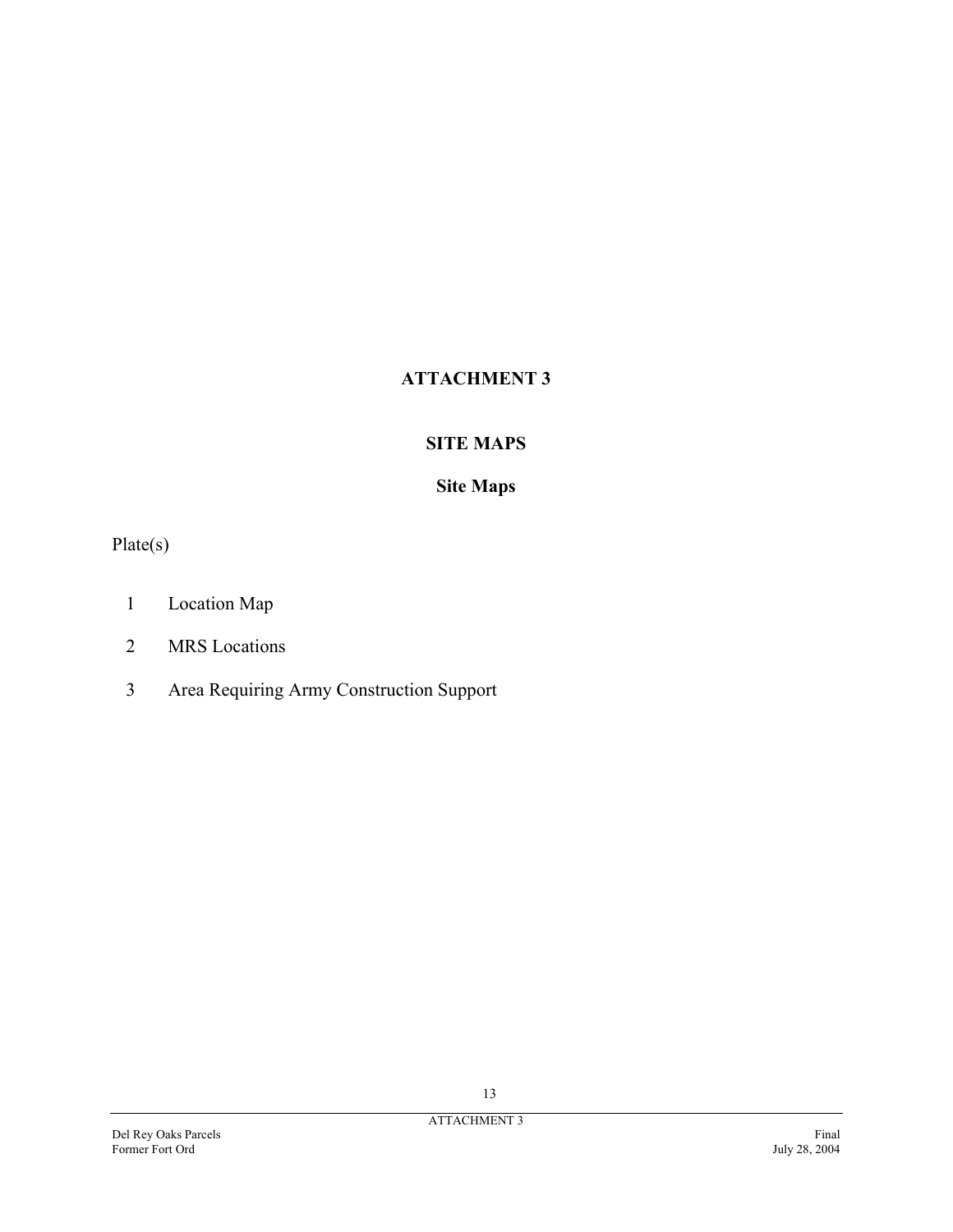**ATTACHMENT 4** 

## **MILITARY MUNITIONS TERMINOLOGY**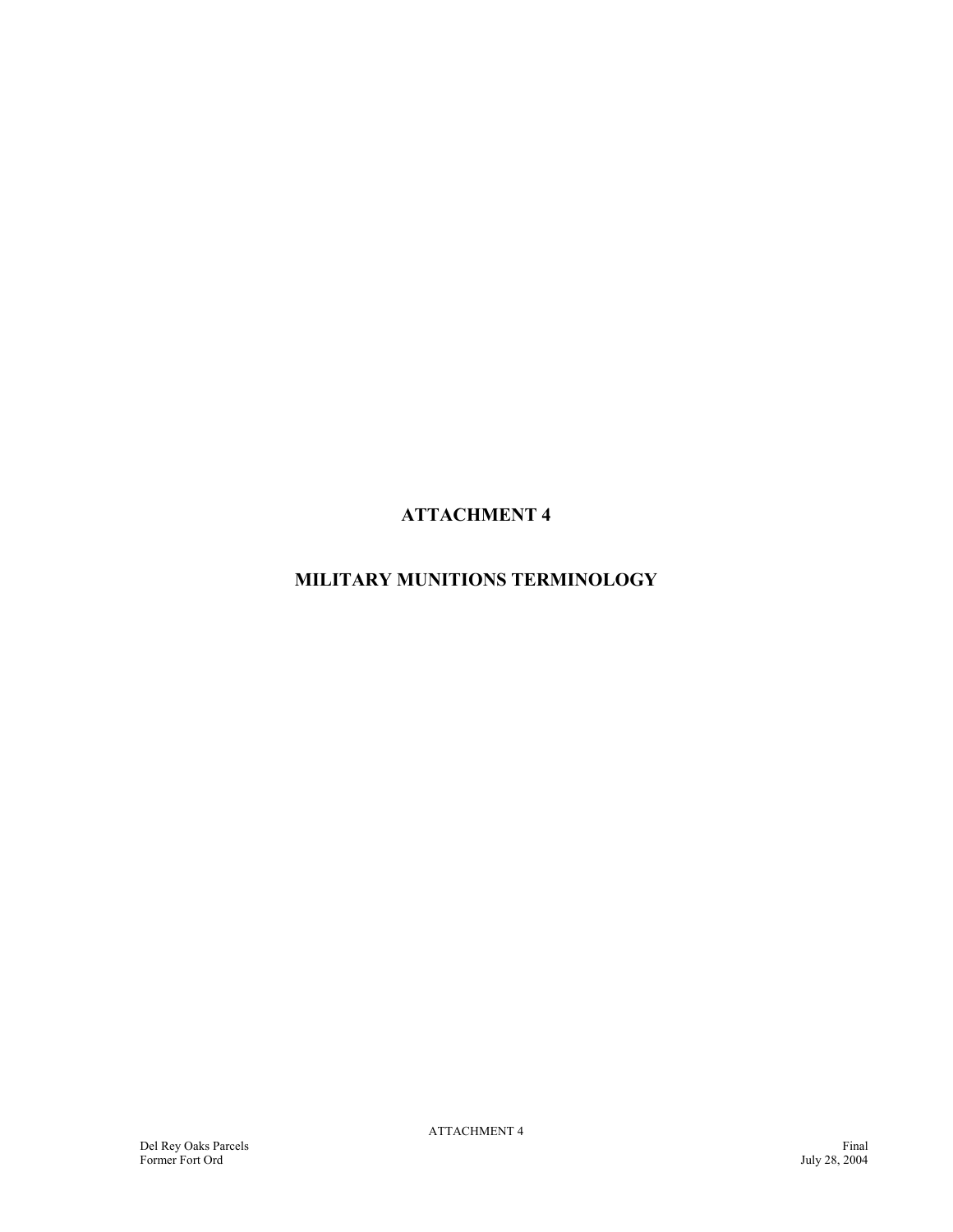| <b>New Term and</b><br>Acronym                          | <b>Previous Term</b><br>and Acronym                | <b>Definition</b>                                                                                                                                                                                                                                                                                                                                                                                                                                                                                                                                                  | <b>Explanation / Example</b>                                                                                                                                                                            | <b>Previously Known</b><br>As                                                                                                |
|---------------------------------------------------------|----------------------------------------------------|--------------------------------------------------------------------------------------------------------------------------------------------------------------------------------------------------------------------------------------------------------------------------------------------------------------------------------------------------------------------------------------------------------------------------------------------------------------------------------------------------------------------------------------------------------------------|---------------------------------------------------------------------------------------------------------------------------------------------------------------------------------------------------------|------------------------------------------------------------------------------------------------------------------------------|
| Military<br>Munitions<br>Response<br>Program<br>(MMRP)  | Ordnance and<br>Explosives (OE)<br>Cleanup Program | DoD-established program to<br>manage environmental, health<br>and safety issues presented by<br>MEC.                                                                                                                                                                                                                                                                                                                                                                                                                                                               | Fort Ord MMRP                                                                                                                                                                                           | Fort Ord Ordnance<br>and Explosives (OE)<br>Cleanup Program                                                                  |
| Military<br>Munitions<br>(MM is not a<br>valid acronym) | Ordnance and<br>Explosives (OE)                    | Abreviated Definition, All<br>ammunition products and<br>components produced for and<br>used by the armed forces for<br>national defense and security.<br>Does not include wholly inert<br>items. (See 10 U.S.C.<br>$101(e)(4)(A)$ through $(C)$ )                                                                                                                                                                                                                                                                                                                 | General term<br>encompassing all<br>munitions, including small<br>arms ammunition.                                                                                                                      | Ordnance and<br>explosives $(OE)$ –<br>the encompassing<br>term used to describe<br>items being searched<br>for and removed. |
| Munitions<br>Response (MR)                              | Removal Action                                     | Response actions, including<br>investigation, removal actions<br>and remedial actions to<br>address the explosives safety,<br>human health, or<br>environmental risks presented<br>by unexploded ordnance<br>(UXO), discarded military<br>munitions (DMM), or<br>munitions constituents (MC).                                                                                                                                                                                                                                                                      | MRS-DRO.1-2 Munitions<br>Response.                                                                                                                                                                      | OE-15DRO.1-2<br>Removal Action                                                                                               |
| Munitions<br>Response Site<br>(MRS)                     | OE Site                                            | A discrete location that is known<br>to require a munitions response.                                                                                                                                                                                                                                                                                                                                                                                                                                                                                              | MRS-DRO.1<br>$\bullet$<br>MRS-DRO.2<br>$\bullet$<br><b>MRS-43</b><br>$\bullet$                                                                                                                          | OE-15DRO.1<br>$\bullet$<br>OE-15DRO.2<br>$\bullet$<br><b>OE-43</b><br>$\bullet$                                              |
| Munitions and<br>Explosives of<br>Concern (MEC)         | OE and UXO                                         | <b>Munitions and Explosives of</b><br>Concern (MEC). This term,<br>which distinguishes specific<br>categories of military<br>munitions that may pose<br>unique explosives safety risks<br>means: (A) Unexploded<br>Ordnance (UXO), as defined<br>in 10 U.S.C. $101(e)(5)(A)$<br>through $(C)$ ; $(B)$ Discarded<br>military munitions (DMM), as<br>defined in 10 U.S.C.<br>$2710(e)(2)$ ; or (C) munitions<br>constituents (e.g., TNT,<br>RDX), as defined in 10 U.S.C.<br>$2710(e)(3)$ , present in high<br>enough concentrations to pose<br>an explosive hazard. | Replaces OE/UXO as the<br>specific term in describing<br>procedures for searching,<br>detecting and disposal of<br>items. Replaces UXO as<br>the term used for<br>quantifying number of<br>items found. | OE and UXO                                                                                                                   |
| Unexploded<br>Ordnance<br>(UXO)                         | <b>UXO</b>                                         | (1) <b>Unexploded Ordnance</b><br>(UXO). Military munitions<br>that (A) have been primed,<br>fuzed armed or otherwise                                                                                                                                                                                                                                                                                                                                                                                                                                              | In most cases, UXO will<br>be replaced by MEC. Items<br>will be listed as UXO<br>under the MEC type                                                                                                     | <b>UXO</b>                                                                                                                   |

# Military Munitions Terminology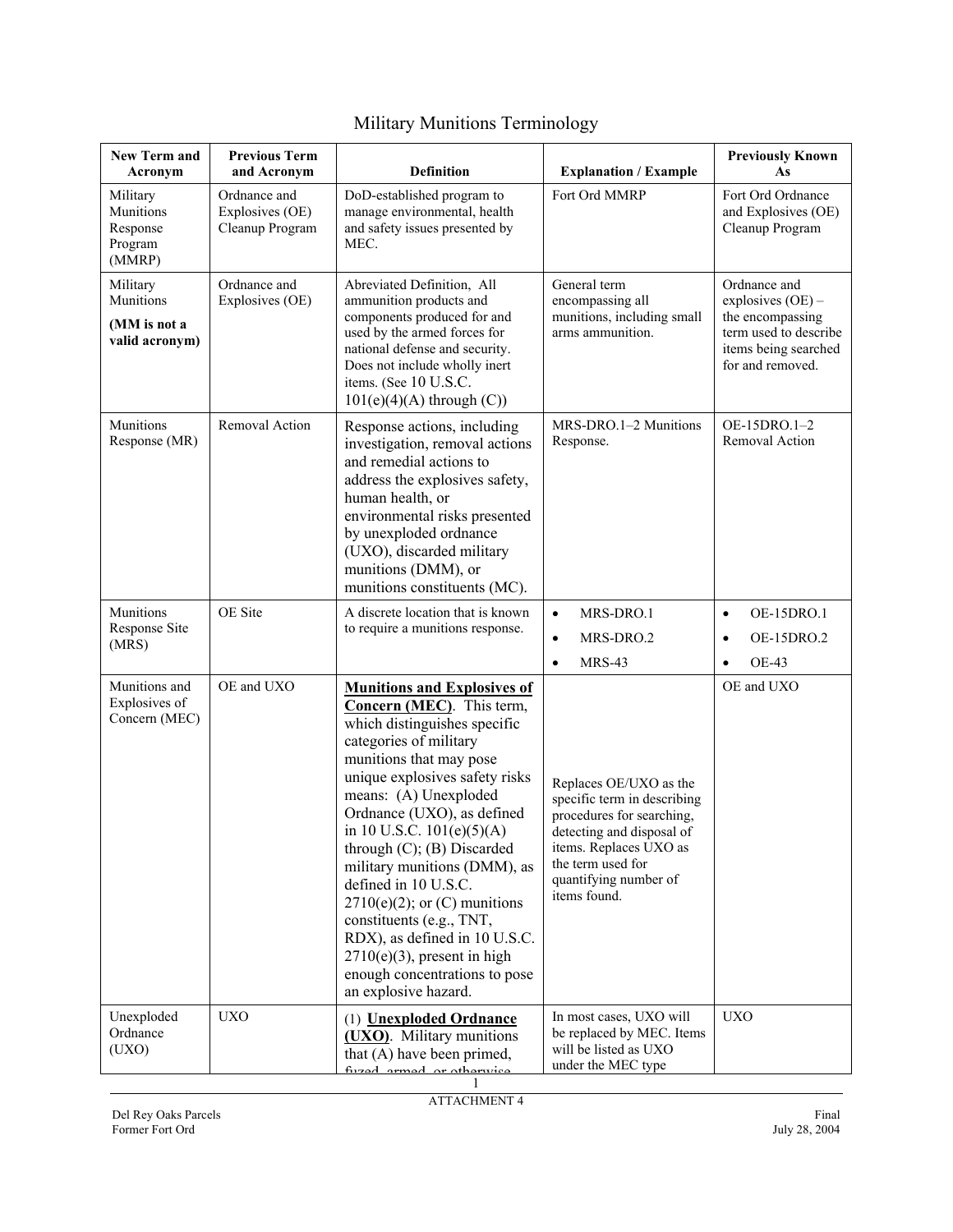|                            |              | fuzed, armed, or otherwise<br>prepared for action; (B) have<br>been fired, dropped, launched,<br>projected, or placed in such a<br>manner as to constitute a<br>hazard to operations,<br>installations, personnel, or<br>material; and $(C)$ remain<br>unexploded either by<br>malfunction, design, or any<br>other cause. (10 U.S.C.<br>$101(e)(5)(A)$ through $(C))$ | column on tables.<br>Examples: Projectile,<br>75mm; Shrapnel, MK1. |              |
|----------------------------|--------------|------------------------------------------------------------------------------------------------------------------------------------------------------------------------------------------------------------------------------------------------------------------------------------------------------------------------------------------------------------------------|--------------------------------------------------------------------|--------------|
| <b>Munitions</b><br>Debris | OE scrap     | <b>Munitions Debris.</b> Remnants<br>of munitions (e.g., fragments,<br>penetrators, projectiles, shell<br>casings, links, fins) remaining<br>after munitions use,<br>demilitarization, or disposal.                                                                                                                                                                    | Penetrators, projectiles,<br>shell casings, links, etc.            | OE scrap     |
| Range-Related<br>Debris    | Non-OE scrap | <b>Range-Related Debris.</b><br>Debris, other than munitions<br>debris, collected from<br>operational ranges or from<br>former ranges (e.g., targets).                                                                                                                                                                                                                 | Targets, fence posts,<br>concrete, wire, nails                     | Non-OE scrap |
| On the Surface             |              | <b>On-the-Surface.</b> A situation<br>in which UXO, DMM or<br>CWM are: $(A)$ entirely or<br>partially exposed above the<br>ground surface (i.e., the top of<br>the soil layer); or $(B)$ entirely<br>or partially exposed above the<br>surface of a water body (e.g.,<br>as a result of tidal activity).                                                               | Defines what constitutes<br>an item being found on the<br>surface. |              |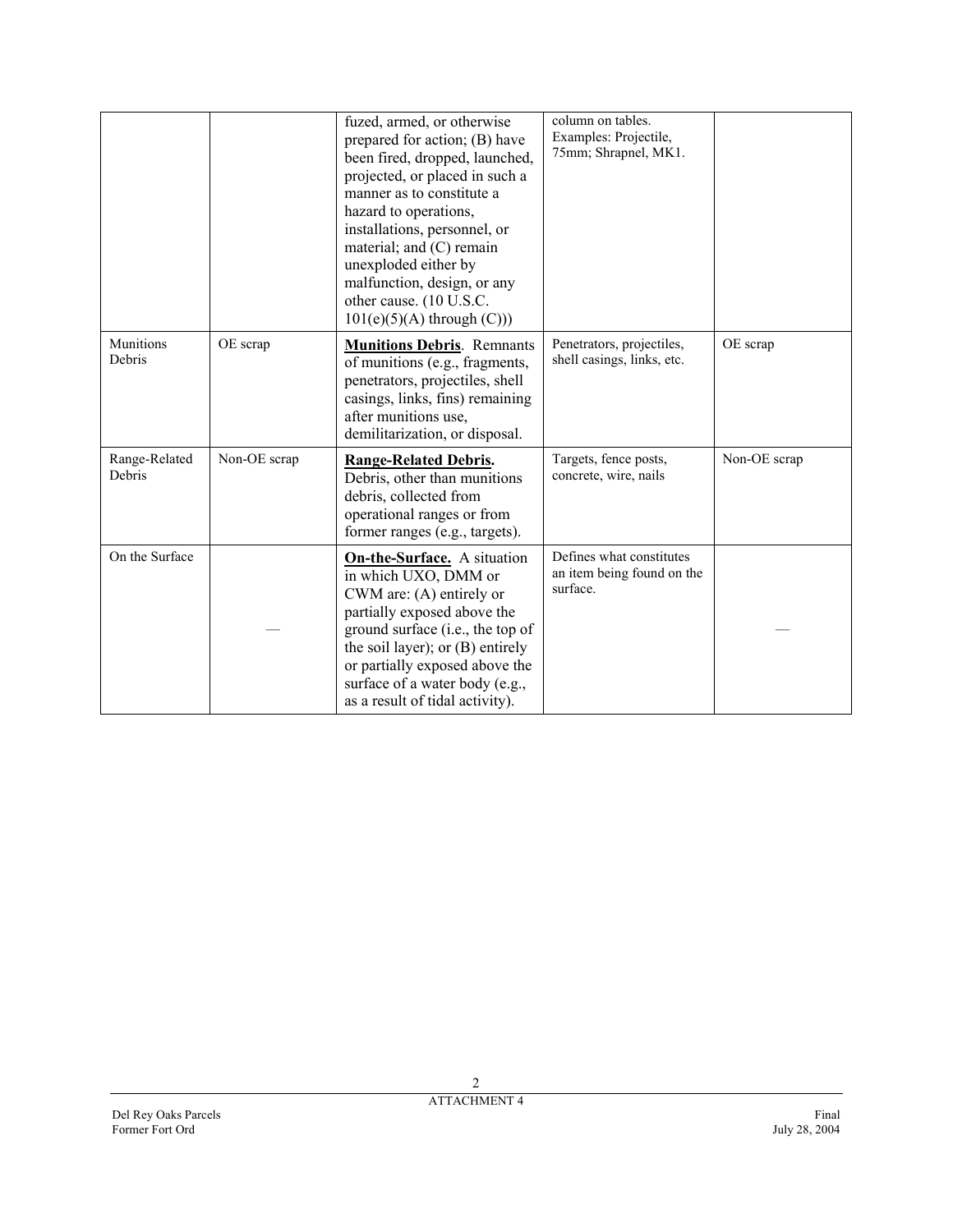#### **SUMMARY**

#### **1. OE sites are now Munitions Response Sites (MRSs).**

- (a) The "15" OE site designation in the Impact Area MRSs has been dropped; therefore, OE-15DRO.1–2 is now MRS-DRO.1–2. (Replace "OE" with "MRS" and delete "15".)
- (b) Site OE-43 is now MRS-43.

#### **2. The former Fort Ord and its OE sites are now described differently.**

- (a) The former Fort Ord is a *defense site* containing multiple *Munitions Response Sites (MRSs)*.
- (b) The multi-range area is now called the "Impact Area" and is no longer the "MRA".

#### **3. The project is now known as the Fort Ord Military Munitions Response Program (MMRP).**

- (a) Generally, MMRP replaces OE for document titles.
- (b) OE sites are now *MRSs*.

#### **4. MEC Replaces OE/UXO as the Term for Describing Items with Explosive Hazards.**

(a) MEC consists of military munitions with unique explosive risks.

#### **New Terms**

- 1. **MMRP—**replaces *OE* in title of project documents, etc.
- 2. **Military Munitions**—replaces *OE* as the inclusive term for all types of items
- 3. **MRS—**replaces *OE* site.
- 4. **MEC**—replaces OE/UXO for term used to describe items with explosive hazards.
- 5. **Munitions Debris**—replaces *OE scrap*.
- 6. **Range Related Debris**—replaces *NOES*.
- 7. **SAA**—Small arms ammunition (formerly small arms) in its own category

### **Deleted Terms and their Replacements (if any) or New Category**

- 1. **OE** = military munitions (general term for items being searched and found); MRS (sites); MEC (items with explosive hazards).
- 2. **OE Scrap** = munitions debris
- 3. **Live =** none (UXO is live by definition)
- 4. **Inert/Expended =** moves to munitions debris categories
- 5. **Fragments** = moves to munitions debris category
- 6. **Small Arms Scrap** = moves to munitions debris category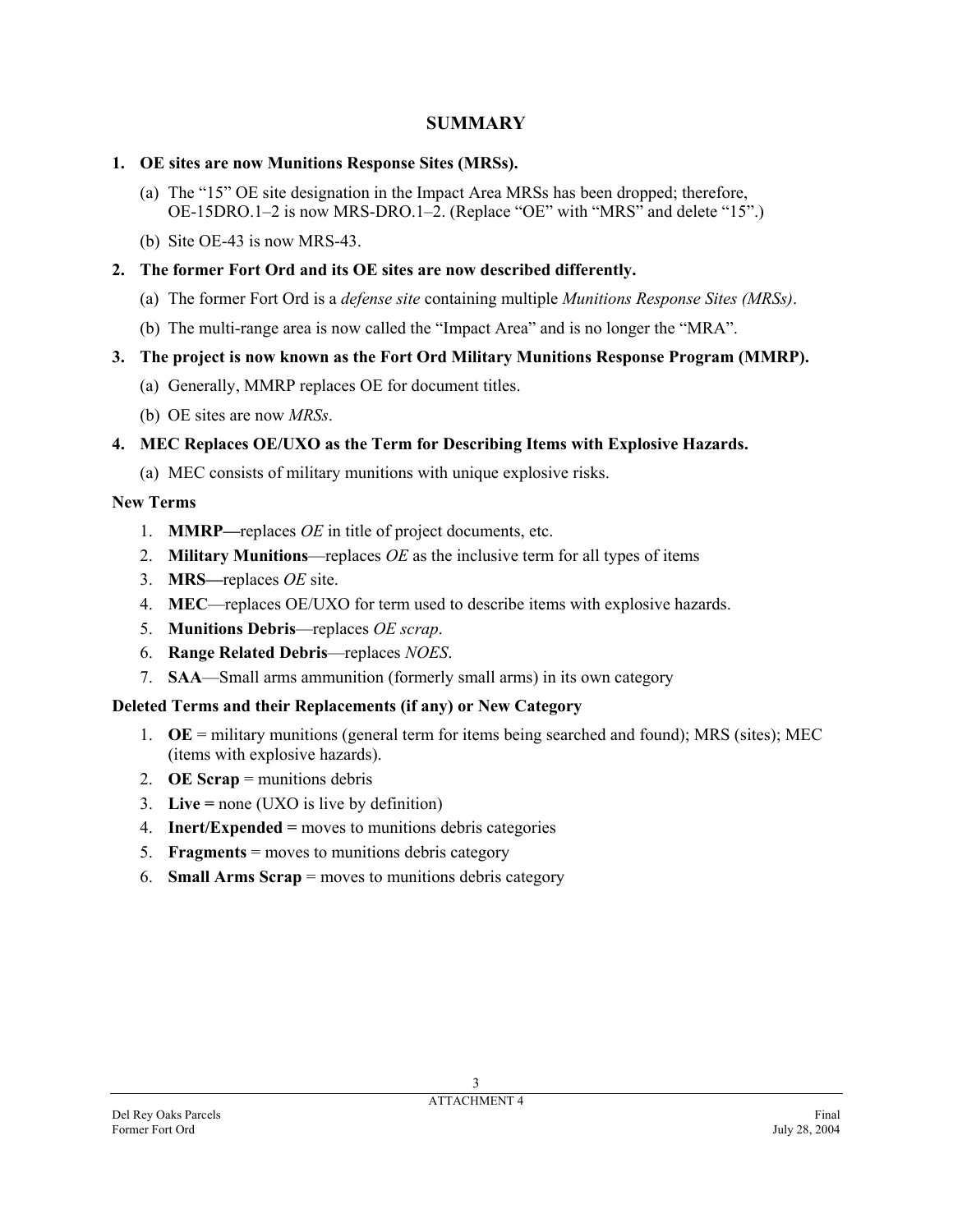**ATTACHMENT 5** 

**PUBLIC COMMENTS AND RESPONSES**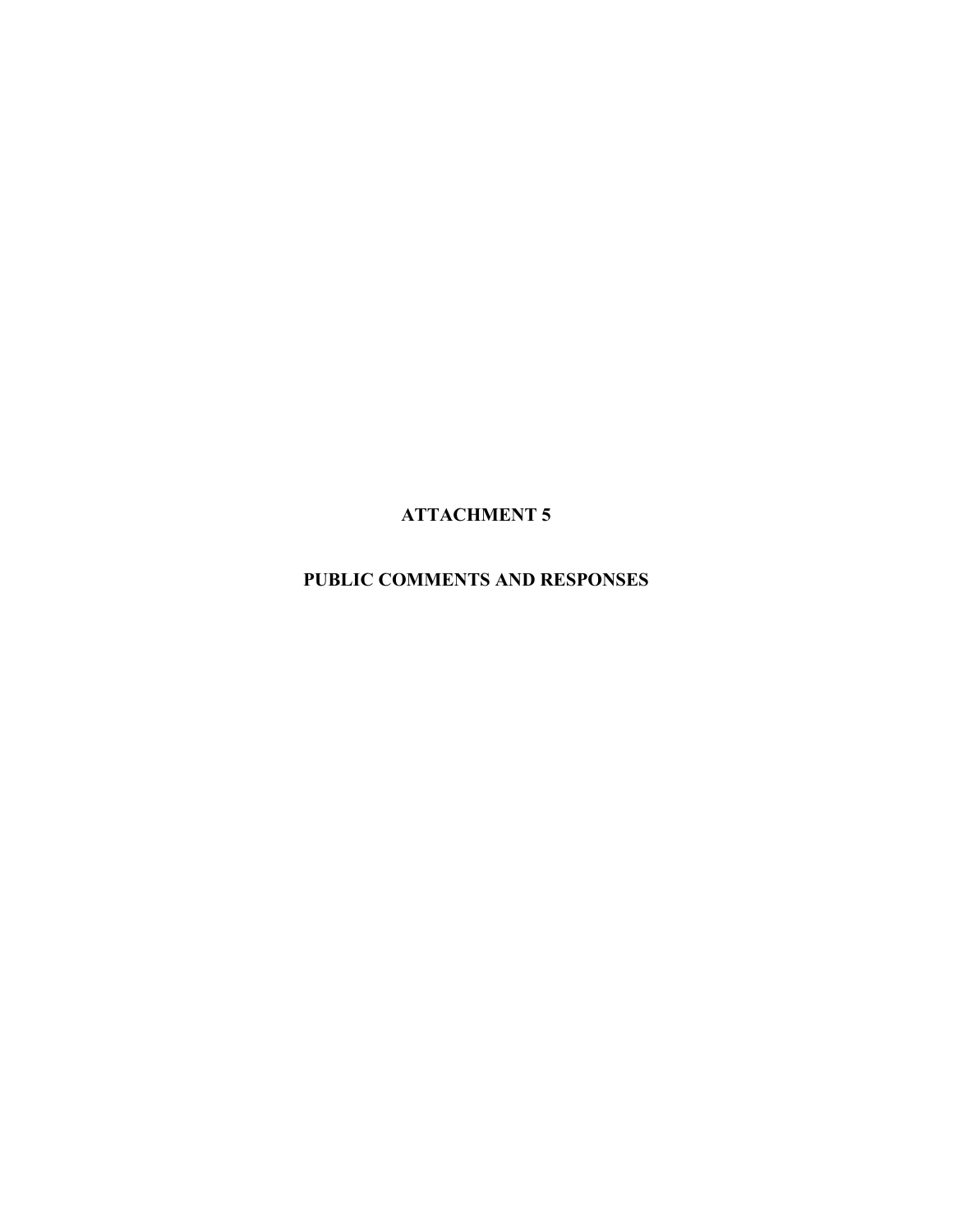#### RESPONSE TO COMMENTS ON THE DRAFT FINDING OF SUITABILITY FOR EARLY TRANSFER WITH A CERCLA 120(h)(3) COVENANT DEFERRAL, DEL REY OAKS PARCELS (FORMER FORT ORD, CALIFORNIA)

- I. MIKE WEAVER, CHAIR, THE HIGHWAY 68 COALITION, MONTEREY COUNTY, CALIFORNIA, DATED JULY 31, 2003 (FULL LETTER ATTACHED)
- **Comment 1: Under Section 1.0 "Purpose," we learn the early transfer of the property was requested by the City of Del Ray Oaks for the purpose of assisting in the economic recovery of the area and preventing further job and revenue loss by expediting reuse.**

**However, where are the statistics? Were former Army troops housed at Del Rey Oaks? Was the town of 1,650 persons all employed as soldiers at former Fort Ord? There is no data to support this stated purpose. The recognized result of the closure of Fort Ord has been the steadily rising housing prices and property values in Del Rey Oaks. There is no evidence of blight.** 

- Response 1: As stated in Section 1.0, the purpose of the FOSET is to identify environmental factors of concern associated with the proposed property transfer and to demonstrate that the proposed property transfer prior to the completion of all remedial actions, with the appropriate land use controls, if required, is consistent with the protection of human health and the environment. The transfer and subsequent development of the Del Rey Oaks Parcels may benefit the community by creating jobs and generating additional tax revenue for the City of Del Rey Oaks. Providing "statistics" to support the basis for this assessment and the request for early transfer is not within the purview of this FOSET.
- **Comment 2: Under Section 3.10, titled "Installation Restoration Program (IRP)," we learn that the reuse scenario evaluated in the ROD (Record of Decision) included a natural resource management area with restricted public access. "However," it goes on, "due to a change in land-use planning, the proposed reuse of these parcels will include development with mixed use."**

**We learn of a whole host of explosive devices found on the referenced parcels. We learn of many of the activities conducted on them. We learn of many of the cleanup activities. We come to two conclusions:** 

- **1) The Department of Defense is being asked to certify these parcels as being safe EVEN THOUGH all required remedial actions have not yet been taken. (Page 3)**
- **2) The basewide Remedial Investigation Feasibility Study that the U.S. Army agreed to do is nearing completion. A fence to fence analysis is almost done. There is no clear and compelling reason for "short-circuiting" this analysis now.**
- Response 2(1): The Army has determined, with concurrence from the regulatory agencies, that removal of unexploded ordnance is complete on the subject parcels and no further OE-related action is necessary prior to transfer. Additionally, it is the position of the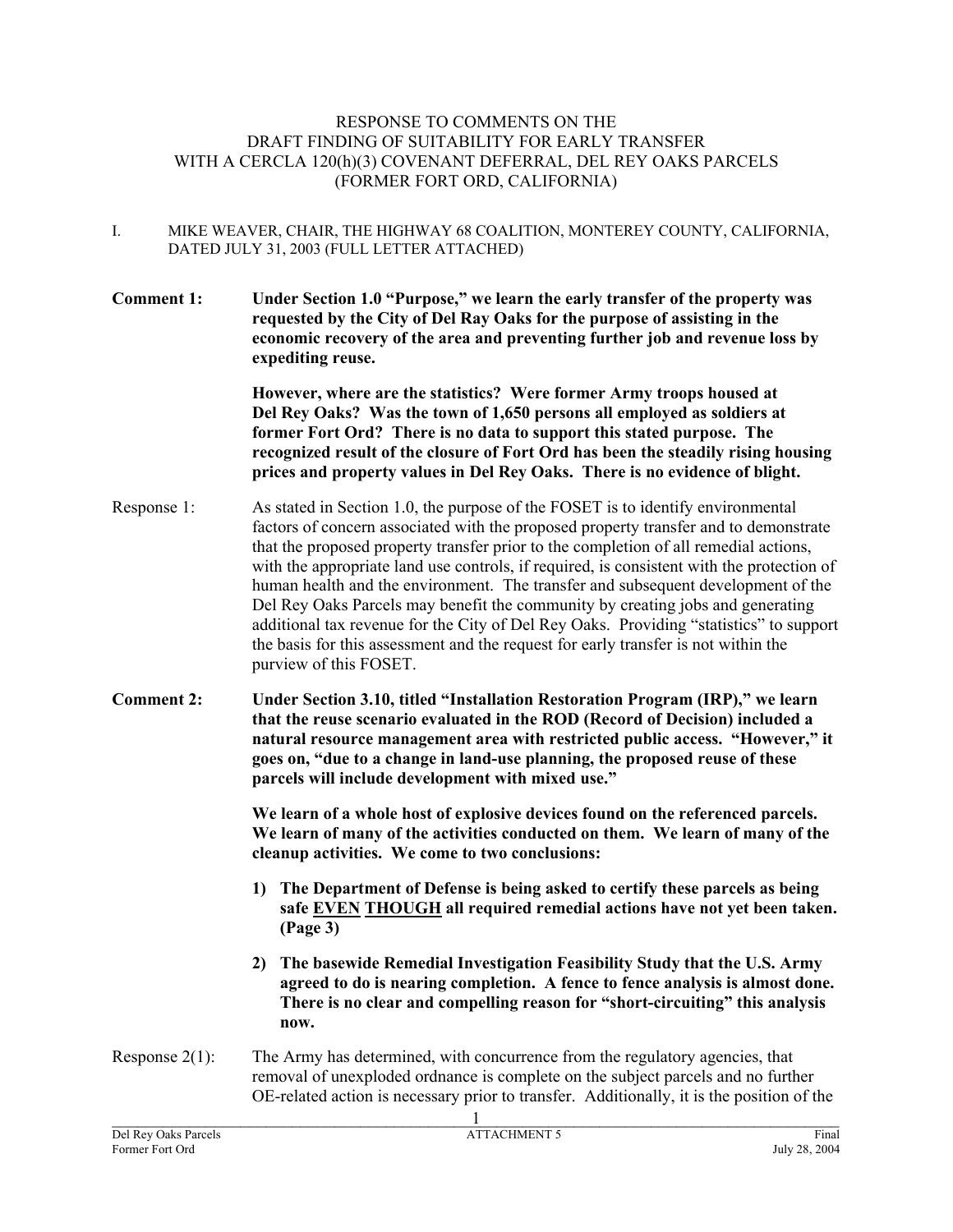State of California (acting by and through the Department of Toxic Substances Control [DTSC]) that transfer may occur with the implementation of additional safeguards, which are listed below in the response to Comment 4.

As noted in Section 3.1 of the Del Rey Oaks FOSET, Covenant 120(h)(3)(C) of the Comprehensive Environmental Response, Compensation, and Liability Act (CERCLA) allows for the deferral of the CERCLA covenant requiring all remedial actions to be completed before Federal property is transferred. The remaining remedial actions to be completed by the Army include completion and regulatory approval of the OE Remedial Investigation and Feasibility Study (RI/FS), and providing construction support in the Range 26 berm area, if needed.

- Response 2(2): Before the Department of Defense can conclude that all necessary remedial actions have been taken the Army must complete and receive regulatory approval of the OE RI/FS, which will include an evaluation of the Del Rey Oaks Parcels.
- **Comment 3: Telling us that the USEPA and DTSC concurred a parcel was uncontaminated in April of 1994 is almost meaningless. Because, in April of 1994 the U.S. Army was still insisting and/or unaware of the tank training activities at the former army base of Fort Ord.**
- Response 3: The FOSET states that the designation and concurrence to CERFA Parcel 229 as uncontaminated occurred prior to the identification of Site OE-43. Range 24, a portion of which is in parcel E29a, was used for antitank training. No evidence of tank-fired ordnance was found during OE sampling and removal activities conducted at OE Sites OE-15DRO.1, OE-15DRO.2, and OE-43. Additionally, the Army is unaware of any of tank training being conducted in the area of the parcels to be transferred in this FOSET.
- **Comment 4: Del Rey Oaks desires for a large hotel, golf course, time-share units and some commercial uses on the property in question, still leaves the Army responsible for things found in the future.**

**Consider the following; trenches to be dug for building footings, trenches for electrical lines, trenches for sewer lines, septic tank leech fields, golf course wells, trenches for water mains, holes for golf course sand traps, tree planting, excavating and leveling for putting greens, berming, installation of sprinkler heads . . .** 

**The Army's proposal to initially train backhoe drivers to recognize OE may do some good, for the short term. What about twenty years from now?** 

Response 4: The Army will conduct OE recognition training to all construction workers involved with any ground disturbing activities. In addition to the initial OE recognition training provided, the Army will also conduct construction worker OE recognition training in the future to all "new" construction workers. In an agreement (O&M Agreement) to be entered into between the City of Del Rey Oaks and the DTSC, Del Rey Oaks will give notice to the Army and the DTSC fourteen days prior to commencing site preparation and ground disturbing activities that result in the movement of more than 10 cubic yards of soil. The City of Del Rey Oaks will also adopt a city ordinance which will address potential UXO risk by requiring a city